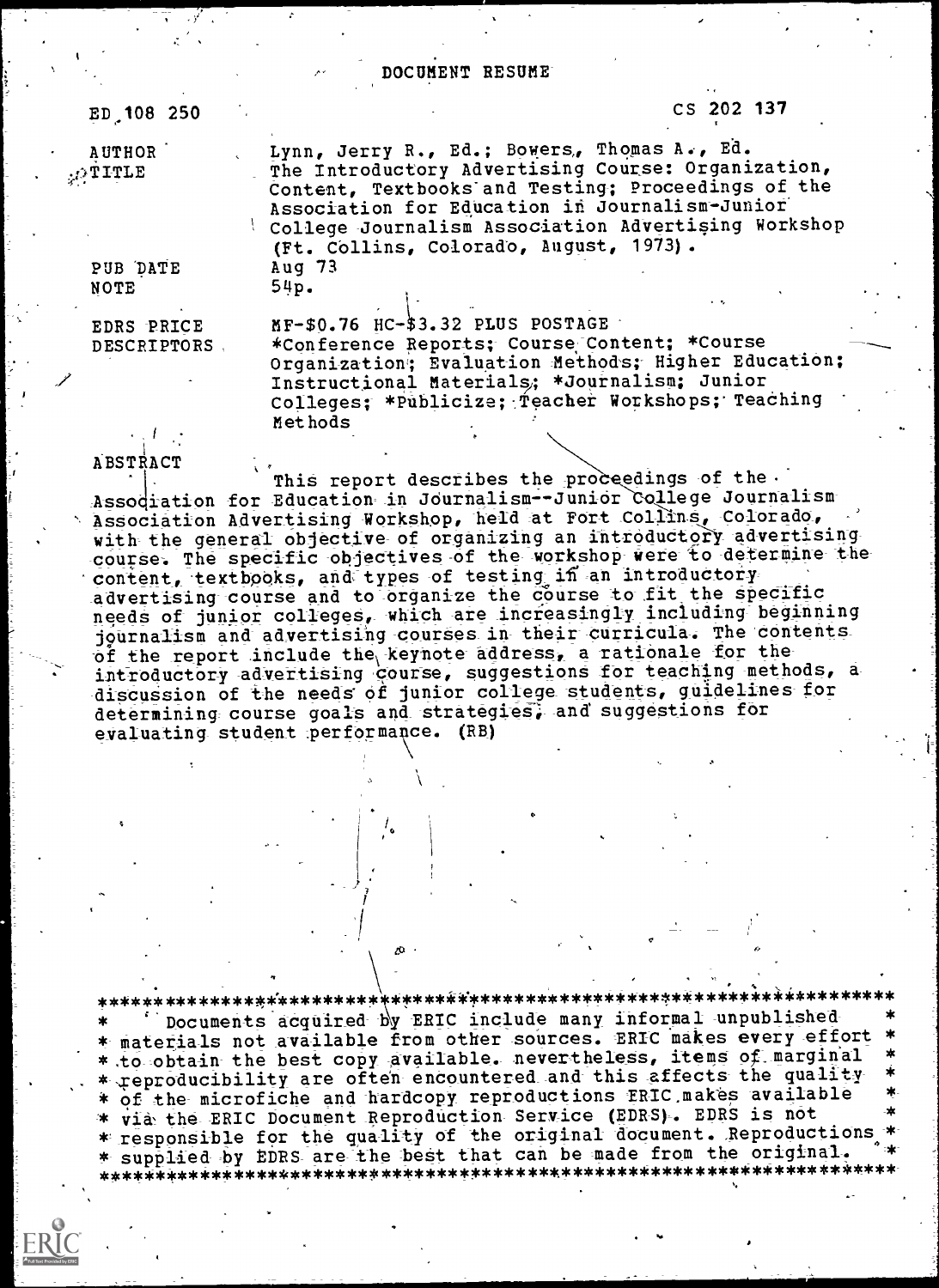U SIDEBARTMENTOF HEALTH<br>| EDUCATION 6 WFLFARE<br>| NATIONAL INSTITUTE OF EDUCATION<br>DOCHAEN THAS BELN KEPRO<br>HEMES EXACTLY A, RECEIVED FROM<br>AT MC ESONOR COMMUNICATION ORIGIN<br>C TECHAEN TO LE LANCY REPRE<br>L'HED DO NOT NECEL ANILY REPRE<br>E TELE CA FUND ON DURING

THE INTRODUCTORY ADVERTISING COURSE

Organization, Content, Textbooks and Testing

Proceedings of the AEJ-JCJA Advertising Workshop

Edited by:

Jerry R. Lynn, Ph.D

The University of Tennessee'

and

Thomas A. Bowers, Ph.D.

The University of North Caroling

°PERMISSION TO REPRODUCE THIS -COPY- RIGHTED MATERIAL HAS BEEN GRANTED BY

Jerry R. Lynn

\_Thomas\_A. \_Bowexs<br>TO -\_ERIC -AND ORGANIZATIONS OPERATING<br>UNDER ABREEMENTS WITH THE NATIONAL IN-<br>STITUTE- OF- EDUCATION, FURTHER- REPRO-OUCTION OUTSIDE THE ERIC SYSTEM RE OUIRES PERMISSION OF THE COPYRIGHT OWNER

 $\mathbf{v}$ 

20213  $\epsilon$ <sup>)</sup>

25 Q

 $\overline{0}$  $\overline{a}$ Õ LL

> N for Education in Journalism to the Junior College Journalism Association, AEJ Convention, Ft. Collins, Colorado, August, 1973. A workshop presented by The Advertising Division of the Association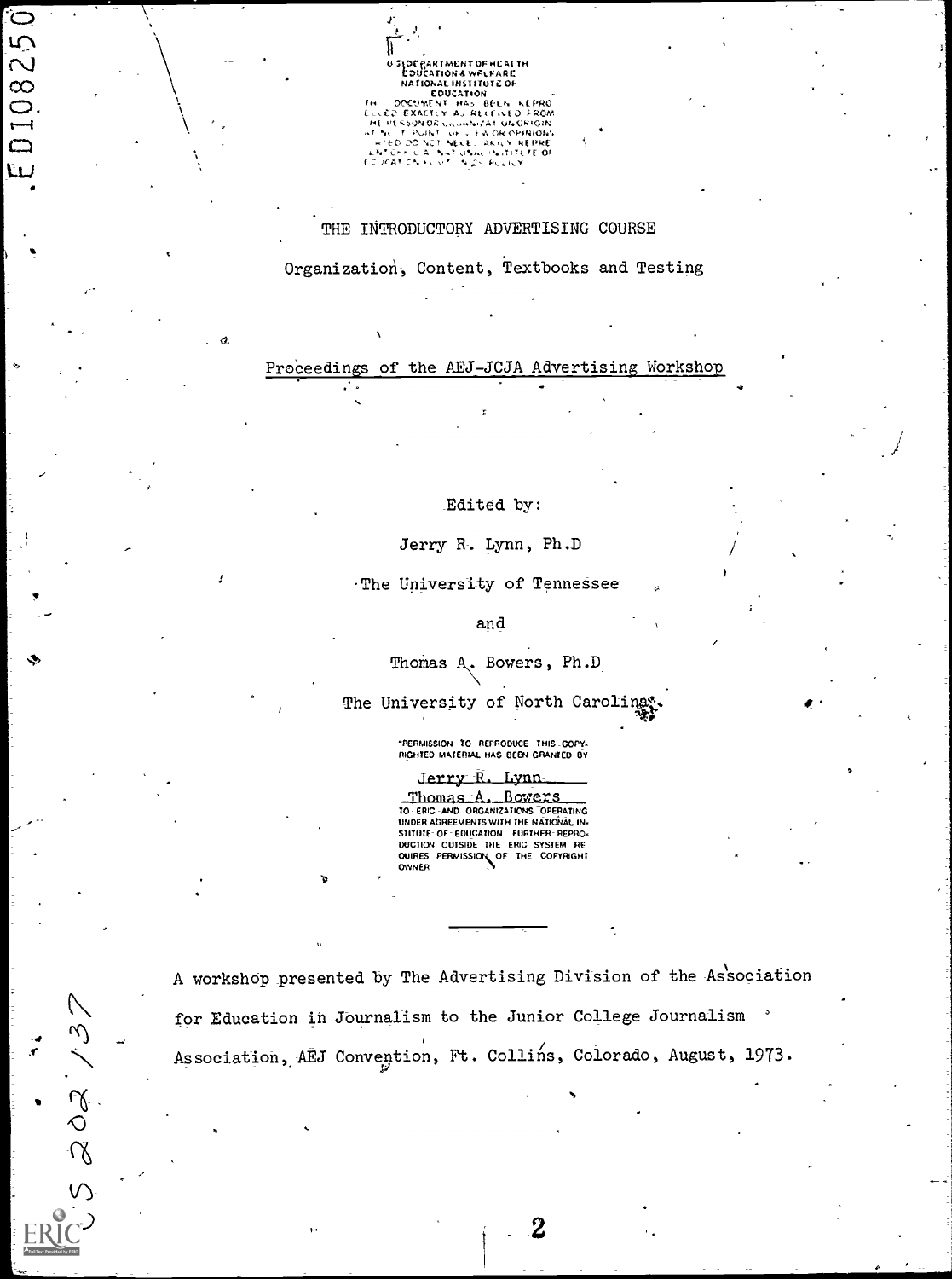#### FOREWORD

The 1973 AEJ-JCJA convention at Fort Collins marked an important step forward for members of both the advertising and the junior college divisions. This occurred through the combined efforts of the two divisions which worked together to present panel discussions of interest to both segments.

Planners for both divisions felt that much was to be gained through a close-working relationship between advertising teachers in four-year schools and teachers in junior colleges who include advertising education as part of their two-year programs. They felt that an important beginning point might be dialogue which could result from panel discussions  $\mathcal{T}$  and the set of  $\mathcal{T}$ including both groups. That was accomplished in Fort Collins. Discussions  $\begin{bmatrix} \cdot & \cdot & \cdot \end{bmatrix}$ brought to light many areas of mutual concern--and brought understanding and respect between members of the two groups.

It is my pleasure to see that these discussions are now available to you in written form. Members of the Junior College Journalism Association hope that it may be the first step in a continuing dialogue in which stu- $\epsilon$ dents at two-year and four-year institutions will benefit as the end result.

-s,

W. B. Daugherty, President Junior College Journalism Association

11

З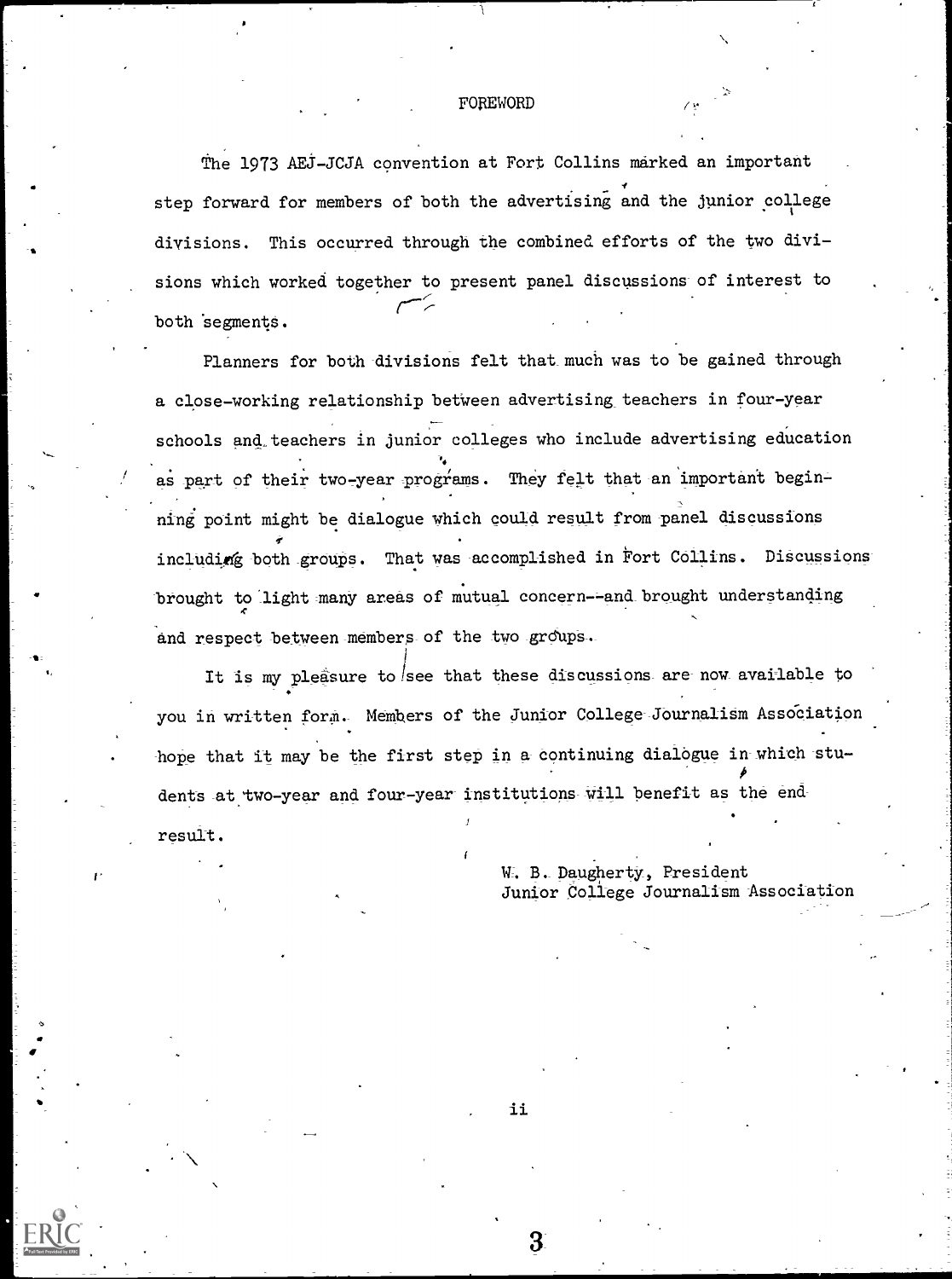#### PREFACE

This workshop evolved from the 1972 Executive Committee meeting of the AEJ Advertising Division in.Carbondale, Illinois.

The project was a natural. Advertising was becoming a common course in the rapidly expanding junior colleges, the JCJA-was beginning to play an important role in the development of journalism and-advertising education, and the AEJ Advertising Division felt a need to offer its services to advertising educators at all levels of instruction.

The Workshop in Ft. Collins was a success. AEJ and JCJA members shared their views and experiences, sorted out their disagreements, and found a common denominator--a determined interest in the improvement of advertising education.

This Proceedings is dedicated to the advertising educator. It is designed primarily for the many people who offer advertising instruction and were unable to attend the Ft. Collins meeting.

Many thanks to Tom Bowers, workshop chairman, the panelists and moderators,. and officials of AEJ and JCJA who helped make the Workshop a success. My personal gratitude is extended to Miss Margaret Cook who patiently produced a transcript--word by word--from a severely retarded tape.

JRL

iii

 $\boldsymbol{\varLambda}$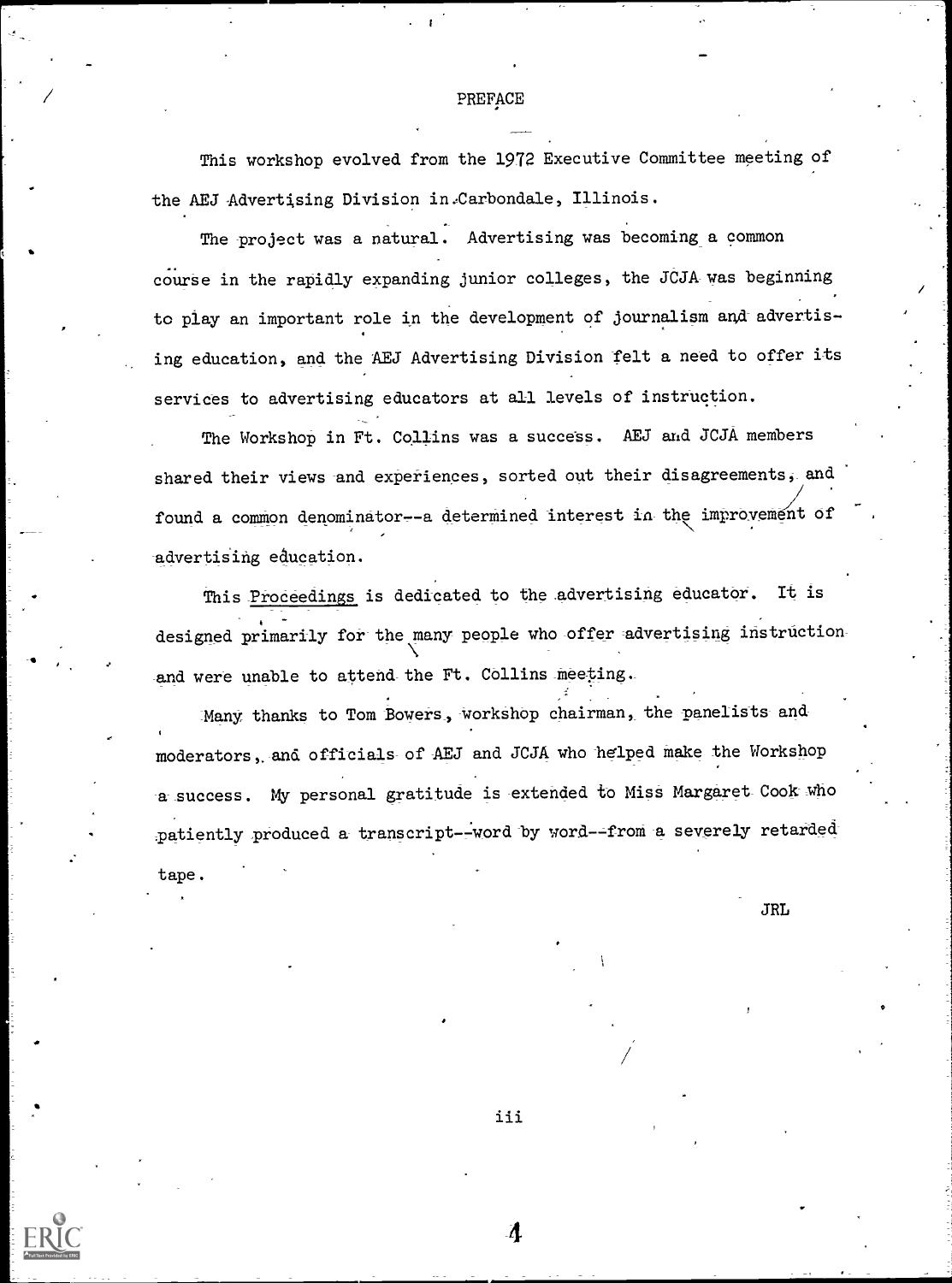# **CONTENTS**

| Foreword                                                      |                 |  |
|---------------------------------------------------------------|-----------------|--|
| Preface                                                       | iii             |  |
| KEYNOTE ADDRESS                                               |                 |  |
| "Need in Advertising Education:<br>Better                     |                 |  |
| Cooperation with Junior Colleges."                            |                 |  |
| KENWARD L. ATKIN, Michigan State University                   |                 |  |
| -SECTION ONE: ORGANIZATION OF THE BASIC COURSE                |                 |  |
| Moderator, ERNEST SHARPE, University of Texas                 |                 |  |
| "Differences Between Professional Orientation and General     |                 |  |
| Orientation in Teaching the Introductory Advertising Course." |                 |  |
| IVAN PRESTON, University of Wisconsin.                        | $12^{\circ}$    |  |
| "Teaching Methods and the Philosophy of the                   |                 |  |
| Introductory Course in Advertising."                          |                 |  |
| E. S. LORIMOR, East Texas State College                       | 18              |  |
| "Projects in the Introductory Advertising Course."            |                 |  |
| JEANEAN LAWSON, Houston Junior College                        |                 |  |
| "The Effective Advertising Course Meets the                   |                 |  |
| Needs of Its Students."                                       |                 |  |
| DONALD G. HILEMAN, The University of Tennessee                | 28 <sub>1</sub> |  |
| TEXTBOOKS AND TESTING<br>SECTION TWO:                         |                 |  |
| CHRIS BURNS, Colorado University<br>Moderator:                |                 |  |
| "How Course Goals, Teaching Strategies, and                   |                 |  |
| Limiting Variables Affect Textbook Selection."                |                 |  |
| CHARLIE MAULDIN, Michigan State University                    | 31.             |  |
| iν                                                            |                 |  |

 $\overline{5}$ 

 $ER_{LC}^{\odot}$ 

 $\mathbf{I}$ 

 $\circledS$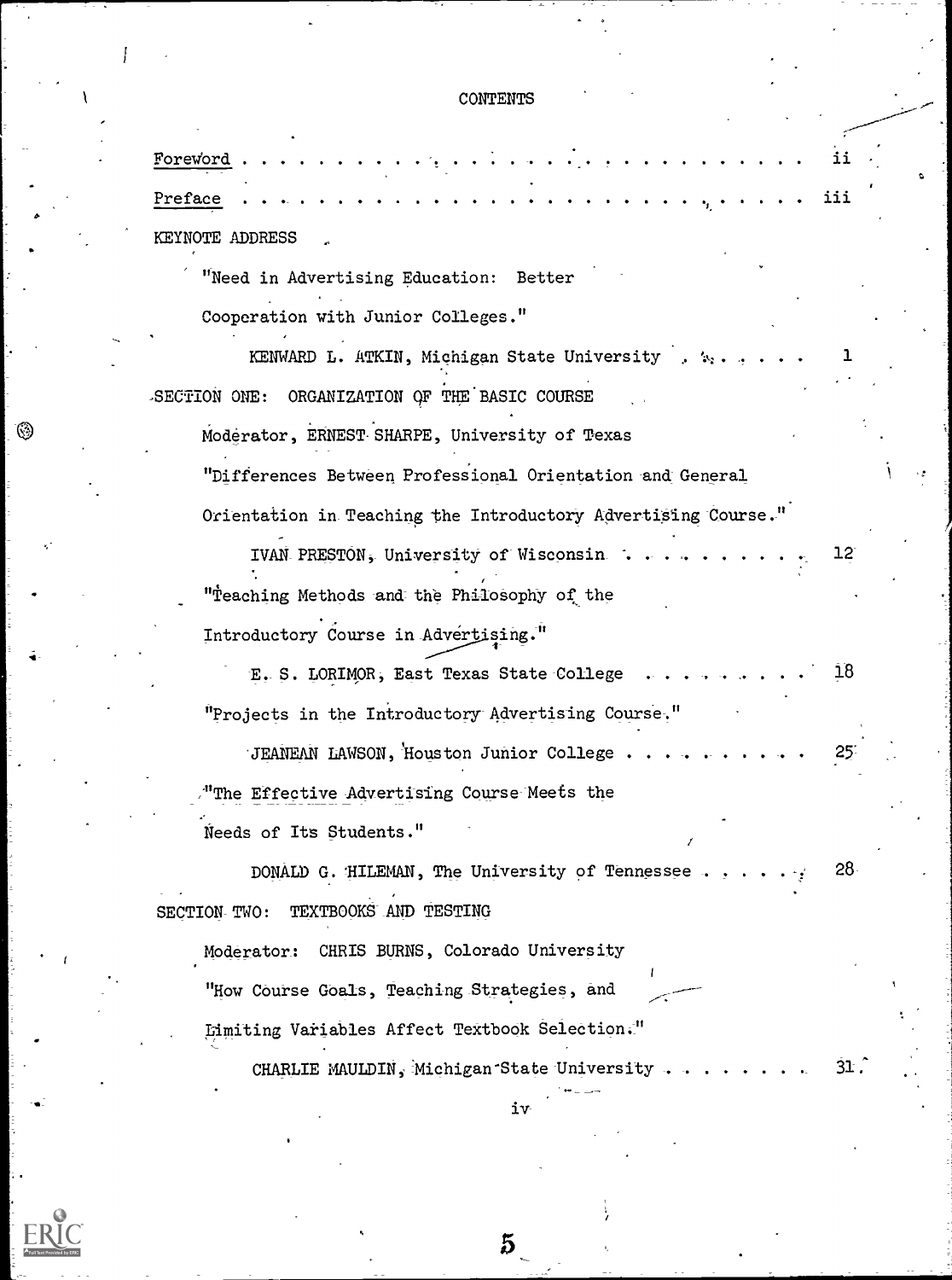"Using Guest Speakers and Open-Book Testing

in Advertising Courses."

| HARRY AINSWORTH, University of Arkansas 34                                                             |  |
|--------------------------------------------------------------------------------------------------------|--|
| "Flexibility in Testing for Advertising Students                                                       |  |
| in Community Colleges."                                                                                |  |
| COURTNEY HART, Community College of Denver 36<br>"Testing Techniques for the Large Advertising Class." |  |
| FRANK PIERCE, University of Florida 39                                                                 |  |

 $6\phantom{1}$ 

Appendix-- 42

 $\mathcal{L}^{\mathcal{S}}_{\mathcal{A}}$ 

 $\hat{\mathbf{v}}$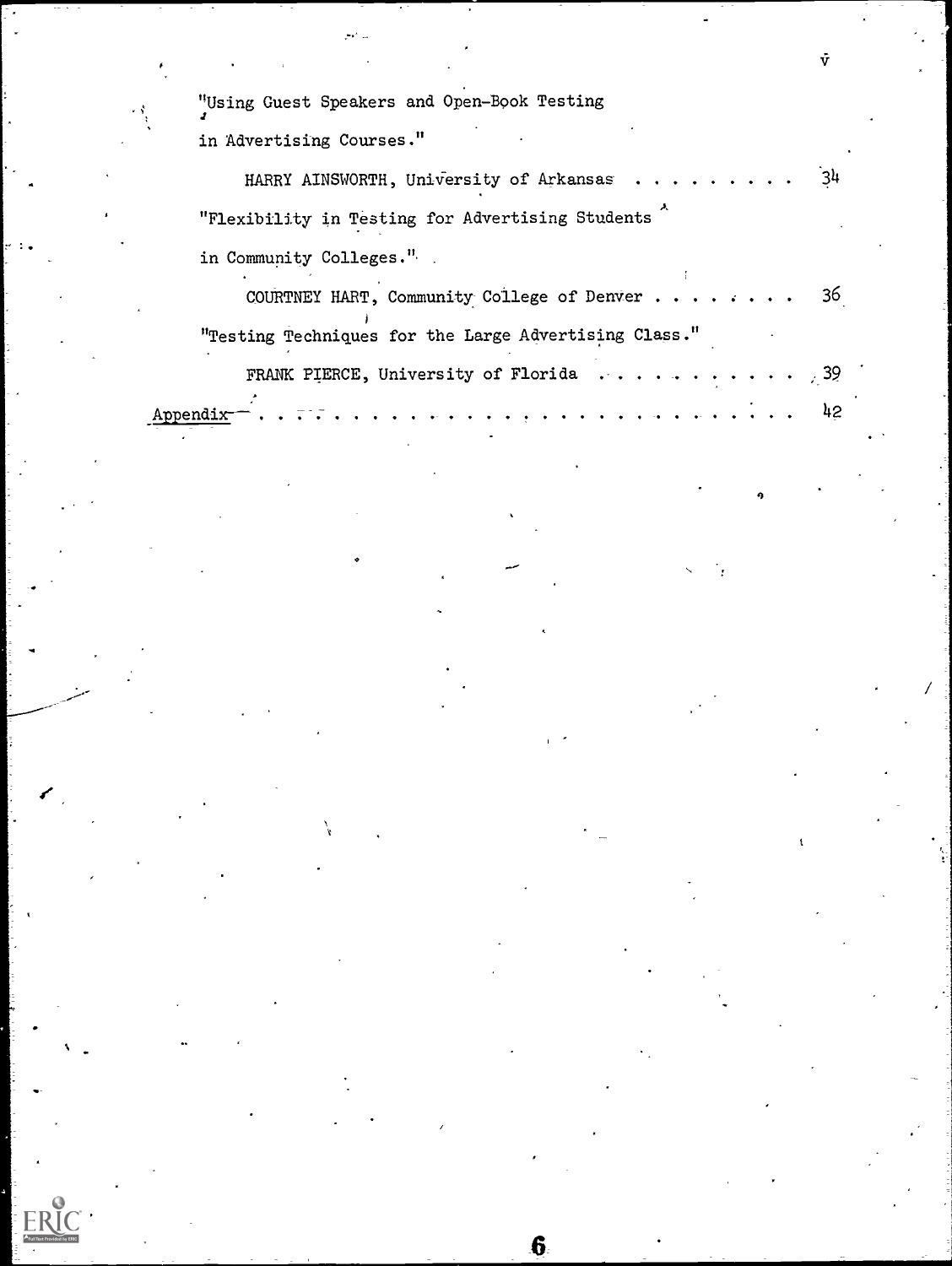### KEYNOTE ADDRFSS

"Need in Advertising Education: Better Cooperation with Junior Colleges"

By Kenward L. Atkin

# Michigan State University

ti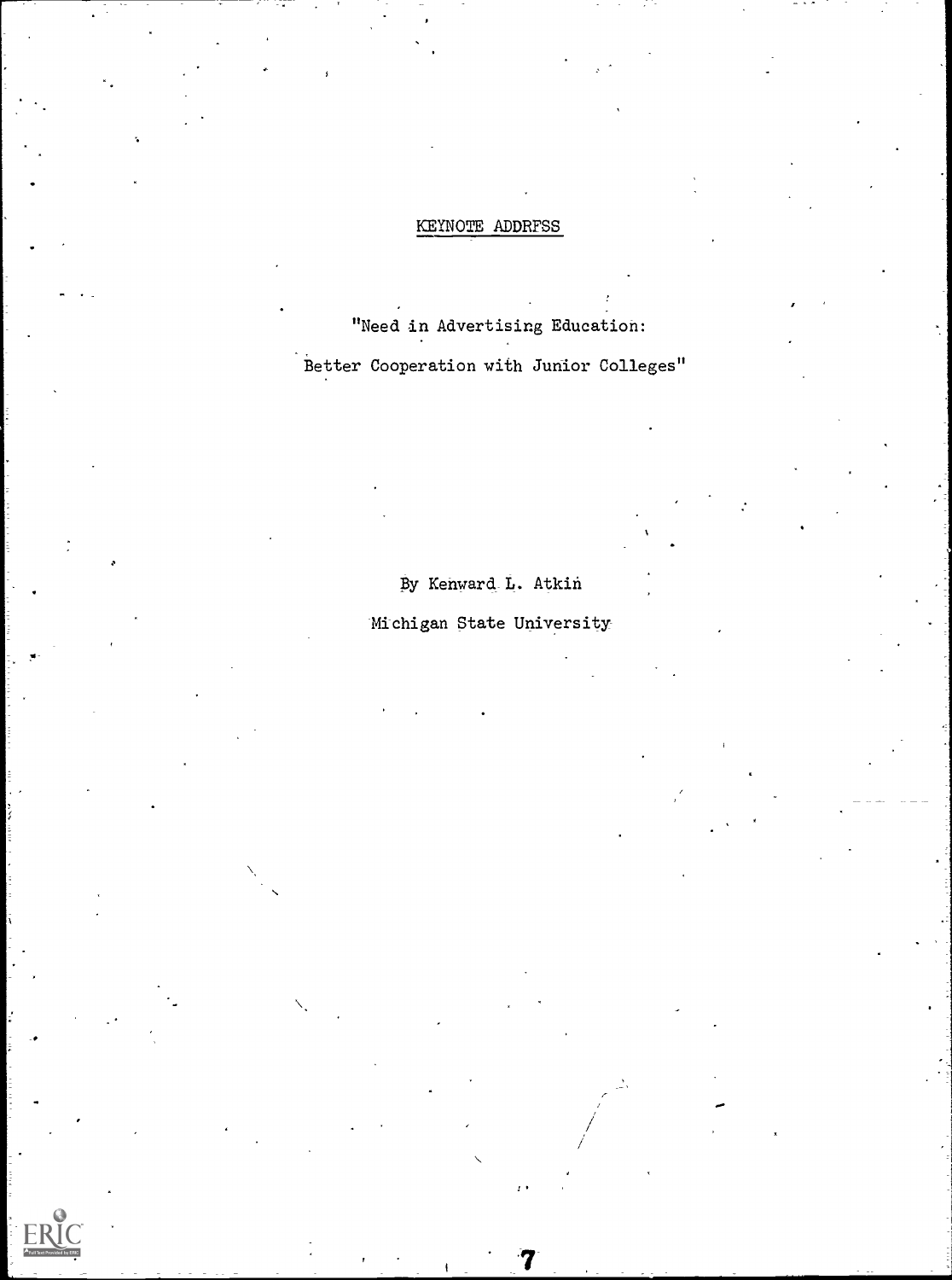# "NEED IN ADVERTISING EDUCATION: BETTER COOPERATION WITH JUNIOR COLLEGES"

By Kenward L. Atkin

Michigan State University

There has been a quiet revolution in higher education which is having an enormous impact on traditional views. Like it or not, the junior college-communtty college is an idea whose time has come.

In 1960, junior colleges enrolled 660,000 students in 678 institutions. In 1972, there were  $2,866,000$  students enrolled in  $1,141$ \_schools.

One can only conclude that those of us in four-year schools no longer have a franchise on the first two years of higher education.

There has been a corollary outcome which we are not handling. effectively--the need to make specific provision for the transfer of junior college students to four-year schools for their last two years of work. One of the most dbvious aspects of that problem is the question of whether to grant credit for professional courses and general education courses taken at the junior college.\* Those of us involyed in advertising education at the four-year schools face a specific question: "Should we grant credit for the introductory advertising course taught in junior colleges?" There are other problems, of course.

-\*See Appendix, page 42, for current developments in junior-senior college relationships in the. state of Michigan.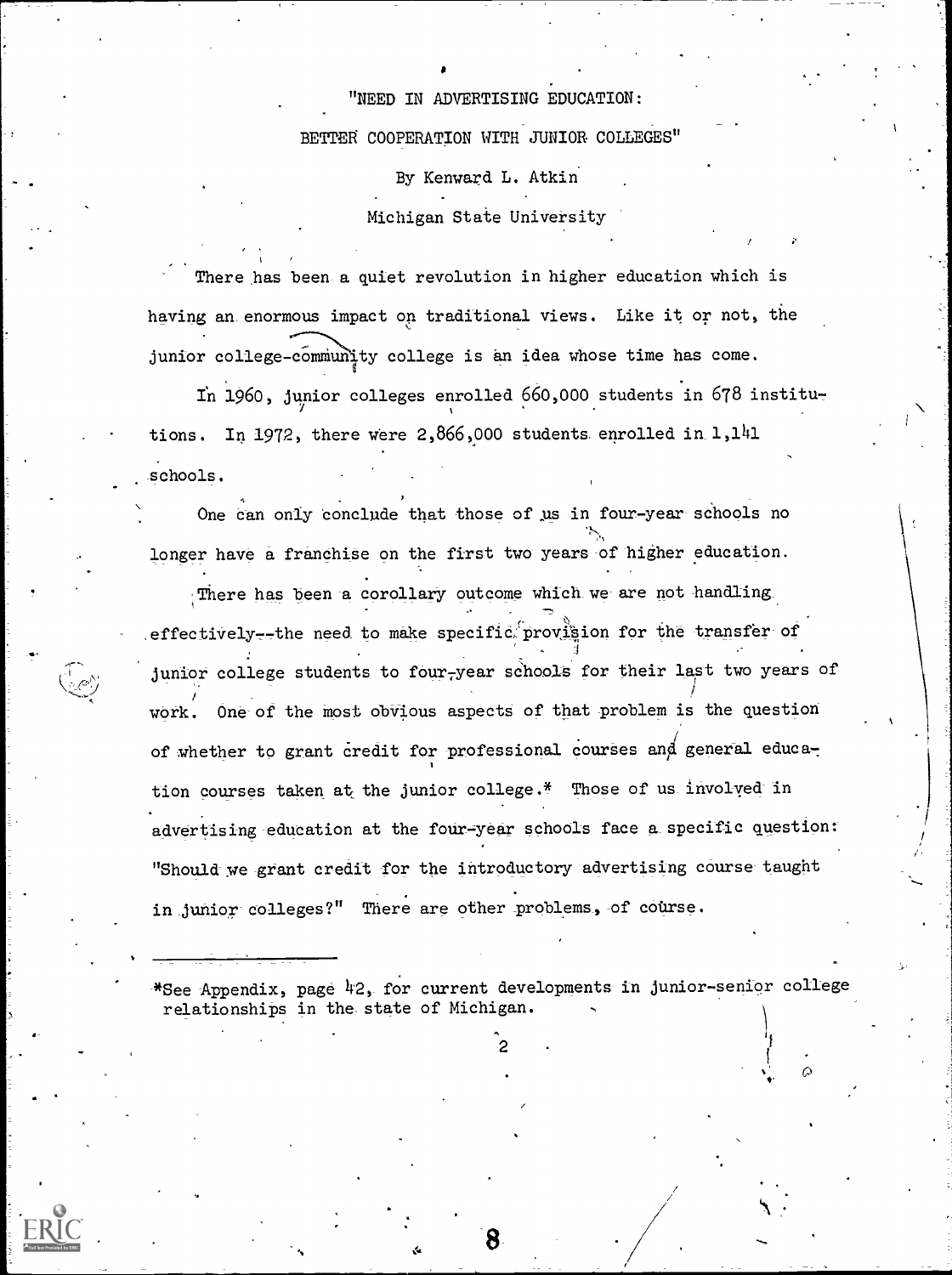#### The Junior College--Middleman in Education

The idea of the junior college evolved in the last century. The initiators wanted to shift the first two years of college study from the university campus to the high schools because many high school graduates of that time were inadequately prepared for the rigorous demands of college study. What followed was a compromise.

3

The University of Chicago established the first junior college as a lower division school in 1896. The California legislature passed a law in 1907 permitting secondary schools to extend their programs for an additional two years at their discretion.

The following fifty years saw a rather slow and painful development of junior college programs=-until the educational boom of the 1950's. Since then their growth has been phenomenal.

A distinction should be made between junior colleges and community colleges, although this difference is often blurred in practice. Junior colleges are primarily preparatory schools for universities and place their major emphasis on transfer courses. Community colleges combine the junior college approach with the addition of continuing education, short-term training, technical and business preparation. When students complete their selected program, they receive an "associate" degree.

I shall refer to both as junior colleges.

All of us are aware, I'm sure, of the reasons for the growth of the junior colleges.

1., They appeal to students who cannot meet the entrance requirements of universities.

 $\cdot$  . The set of  $\cdot$ 

2. They appeal to students who cannot afford universities.

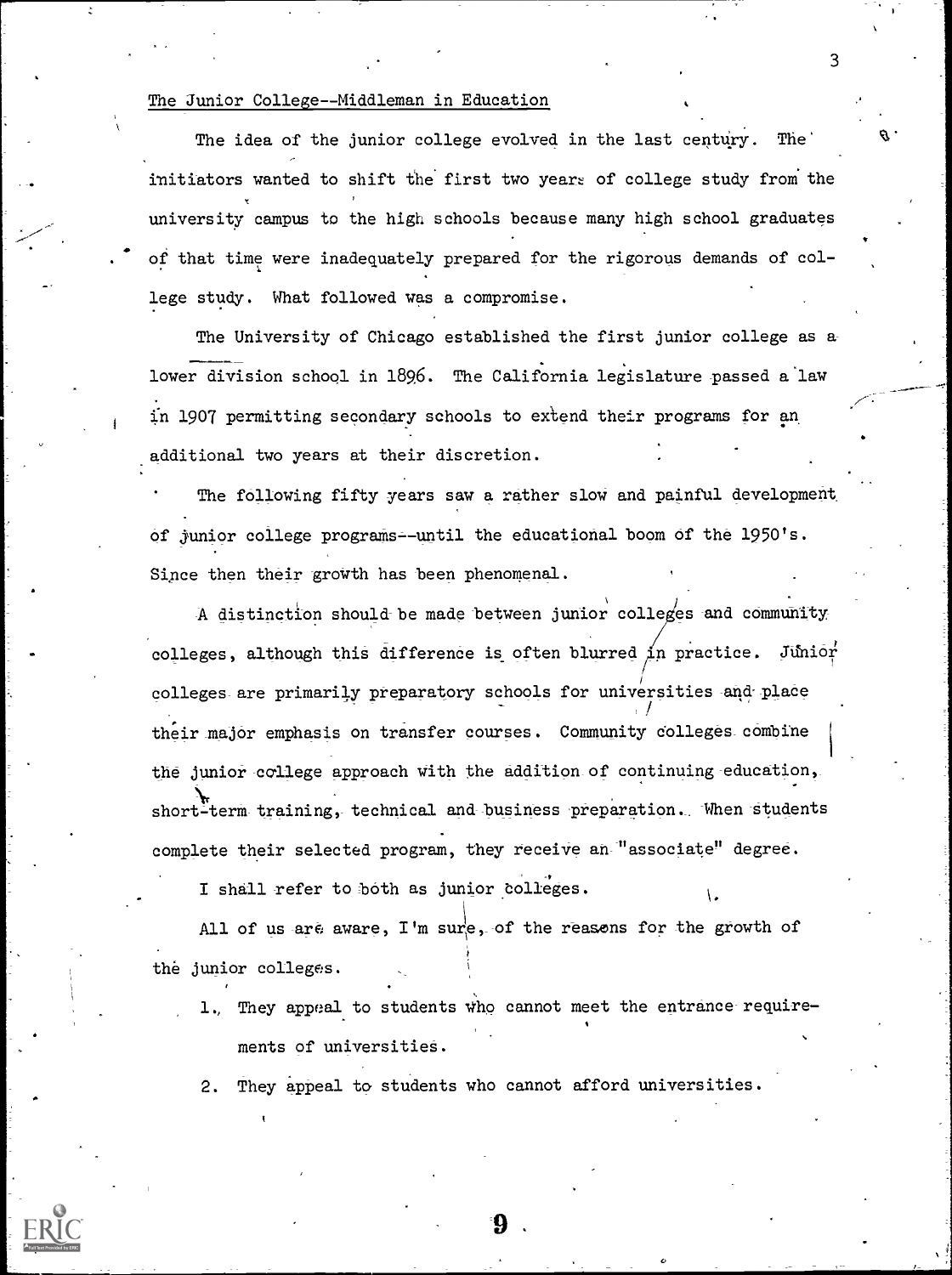3. They appeal to.students who desire to live close to home.

4. They appeal to students who are not sure college is for them. 5. They appeal to students who feel the junior colleges are more student-oriented.

6. Lifelong education is becoming a way of life in our society.

#### Articulation

-Transfer admissions are now a priority business in higher education. Most junior colleges are actively making arrangements for improved articulation, the process of providing a smooth flow of students from school to school.

The trend is toward statewide plans that have as their basis the acceptance of associate degrees or a core curriculum. Several states have articulation policies developed as statewide agreements. One state, Illinois, has a plan mandated by legislation, and there will probably be more in the near future.

There are three basic modes of articulation:

- 1. formal and legal policies, distinguished by timing and 'breadth of contribution from the various levels of education  $(4 \text{ states})$ ;
- 2. state system policies whereby the state body responsible for community college education tends to be a controlling rather than a coordinating agency. (16 states); and
- 3. Voluntary agreements among junior and senior institutions which rely heavily on regular and individual subject-matter liaison committees created to pinpoint problems and recommend policies and procedures (2 states).

10

<u>n and</u>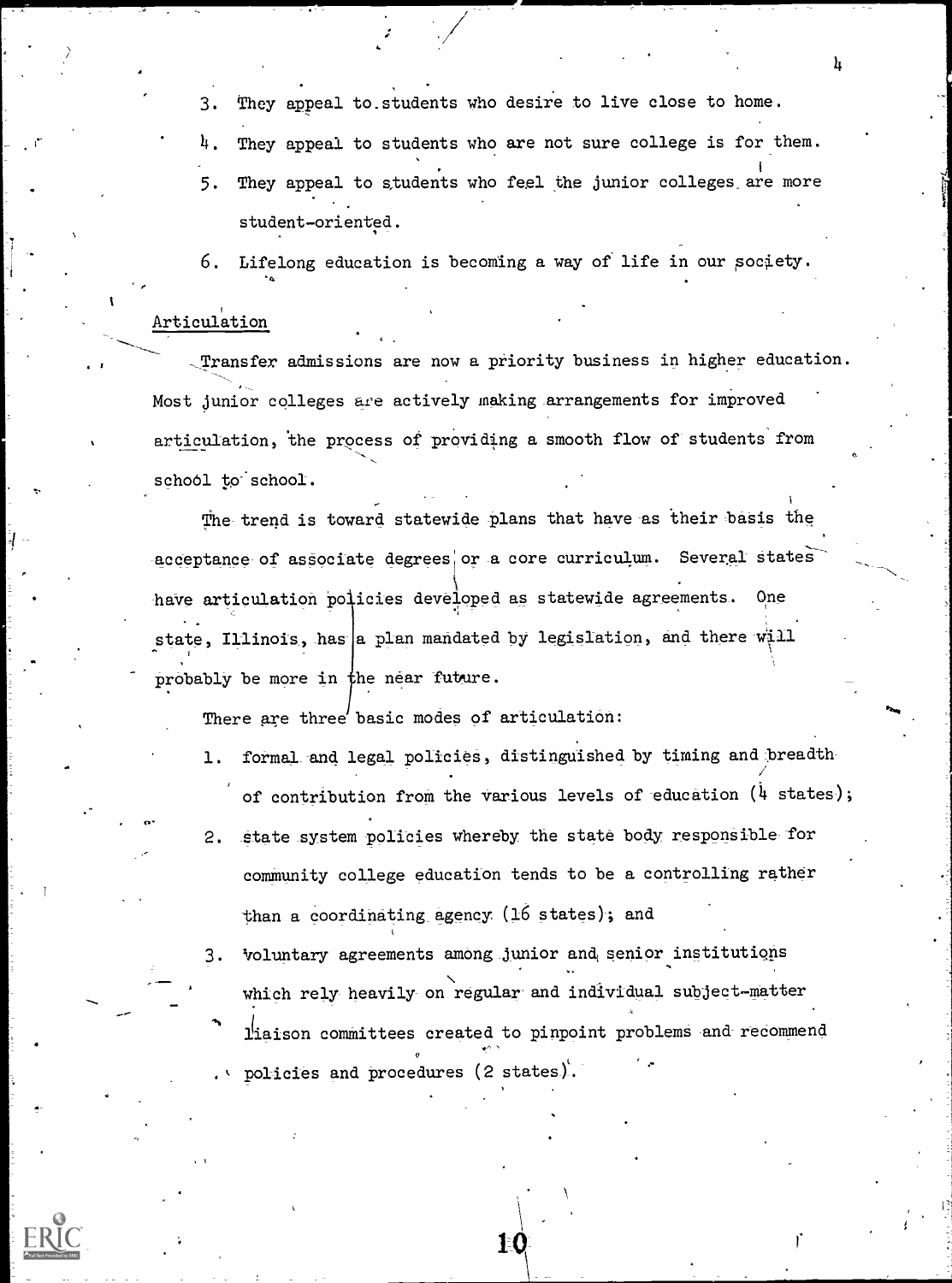Issue's

The issues which need resolution between junior and senior schbols are also the issues which affect professionally-oriented programs within. the broad educational context.

 $\sim$ 

- 1. Admissions. Should the four-year schools admit transfer students who have successfully completed their programs, i.e., -with a 2.0 GPA or-better?
- 2. Evaluation of Transfer Courses. How should junior college courses be evaluated when presented for transfer credit? Should grades below a "C" transfer?
- 3. Curriculum Planning. What steps can be taken to avoid loss of time and credit by junior college students for coursework we require first two years in our schools?
- Advising, Counseling, and Other Student Personnel Services. What can we do to improve academic advising of transfer students? How do we correlate the four=year sc ool general requirements with our own\specialized degree requirements?
- 5. Articulation Programs. When the sheer number of .institutions precludes direct representation from each other, how can the desired representation be attained? Should articulation machinery be voluntary, or legally-mandated? Is there a need for both institutional and statewide articulation actiyities? Is there a need for professional accrediting programs to accommodate such agreements? How can good communication be achieved?

#### **Accreditation**

Accreditation is a major roadblock to efficient articulation. One

5

.

 $\bullet$  and  $\bullet$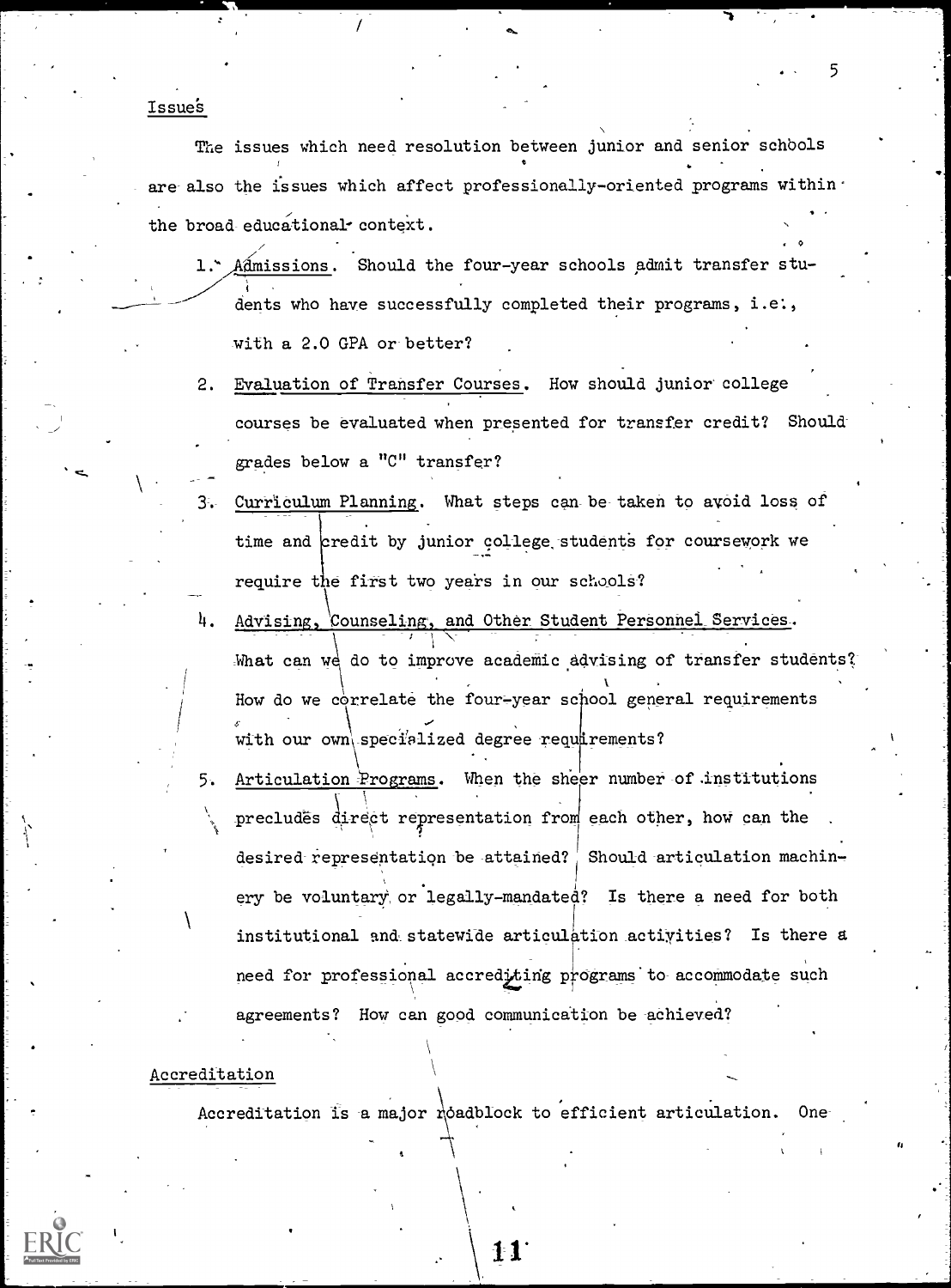experienced official calls accreditation "the most vexing fabtor in the transfer admission process." This includes both the concern of senior institutions about the accreditation of junior-colleges and also the professional-school accrediting agencies. All too often the professional- $A$ sohool accrediting agency does not allow credits from lower division institutions to apply toward professional degrees.

In the case of advertising education, the two principal accrediting groups are the American Council of Education for Journalism (ACEJ) and the American Association of Collegiate Schools of Business (AACSB). I 1 think it is fair to say that the AACSB is the larger and more powerful  $\sim$  of the two as it controls business schools throughout the nation.

I also suspect that the junior colleges with advertising courges  $\mathbf{v} = \mathbf{v}$ would say the AACSB is their biggest headache. The AACSB Standards Book<br>/ \ states:

 $1 - \epsilon$  and  $\epsilon$ In general the accredited degree school shall limit transfer credit for business courses which it applies toward its degree requirements, taken at a lower division level, to such courses as,it offers at that level.

This means that no course taught at the sophomore level or below in the junior college can be given credit if it is taught at a higher level in a four-year,school. Business schools widely teach principles of  $\mathbf{E}^{(1)}$  and  $\mathbf{E}^{(2)}$ accounting, law, statistics, and economics at the sophomore level; however, advertising is seldom taught below the junior year. Thus, most junior college transfers cannot receive credit for a principles of advertising course at the vast majority of AACSB schools.

,What about our accrediting-arm, the ACEJ? What are our-accrediting requirements vis-à-vis the transfer of junior college advertising and journalism courses?

 $\mathcal{N}=\{1,2,3,4,5\}$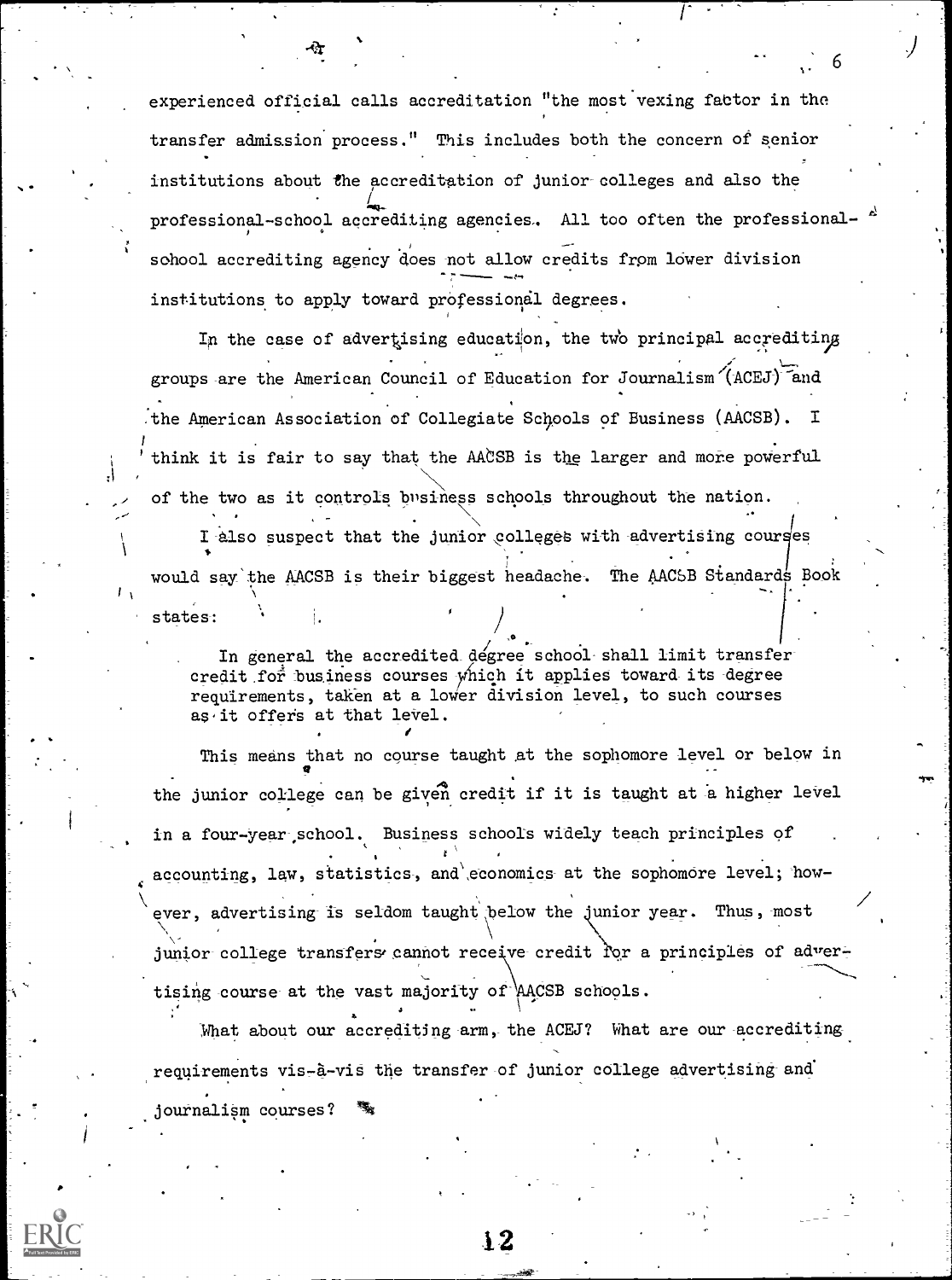Frankly, I don't know the current situation as it concerns advertising except to say that there appears to be more flexibility than with the AACSB. The AEJ has awarded at least partial recognition to junior college journalism by virtue of accepting junior college teachers as regular membérs.

The Junior College Journalism Association, organized in 1968, and now an affiliate of AEJ, has been consulting with ACED.' While I have not contacted either group, I understand they  $\cdots$  eving discussionsabout establishing a joint committee to work  $\ldots$  rue culation problems. The JCJA feels that the establishment of certification standards will facilitate the transfer of courses to four-year schools. It will aid the junior college instructor by providing recognized guidelines upon which. he can proceed with his course formulation.

 $\cdot$  . My best guess is that each of our schools establishes its own policy about accepting transfer credit for a principles of advertising, public relations, or graphics course. I know of no hard and fast rules. Over- $\mathcal{L} = \{ \mathcal{L} \}$ all, however, there seems to be resistance to awarding credit for spe jcific. professional courses in four year schools on the basis that "only father knows how to teach them."

What should we do in the Advertising Division? Let's look at the junior college point of view.

The Junior College Argument

/

I -

Those of you who are teaching advertising or related courses in junior colleges have raised legitimate arguments for offering courses and securing transfer credit for your students.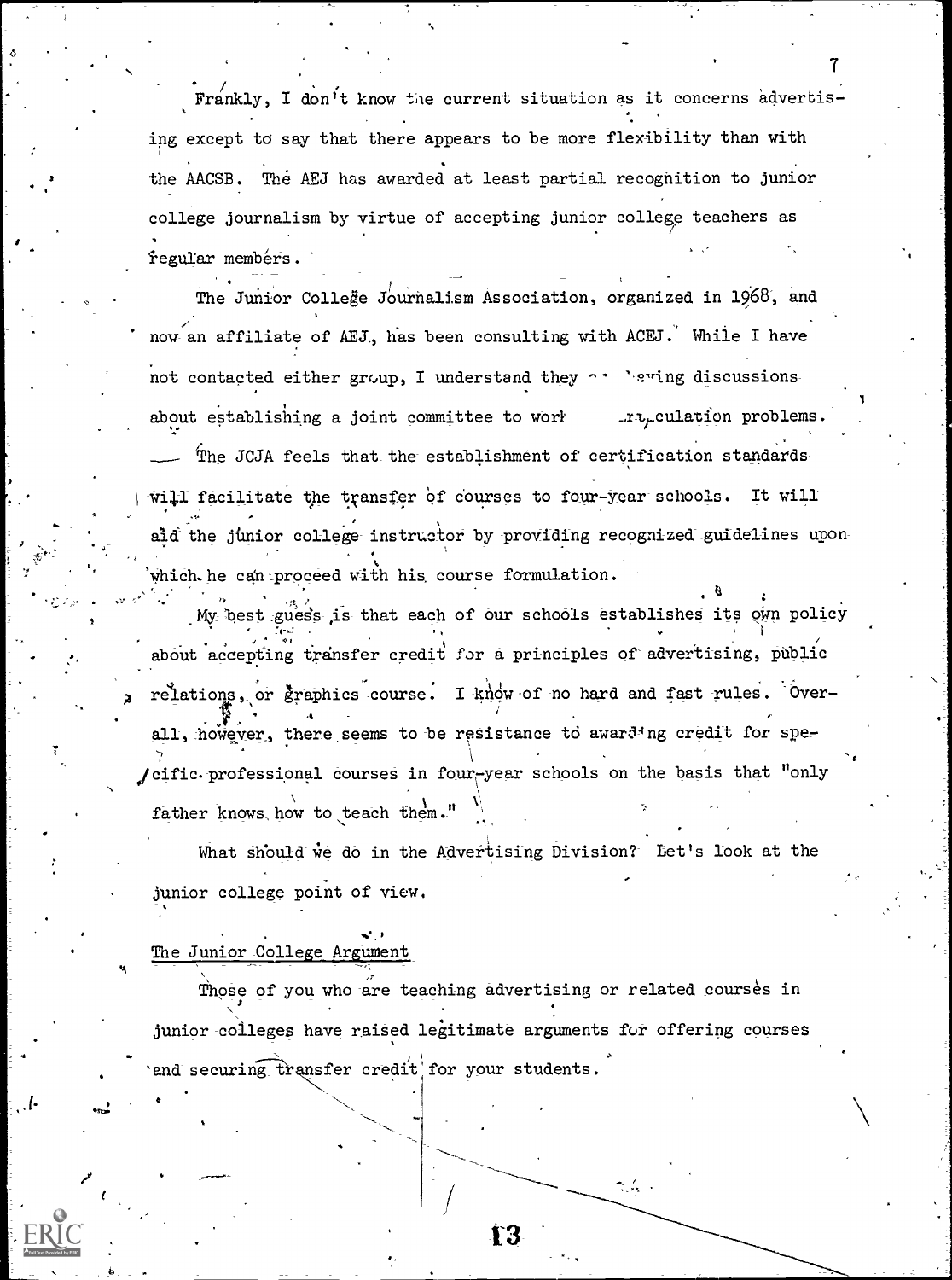- Is it not advantageous-to-expose students to an introductory course in their first two years so they become acquainted with the field?
- 2. Is it not advantageous to expose students to an introductory course when they are uncertain about a major and thus see if it is their "bag"? And, if so, cannot'they better select a senior school with an advertising program?
- 3. Is it necessary to take a journalism or marketing course before taking the introductory advertising course? Why can't it come first?
- 4. Can't the senior schools have more faith in the competency of , the junior college teacher? .Aren't the introductory texts similar enough to assure some standardization? If not, could we not tell them what else is necessary for strengthening their courses? Could we not specify particular texts as preferred? 5. Is it not best to give some direction toward professional- education during the first two years when so many students are unsure of their motivation? (At Michigan State, we dropped the introductory course to the sophomore level and attracted 50 percent more majors.)

#### Other P plems

I'll not discuss-the many-problems that plague the transfer student, such as what to do/about the "D" grade, pass-fail, or number of credits. They can be solved.

At my own school, Michigan State University, we have a summer academic orientation program where we counsel all new students, freshmen

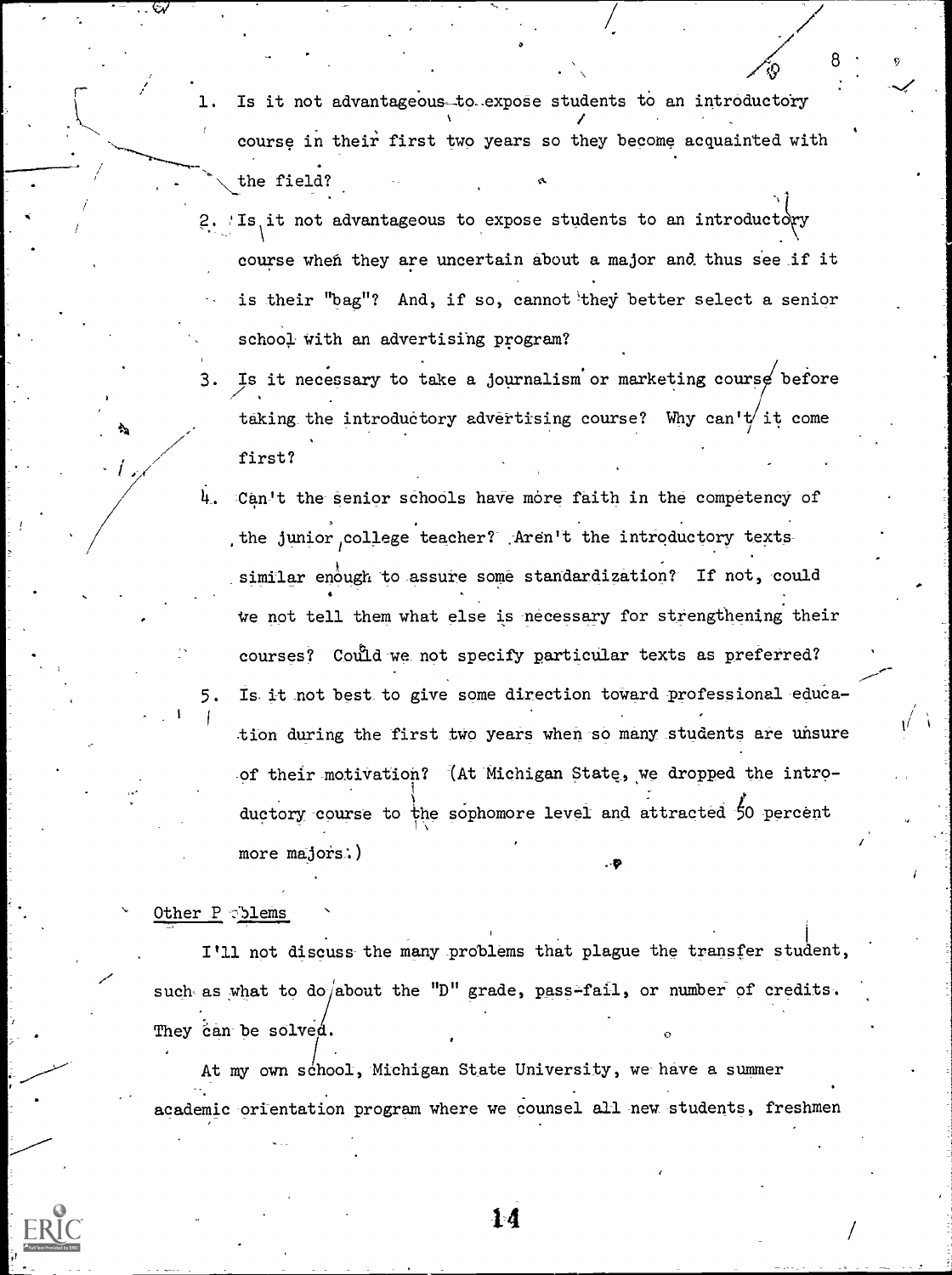and transfer students. I had the responsibility this summer of meeting with twelve groups of freshmen-to-be and five groups of transfer students.

9

Vb.

Inasmuch as I was preparing this paper, I took a keener interest than usual in these activities. One outcome has been a revamping of our advising procedure and policy for both freshmen and transfers. I don't knowl how it is at other 'schools, but at MSU, out of 100 incoming junior majors, some 30 percent are transfer students, another 30 percent begin as freshmen with a stated preference for an advertising major and are thus assigned to the 'department for advising and control, and the remain- . ing 40 percent are students who transferred into advertising from other programs in the university.

In past years, I have been guilty, along with so many others in senior schools, of viewing many junior colleges and community colleges as having inferior programs and many inferior students. They were often "open" institutions which accepted anyone with a high school degree. I know of students turned-down as freShmen at MSU who then went to a junior school, received passing grades and then transferred to MSU. Ergo, this was a bad situation. But when we look at the performance of transfer students, it isn't much different than our own admitted freshmen.

#### Two- Modest Proposals

It seems to be that the first order of business is to first ascertain whether the Advertising Division of the AEJ wants to tackle the issue of advertising education at the junior college level.

The transfer question is much larger than just one or two advertising courses. But if we can agree that ACEJ schools will accept the transfer of the principles of advertising course, it would be a "leg-up"

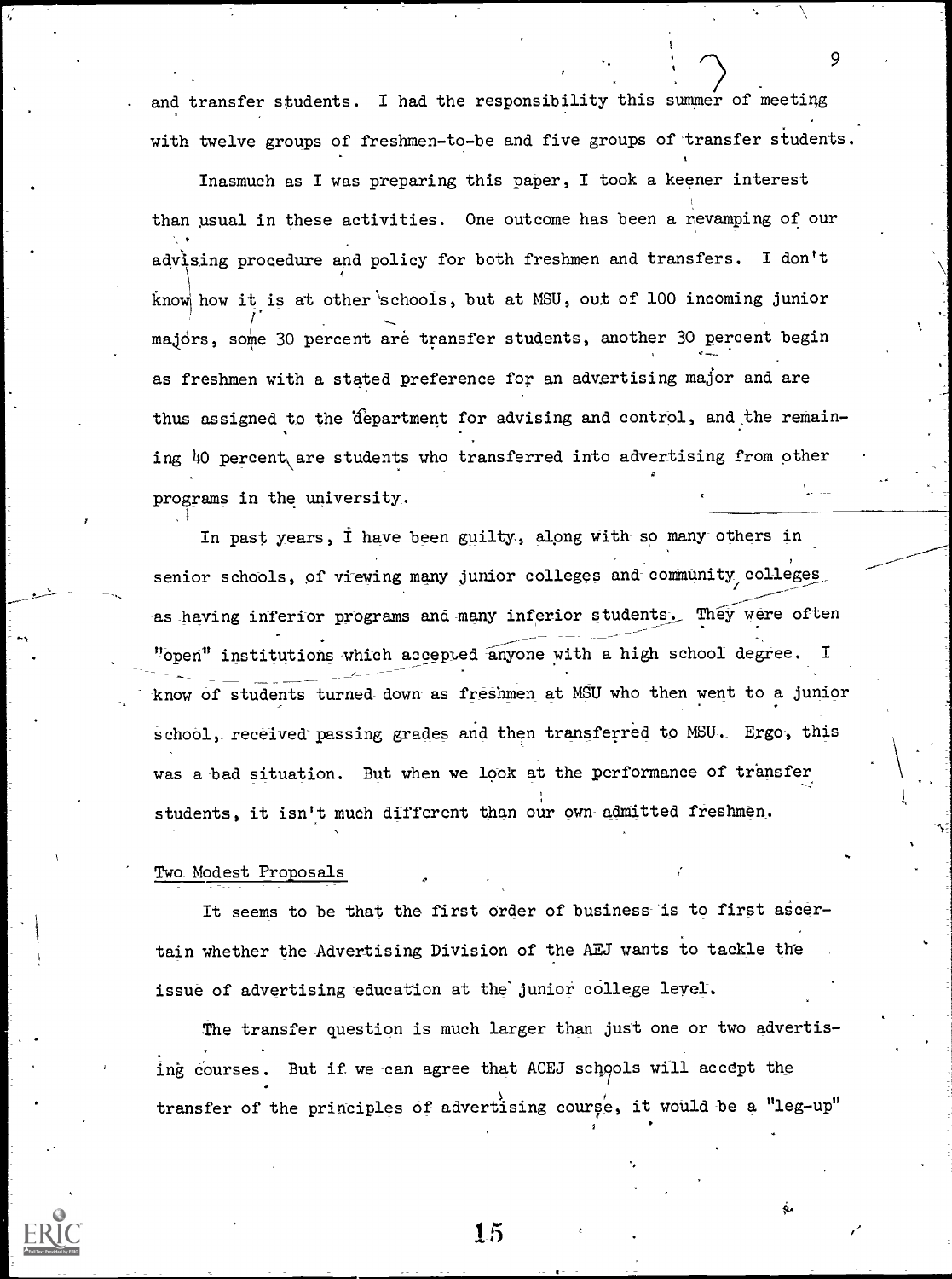on the problem. For those schools where the teaching of advertising is a joint venture with business, we'll have to wait for AACSB to change. I have two modest proposals:

- (1) The Advertising Division recommend that the transfer of any introductory advertising course from a recognized junior college be accepted by a four-year school with full credit..
- (2) The,Advertising Division initiate regular communications with jamior colleges through the Junior College Journalism Association, which could be sort of a "clearinghouse" on the teaching of advertising principles and on other related problems.

In addition, the Advertising Division might wish to seek the cooperation of the American Academy of Advertising and the American Marketing Association in the endeavor.

#### Conclusion

So there you are. You see me as an advocate of increased cooperation with the junior colleges-

I've articulated the junior college problem and made a few modest proposals which might help to correct What I feel is an educational anomaly. I might add that it need not be an AEJ activity but something you can personally do back home.

You have the ball. Count me in if you want to play.

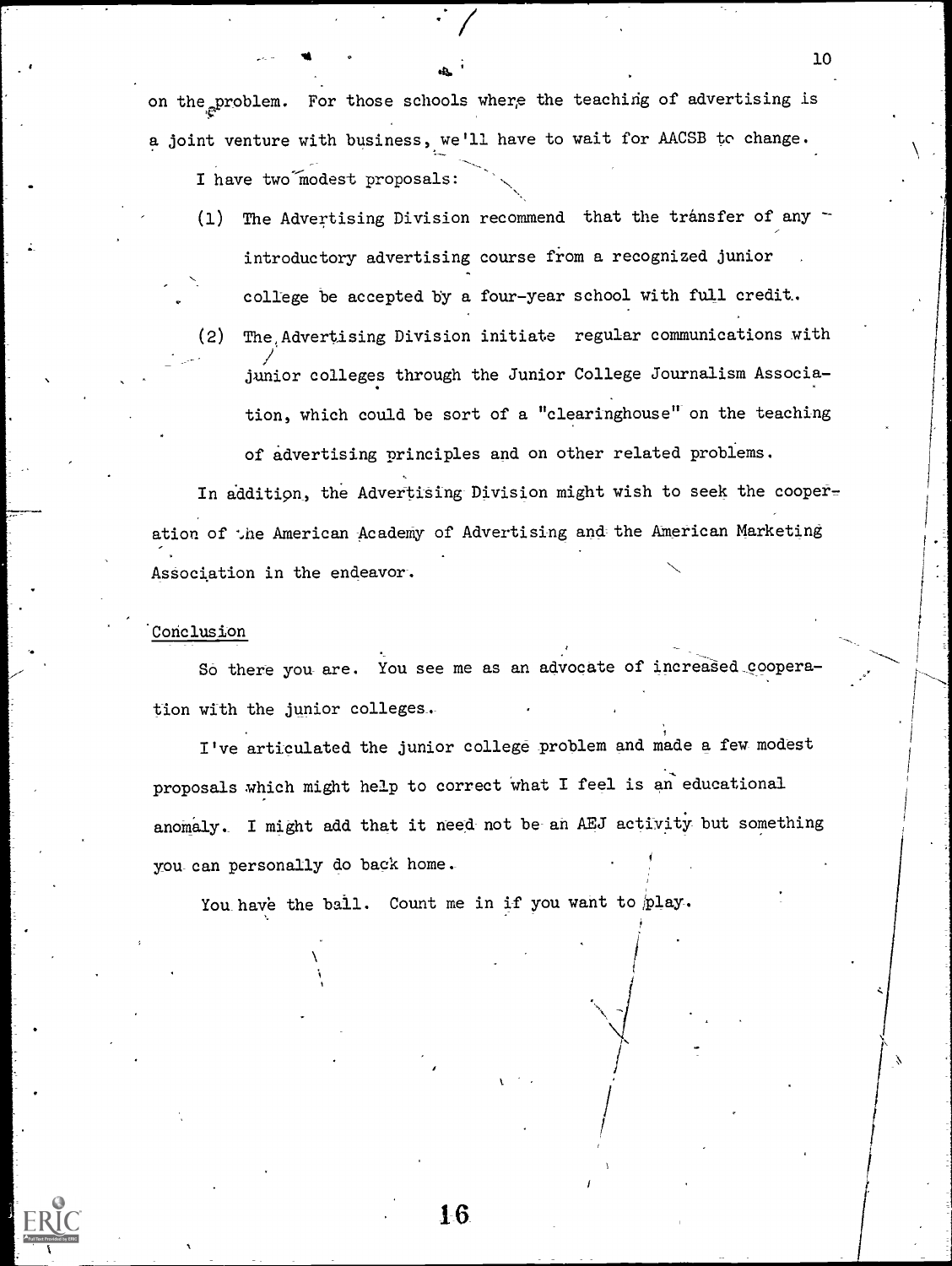# SECTION ONE:

 $\cdot$ 

الأكاري

l

"Orgenization of the Basic Advertising Course"

Moderator: --Ernest Sharpe

University of Texas

 $\frac{17}{1}$ 

/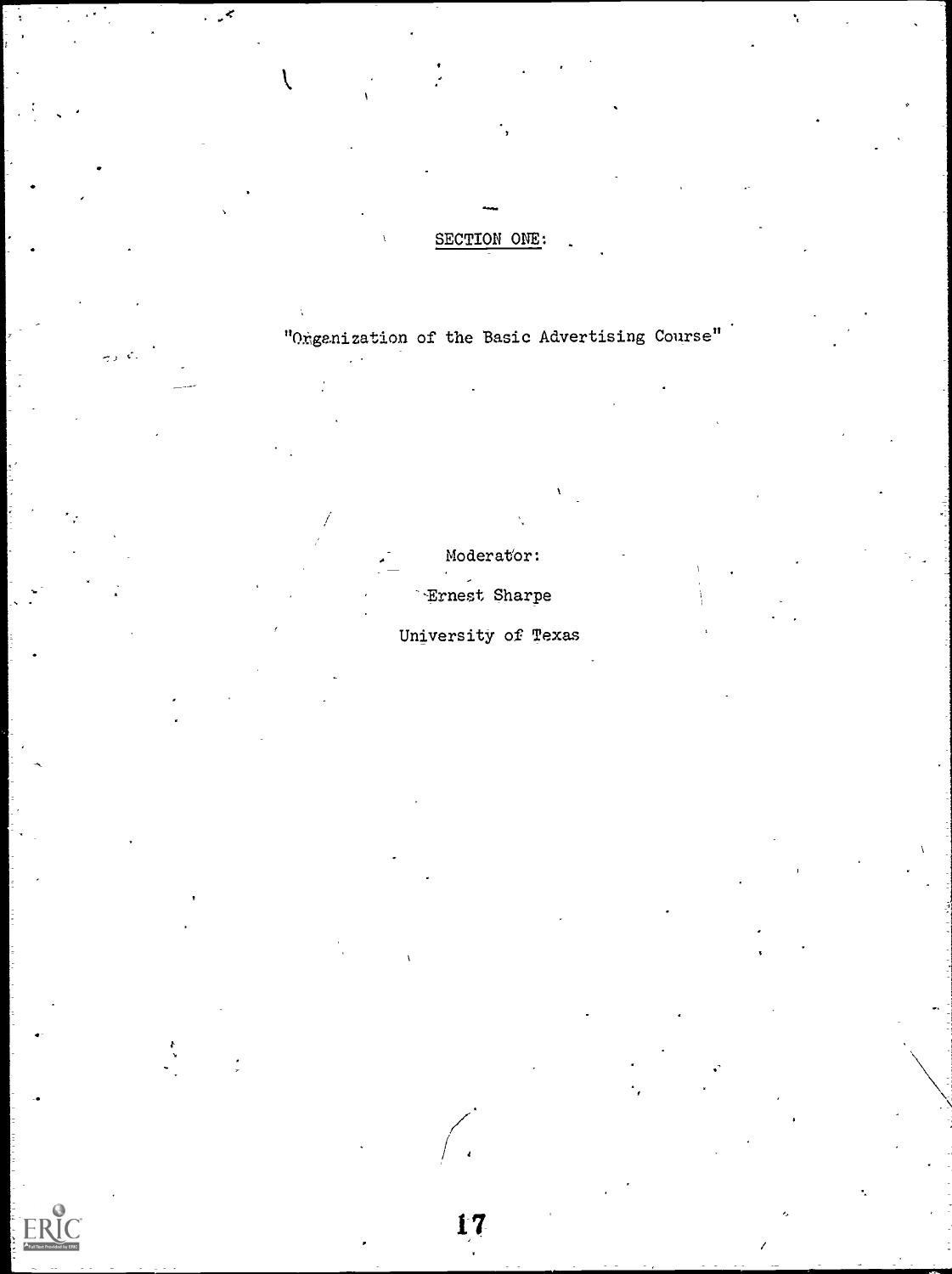### "DIFFERENCES BETWEEN PROFESSIONAL ORIENTATION

AND GENERAL ORIENTATION IN

TEACHING THE INTRODUCTORY ADVERTISING COURSE"

#### By Ivan Preston

#### The University of Wisconsin

A major issue in the development of an introductory advertising course is whether to offer the course strictly for those who want an ad major with an entirely professional orientation or to provide a course which will attract students generally whether they are interested in the profession or, not.

I would like to discuss some of  $k$ he reasons I think are important in consideration or my position on this issue. You wouldn't want to re- ; ject either of these approaches out of hand, because they both have some fine advantages. But you can't have a single course in which you get the full advantage of both because in some respects the approaches are contradictory. So it is helpful to decide what you want to keep and what you want to give up and just what kind of identity you want to have.

The terms "professional course" and "general course" are labels. I will refer to them as two different courses, keeping in mind that. I really mean two different versions of the same beginning survey course for students who have had no formal study of advertising. In both cases they may be the first in a series of additional advertising courses. The junior college may not have the additional courses but they may be preparing their students for taking these courses elsewhere.

12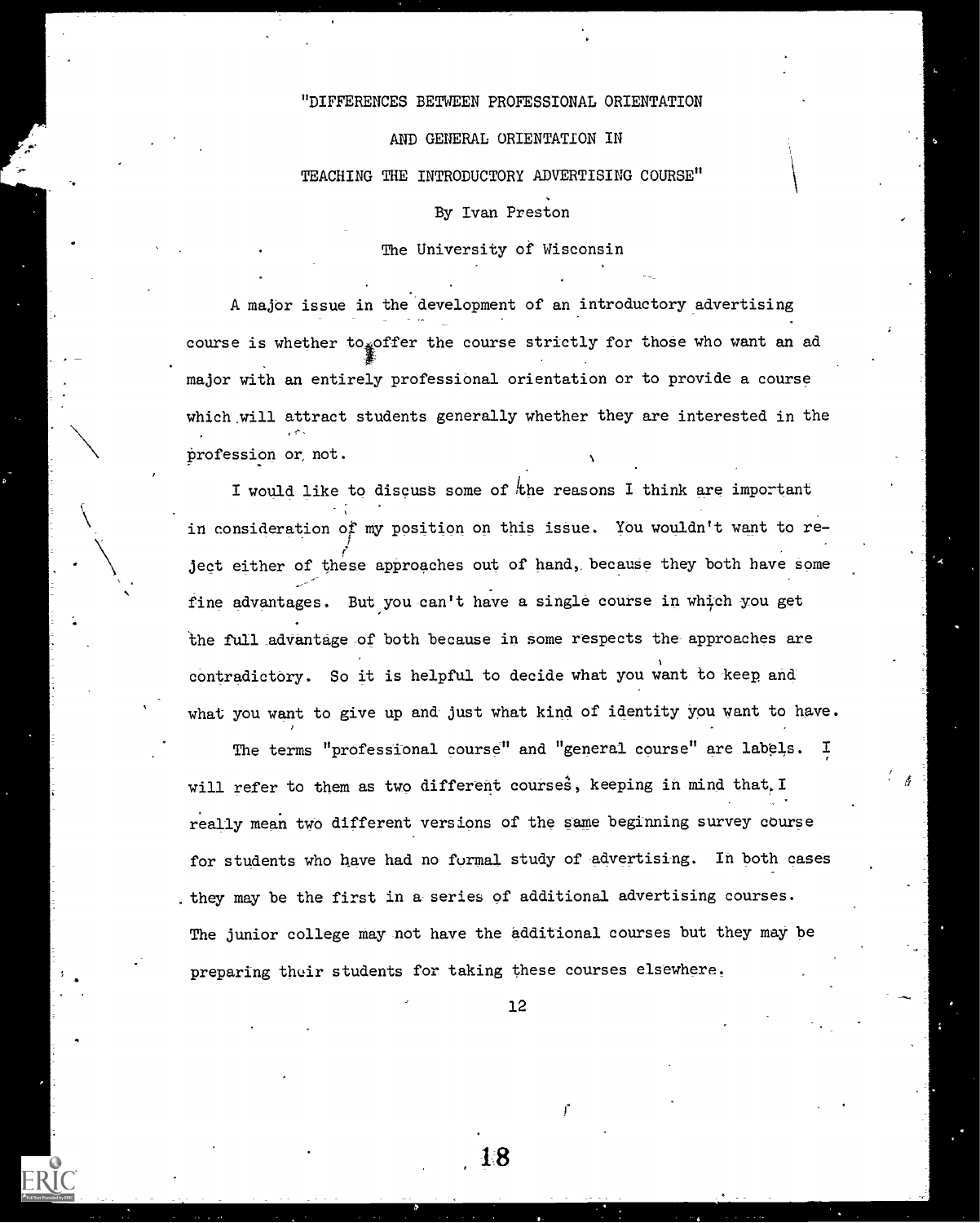Let's look at the comparative advantages. The professional course has the advantage of getting the student into the heart of the business with a minimum of waste motion. It anticipates the later courses in the Major and gets the student into the context of the later courses by giving him beginning assignments in copywriting, layout design, media decisions and working with research on products, consumers, and markets. The general course doesn't do these things; the students study such things with the goal of understanding them, but they are not actually doing them--that is the principal difference.

 $\mathcal{F}$  and  $\mathcal{F}$ 

**+** and the state

 $I_{tt}$  the general course, the assignments are mostly to study the textbook and hopefully a wide range of outside readings to discuss the  $\chi$  ,  $\chi$  ,  $\chi$ content and to analyze the complexities of advertising and learn the jargon of the business. The student in the general course does not produce actual finished work. Also, the general course gets away from strict industry topics by looking at such things as the role of advertising in .society, its effects on culture, cultural criticisms, economic effects, effects on the nature of the mass media, and other things which are important but are not what we call the "nuts and bolts."

So, the professional course comes, closer to industry goals. The student learns whether he is interested in the advertising business, which should be a major goal of the survey course. The general version does not take this orientation. The student in the professional course is able to assess his professional capabilities in addition to his interest in advertising. The eacher sees more of the student in the professional course and is better able to assess him and to advise him.

The professional course is really closer to what we mean by an advertising major--this is the real thing for the student who wants that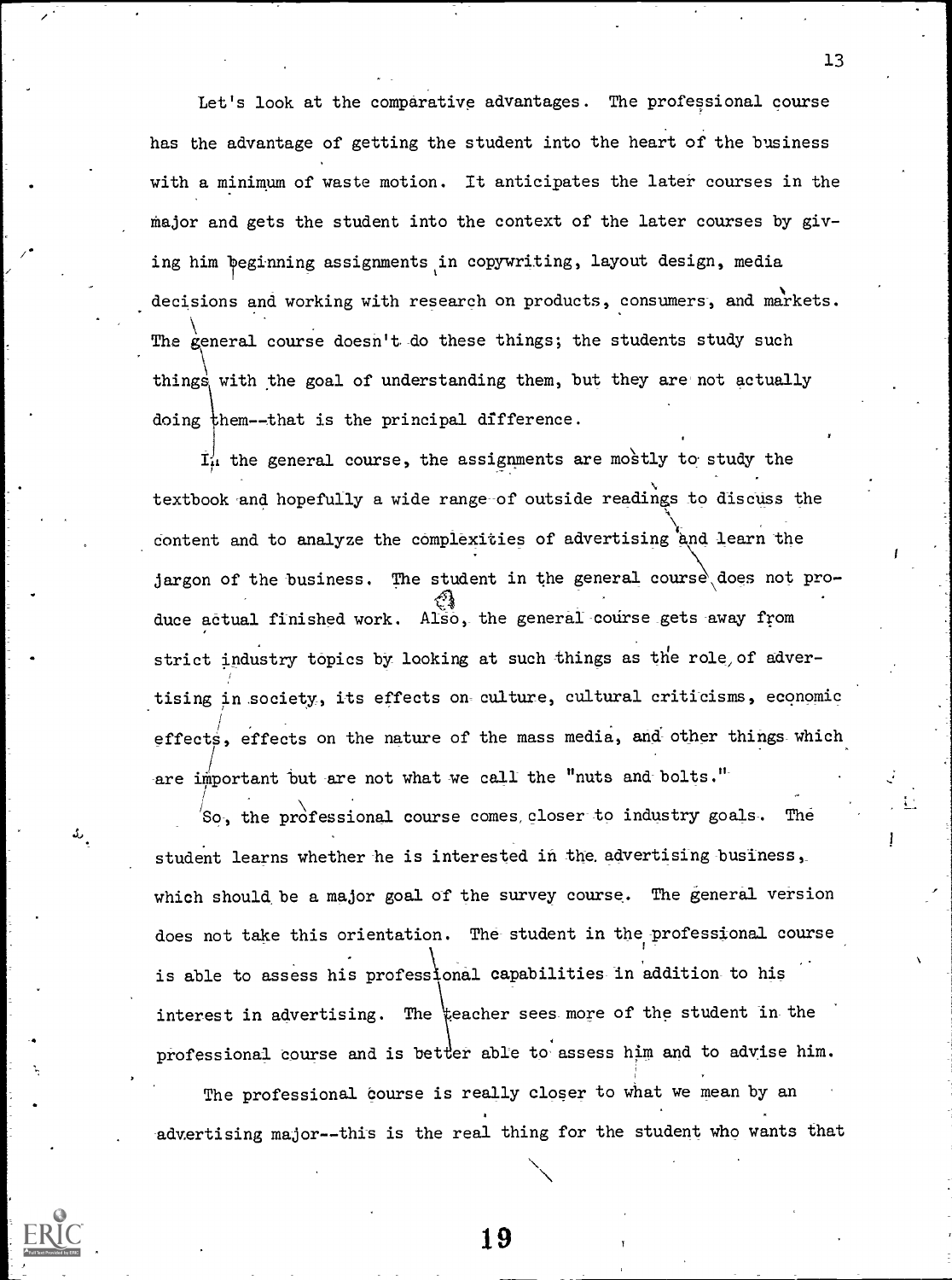background. One may ask then: why consider a more general version of the beginning course? The professional orientation seems to have just the right things. Well, here are some good reasons, I think, for adopt-  $\lambda$ , and  $\lambda$ ing the general course. The principal one is to reach more students and also a much wider range of students than would be attracted to the professional course. The student who is sure he is interested in being an ad major naturally will like the professional course better, but other students won't like it so much and they very likely won't take it. FOr some of them it is because they are afraid of creative work; they are . afraid they can't do it well. And some of them are right--they can't handle this work!

Another factor which will bring students into your general course who wouldn't come into the other is that the university may list your general course under its broad requirements. At Wisconsin, for instance, the students in Liberal Arts, which is a very large college, can take our Principles in Advertising course to fulfill their general social studies' requirement. You can't get a listing like that if your courses are designed with a strict professional orientation.

So, with the general course you get a broader student participation. You could analyze this as a case of positioning; you are positioning your product toward a larger market segment with the general course. This came in handy for me recently--I used the general course and several others for a survey of student perceptions of an ad which the FTC had a complaint against. I told the FTC that I used several general courses for the study which had a broad range of students from around the university. They were rather suspicious about this.<sup>1</sup> They said, "What's going on here; this is just a bunch of ad majors, isn't it?" I told them the

20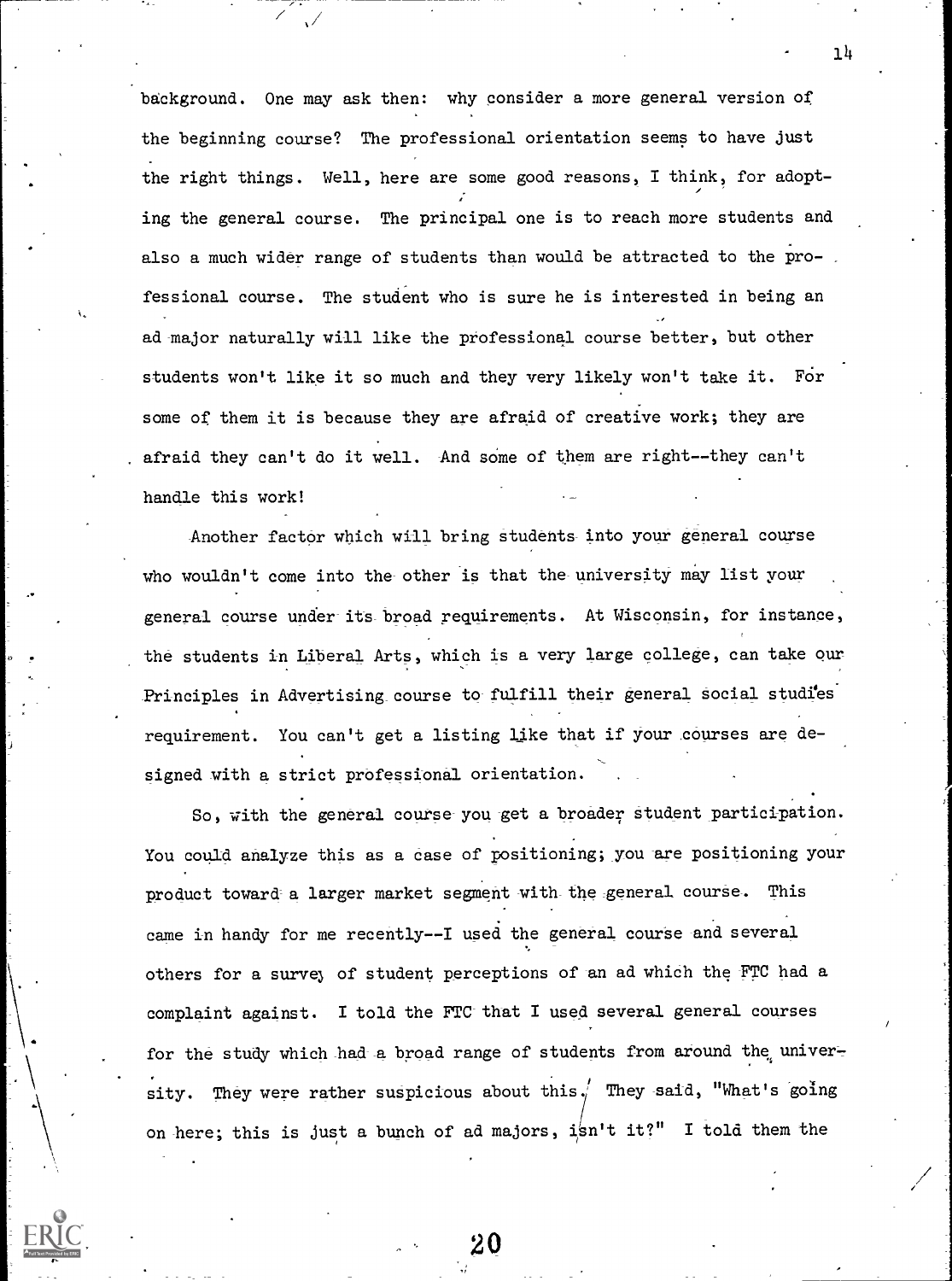course had a variety of students--political science majors, English, art, history, psychology, sociology, economics, home economics, agricultural economics, pre-law students, hockey players--everyone who is interested in advertising.

Almost everyone is interested in advertising, and you can turn that interest into enrollment with a course description which does not confine itself to a narrow professional orientation. About 80 percent of the students we-have in our beginning course never take-another ad course. We might assume that most of them probably wouldn't have taken this course, either, if it hadn't promised to satisfy their general interest.

OK, so you can get students with the general course. Now, you might be thinking to yourself--so I can reach more students, but why do I want rt. them any vay? I think there are various reasons why you can use them. For one thing, I think that all these students coming in from other majorsgo -back and spread: the story that advertising is an interesting thing to study and to talk-about, This adds a lot to our status as a discipline. And advertising does have some status problems on most campuses. It helps a great deal to have students other than our own majors saying they 'can come to us and find a course they think is worth taking.

This matter is especially important when the professional school is situated within the Liberal Arts College. Professional schools fit most awkwardly within the Liberal Arts College. I was at Penn State when a 1 colleague in philosophy made a motion in a meeting that they kick the whole journalism school right out of the college. As it turned out later, he didn't know much about the journalism school except he thought it wasn't academic the way philosophy is. Of course it isn't. But the 7, .4; general advertising course very much meets the standards, or I should say

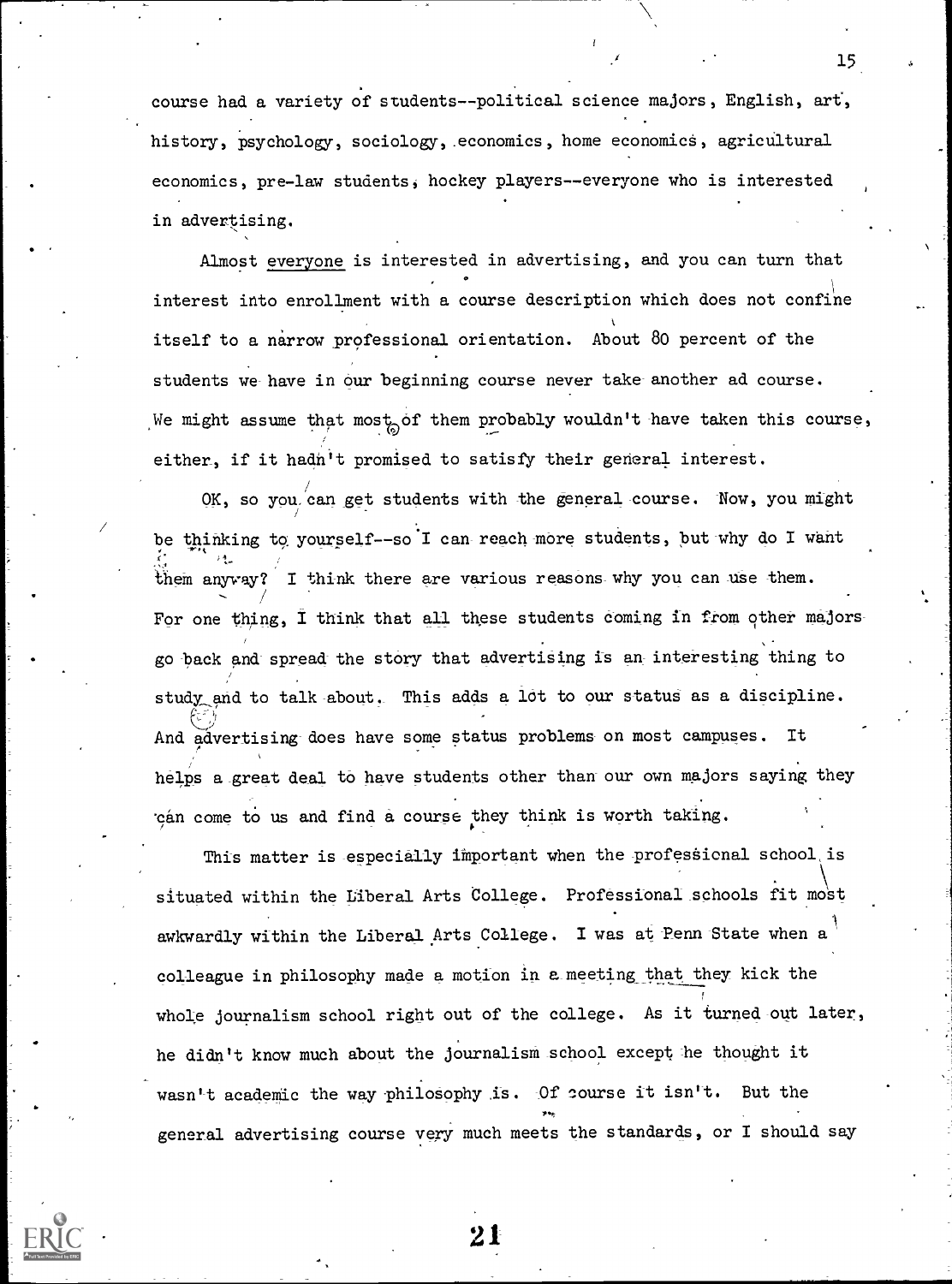the ideals, of the Liberal Arts College.  $/$  The general course is very much a psychology and sociology course for a while and certain sections are a history course for a while; it's a law course for a while, and has little bits.of philosophical orientation sprinkled around.

This does not mean in any way that you are injuring the professionallyoriented advertising student in a general course. If you offer other  $ad_{\tau}$ vertising courses where students can obtain professional experience you are not throwing this away--you are postponing it; you are not ditching it. As a matter of fact, there is a point of view which says a broad liberal arts perspective can be valuable, and some say necessary, preparation for a professional orientation. So you are actually supporting your  $\sum_{i=1}^n a_i = a_i$ professional orientation in your general course.

Another reason for seeking numbers is simple economics. If you are going to do professional things in the beginning course you have to keep the classes small. At least you should or you will sacrifice quality.  $\mathbf{I}$ The instructor must devote considerable time to each individual student when they are doing writing or design projects. And then there is the matter of equipment in the professional course. Some schools couldn't have a large enrollment in the professional course because, just as with photo-journalism or editing, you need equipment. With the general course, you don't have this problem at all because you can virtually always find -a big enough lecture hall. The other economic aspect is that the large enrollment in your general course helps offset the small mrollment which is necessary in the advanced professional advertising courses.

For those of you who don't have any advanced courses at your school, the large enrollment helps the cost picture a great deal. Very obviously administrators are counting each sequence for cost per student these days.

16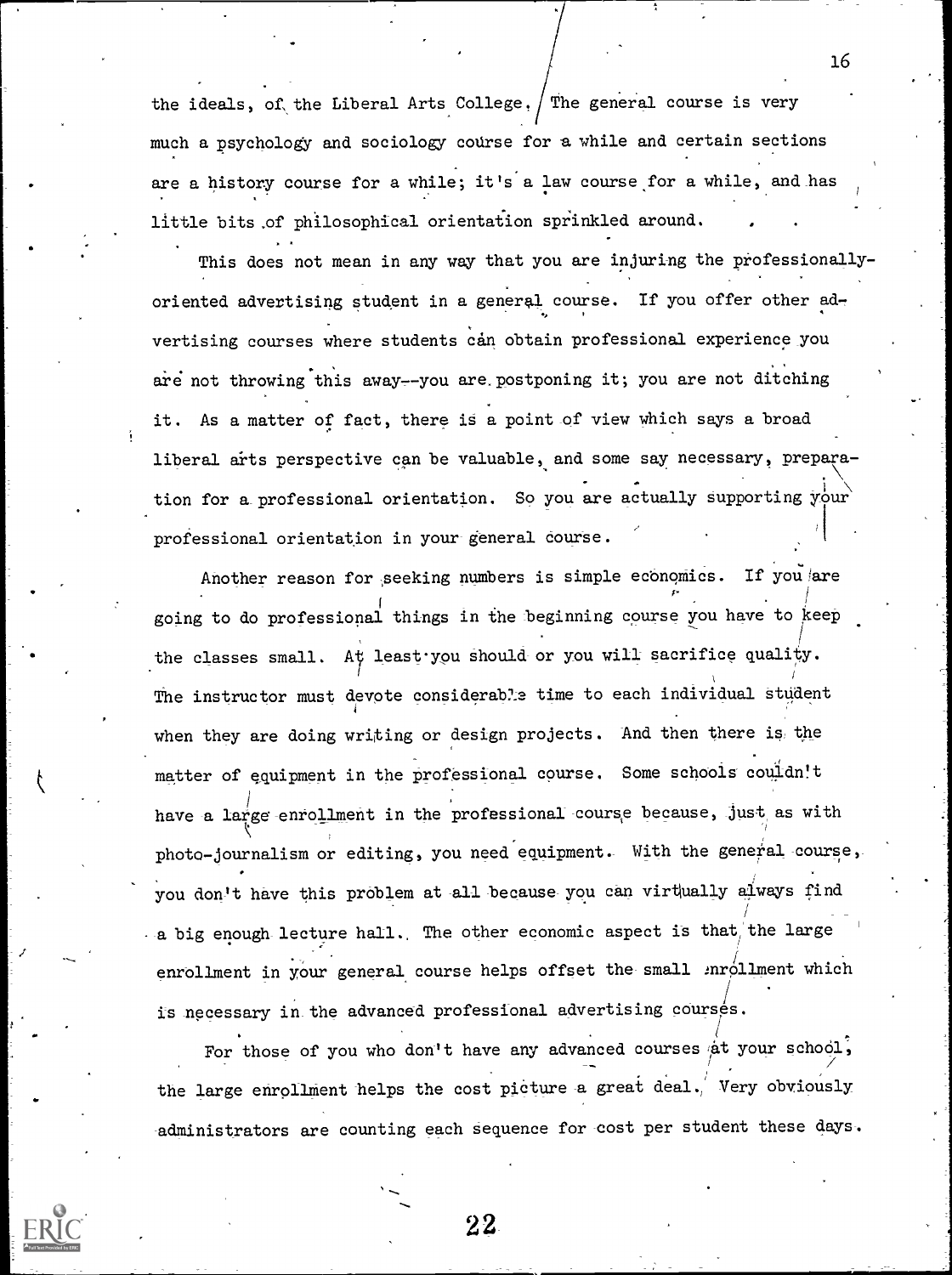With more students, the cost per stud ..it goes down. You may reject this as too commercial a view. It is not fun to have to look at courses this way, but that's what's being done and you simply have to take that position.

Now, I've discussed these two approaches as though there was nothing in between. It is possible, obviously, to devise a course that tries to hit somewhere in the middle--between the professional and the general orientation. I just want to say you should be careful if you try that, because the students are probably going to perceive your course as being one orientation or the other. Probably the professor's attitudes will have a lot to do with indicating how they are going to perceive the course. For example, if a professor happens to look with greater favor on students who are going into business, it will probably make itself evident in one way or another. If that is the case, even though he thinks he devised the course as a combination, very likely it is going to be perceived as being a course with a professional orientation. So I have a feeling that you would be better off.to think of your,own course as primarily one or the other--either the professional drientation or the general, rather than a combihation.

23

17

ti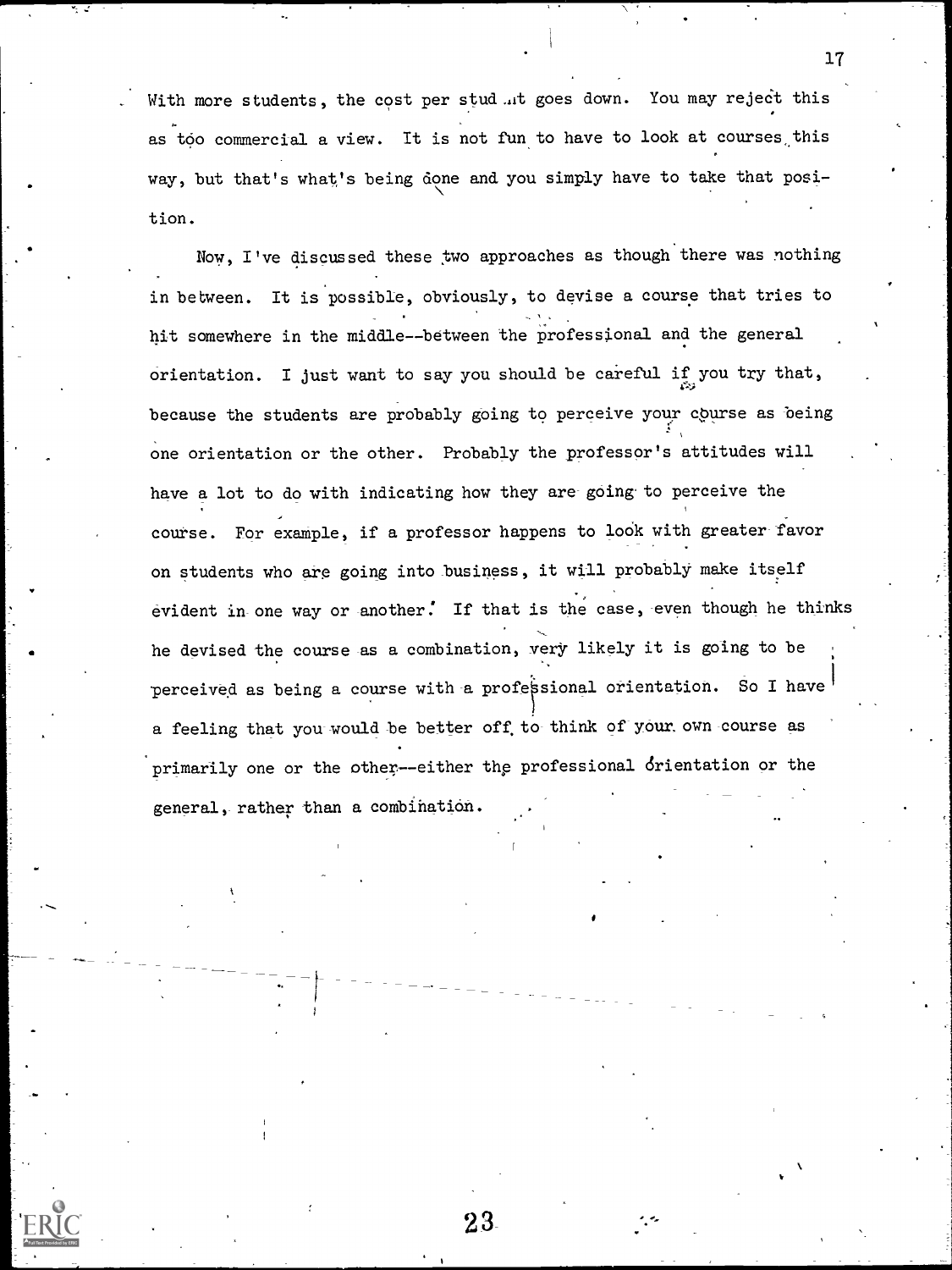"TEACHING METHODS AND THE PHILOSOPHY OF THE INTRODUCTORY COURSE IN ADVERTISING" By E. S. Lorimor

East Texas State University

I would like to discuss a survey that a graduate student and I have been conducting about introductory courses in advertising. We found that a great deal of criticism of advertising education has come from both sides--from practitioners who think it is not practical enough to produce  $\sigma$  and  $\sigma$ competent graduates and from educators who still think it is too practical the state of  $\lambda$ to be academically respectable.

The teachers of the introductory courses in advertisin<sub>e</sub> also have a problem--they have to decide about specific content and apparently there is.a great deal of variety in what is being done. So they ask themselyes this kind of question: "Should we simply offer a survey of the history, philosophy, and social implications of advertising, thus giving a broad general 'background of the ,field; should we provide a more practical orientation, stressing exercises in layout, copywriting and actual planning of an advertising campaign; should there perhaps be a combination of both approaches?"

There is also the question of textbooks--some are geared toward business and marketing, some toward agencies and the advertising industry, some toward practical advertising problems with an emphasis on copywriting and layout techniques. Still others stress a broad overview of the field, putting more emphasis on educating advertising consumers than advertising - I practitioners.

 $18$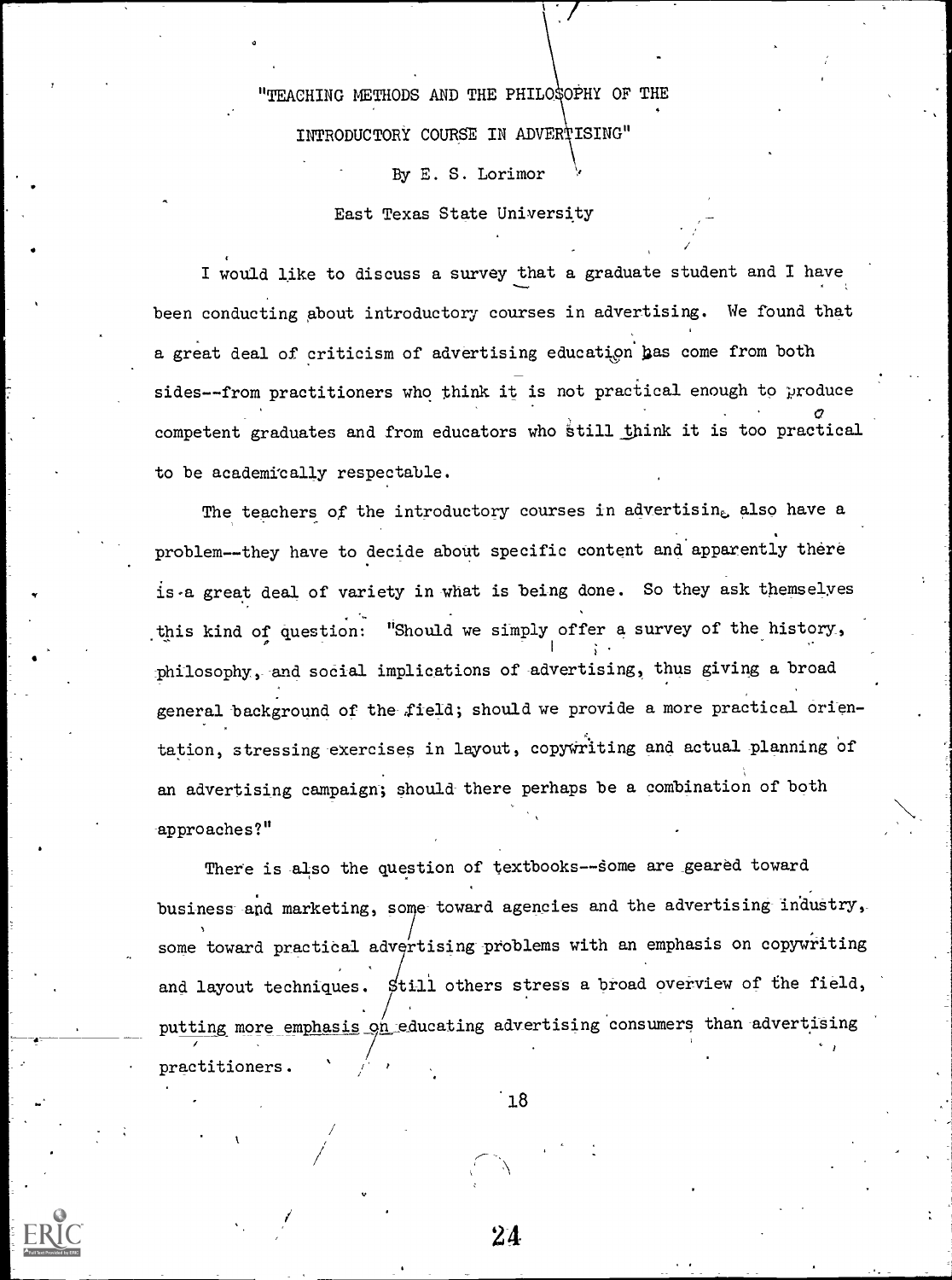Obviously the teacher must choose\_both a course philosophy 4nd a' textbook that will express that philosophy. We found that very little **I** I I research had been done to discover what is actually being taught in these introductory courses. This is true despite the fact that there has been a call for such a study from educators in the field. So, the purpose of the study was to gain information on both the teachers of the introductory courses and the courses themselves in order to discover the prevalent teaching methods and the philosophies used in basic courses.

We sent questionnaires to the 132 member-schools of the Association for Education in Journalism (AEJ). We sent additional questionnaires. to individual faculty members who were members of AEJ and who listed adver tising as a teaching speciality. A few additional questionnaires mere sent to schools who noted that they had more than one faculty member J teaching the introductory course. The questionnaires included sections  $\mathbf{A}$  and  $\mathbf{A}$ on the professor's academic and practical background, the introductory course and how it was taught, and also the professor's teaching philosophy. We received a total of 102 usable replies.

We found that the most common academic ranks held by the teachers of the introductory courses were assistant professor  $(36)$ , associate professor (25), full professor (21), and instructor (11). Most of the respond- $\mathbf{V} = \mathbf{V}$ ents held Bachelor's and Master's degrees in journalism. On the Bachelor's level, the second highest number held a degree in English. Most of the-Ph.D.'s listed were in mass communications.

We asked the respondents how well they thought they were prepared to teach this course. The majority of them considered themselves either well prepared or extremely-well-prepared. The respondents heavily favored both academic and professional experience requirements for teaching the

 $\boldsymbol{z}$ o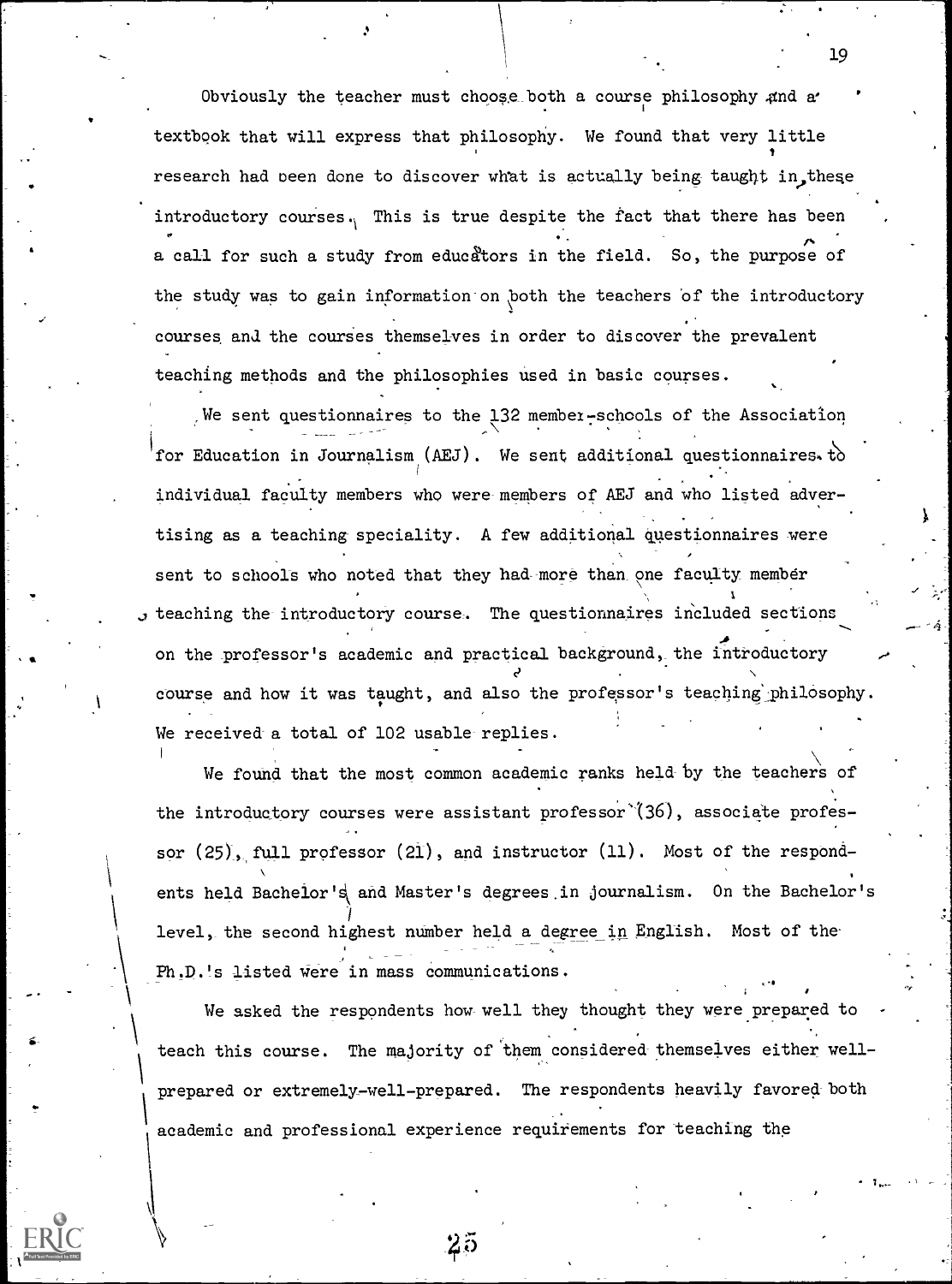introductory course. The most, common academic requirement listed was a. Master's Degree, although a considerable number said a Bachelor's Degree would be acceptable if combined with experience in the advertising field. As to the amount of rractical experience that should be required, the teachers generally indicated one to five years.

We asked them about the names of the courses and found that the most frequently listed name was "Principles of Adyertising" or a variant such 'as "Advertising Principles." The second highest was "Introduction to Advertising." Most of the respondents reported that it is offered on the junior level, but a great many schools do offer it as a sophomore  ${\rm \bf \text{c}ow}$ se.

Most of the introductory courses represented in this study were offered in a department of journalism. The most frequent type of advertising program mentioned was the advertising sequence (47 schools), followed by an advertising major (22 schools). Eighteen schools only offered the introductory course.

We asked them how the presence of non-journalism or non-advertising students affected their introductory courses. Most said it did not affect the way they taught their course. A few noted that the presence of non-advertising students made the class discussions more interesting and valuable, a few others said they had to be more general, more explanatory because of these non-majors.

We also asked about  $t$  extbooks and found the most commonly used textbook in the introductory courses was Wright, Warner, and Winter's Advertis-., ing (37 teachers). The second was Kleppner's Advertising Procedure (22) and Dunn's Advertising: Its Role in Modern Marketing (12). Most expressed satisfaction with the textbook they were using and said they had no plans

26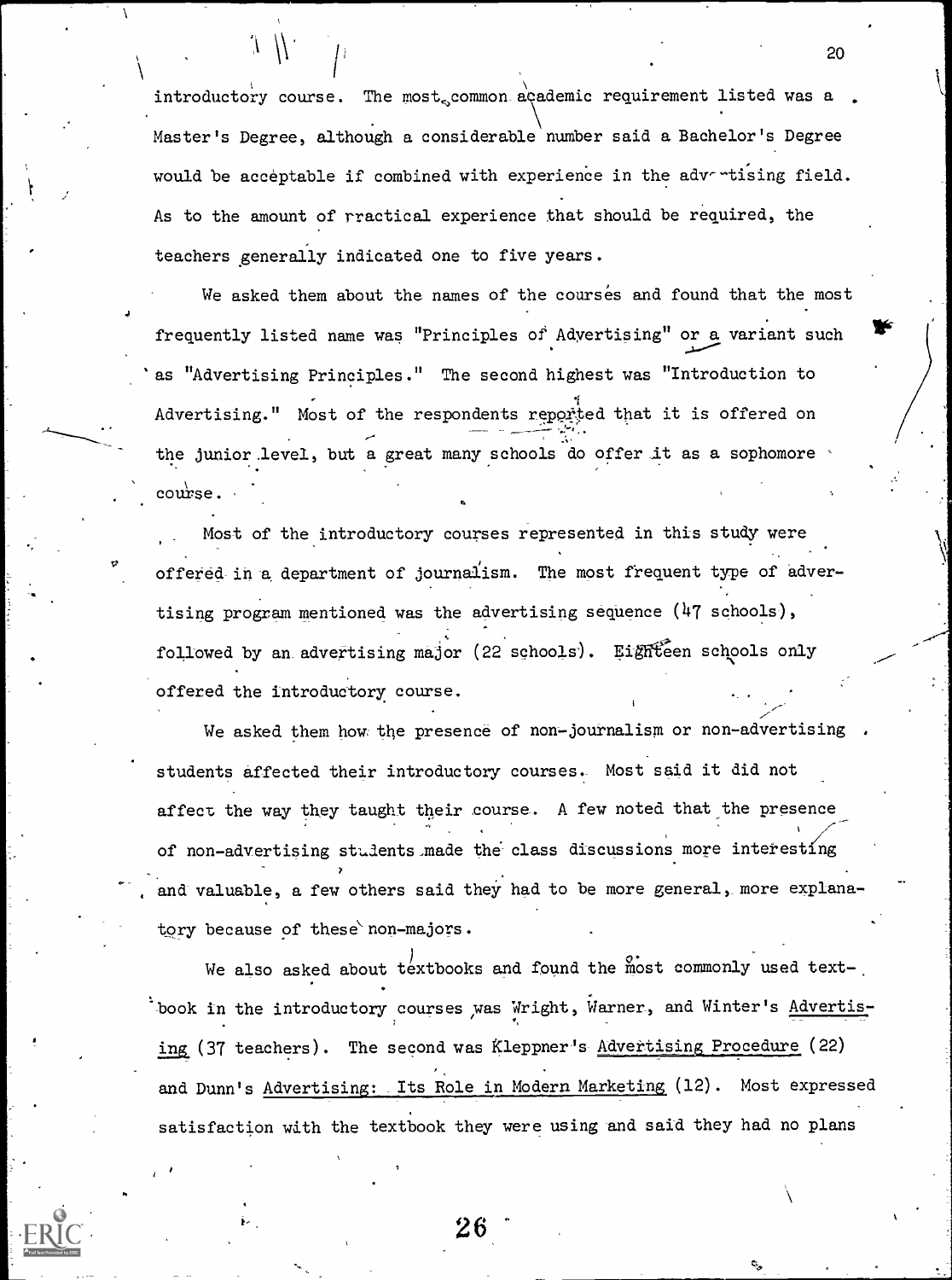to change. The most frequently mentioned reasons for textbook selection were that of being most available, most up-to-date, and most comprehensive. Many of the respondents said that they were using a textbook that nad been selected by the department chairman or a departmental committee, or a book that had been used previously, and that they themselves had not made the selection. Among those who suggested changes in textbooks, the most common complaint was that the book needed updating.

Most of the respondents noted that they required additional readings in the introductory course. We also asked them what kind of readings were required. Most frequently mentioned were readings from a number of advertising periodicals and various trade and professional journals. Two of the books mentioned were Madison Avenue, USA and From Those Wonderful Folks Who Brought You Pearl Harbor.

Most, of the teachers said they do not require term papers from their  $\mathbf{e}$  I and  $\mathbf{e}$  is a set of  $\mathbf{e}$  is a set of  $\mathbf{e}$ students, and those who did; specified a length of generally under 20 pages.

Of the 90 respondents who answered the question on course philosophy, 32 said they used it as an introduction to the history, philosophy, and social implications of advertising; ]2 said they taught a practical, howto-do-it course; and  $46$  said they viewed the course as a combination of both the approaches.

p I have some quotations from some who answered the questions at length. One noted:

Though I am personally more concerned with 'philosophical and social knowledge of advertising', I find this quickly becomes. boring to students. I try to compromise and give a general background mixed in with. the 'real world' stuff which they seem to like--bringing in practioners, showing radio and TV CLIO Award commercials, slides of ads, etc.

21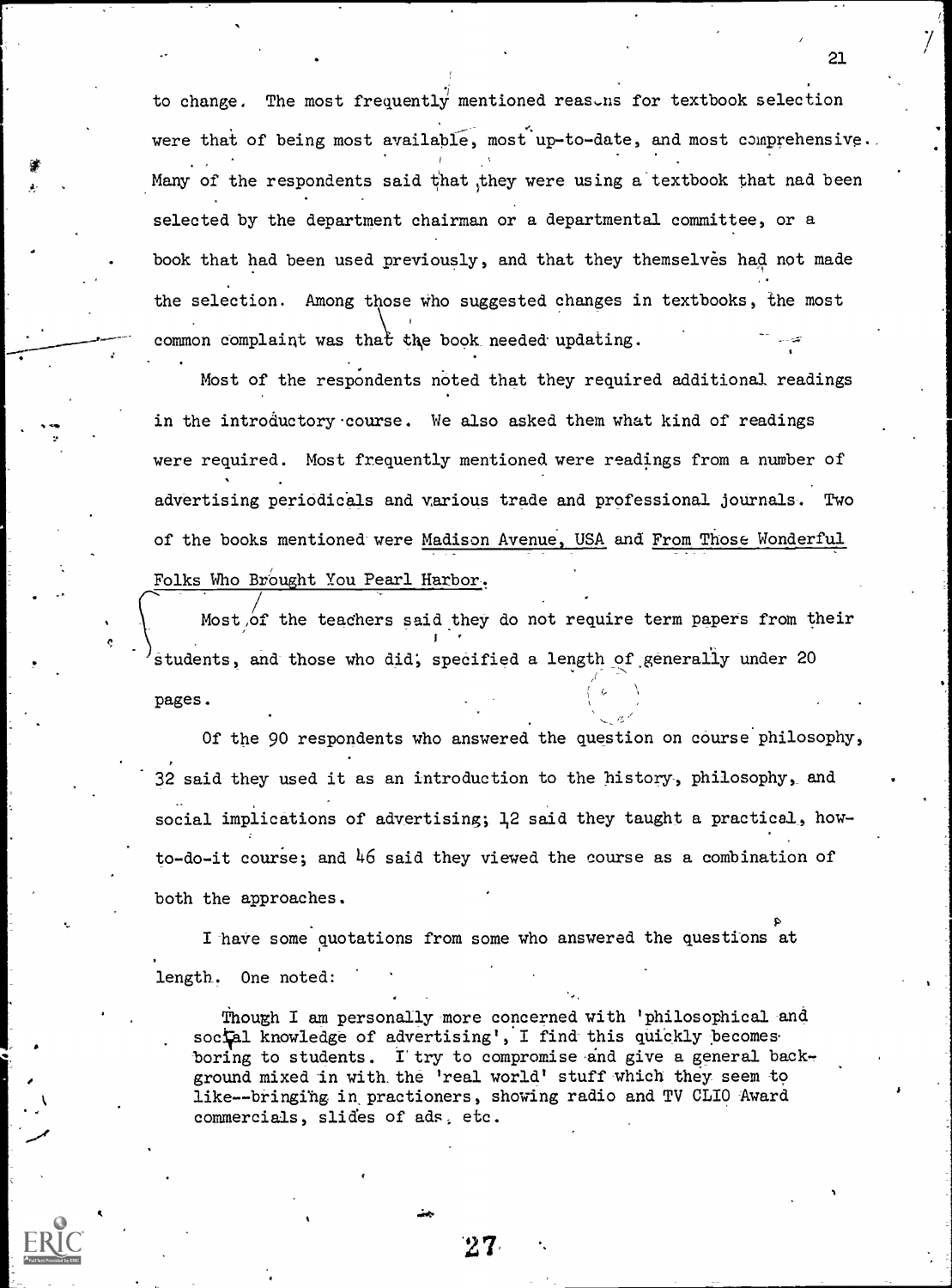A professor who stressed the"how-to-do-it approach" commented:

My approach is to show how an effective advertising program is planned, researched, and executed to fulfill the social and ,psychological needs and wants of consumers. I have no illusion that students will be advertising experts after taking the course but they should be aware of what is involved  $\hat{\mathbf{r}}$  advertising and to know why and how it works, determine whether or not they wish to consider career opportunities in advertising; have a rudimentary copy and layout skill, and be more intelligent consumers of advertising messages:

Still another professor who employed the practical approach put it

this way:

Our curriculum stresses 'doing it.' Most of my students have had radio and TV (and sometimes newspaper) production courses. I teach them to apply this to advertising. I try in the introductory course to give them a smattering of 'everything. For instance, I think it is unfair to gloss over certain jobs in .advertising simply because the instructor doesn't think they are glamorous--like direct mail.

Those who taught advertising within the marketing framework offered by the business administration or marketing departments took a somewhat different view from those in journalism and mass communications. One marketing, professor offered the introductory advertising course as a combination of theory and practice but with a somewhat different slant:

Advertising is part of the marketing function aid should be taught within the marketing framework. Frinciples in marketing is a prerequisite to principles in.advertising,at this university.

Many students, unless they are advertising majors, will only take the introductory course. Therefore, it is necessary to provide those who will end up in some area of commerce and industry with sufficient marketing 'principles' fon making intelligent management decisions. They must be able to identify many 'variables in analyzing markets and to do psychological research and have a knowledge of the mass media, etc:

Copy and layout should not be included in a principles course; these are specialized areas of advertising and should only be taught at advanced levels. We have too many incompetents masquerading as copywriters and layout artists now. We certainly do not need to produce any more who have the misconception that they can write effective copy, lay out an ad, or even communicate effectively after an introductory course.

22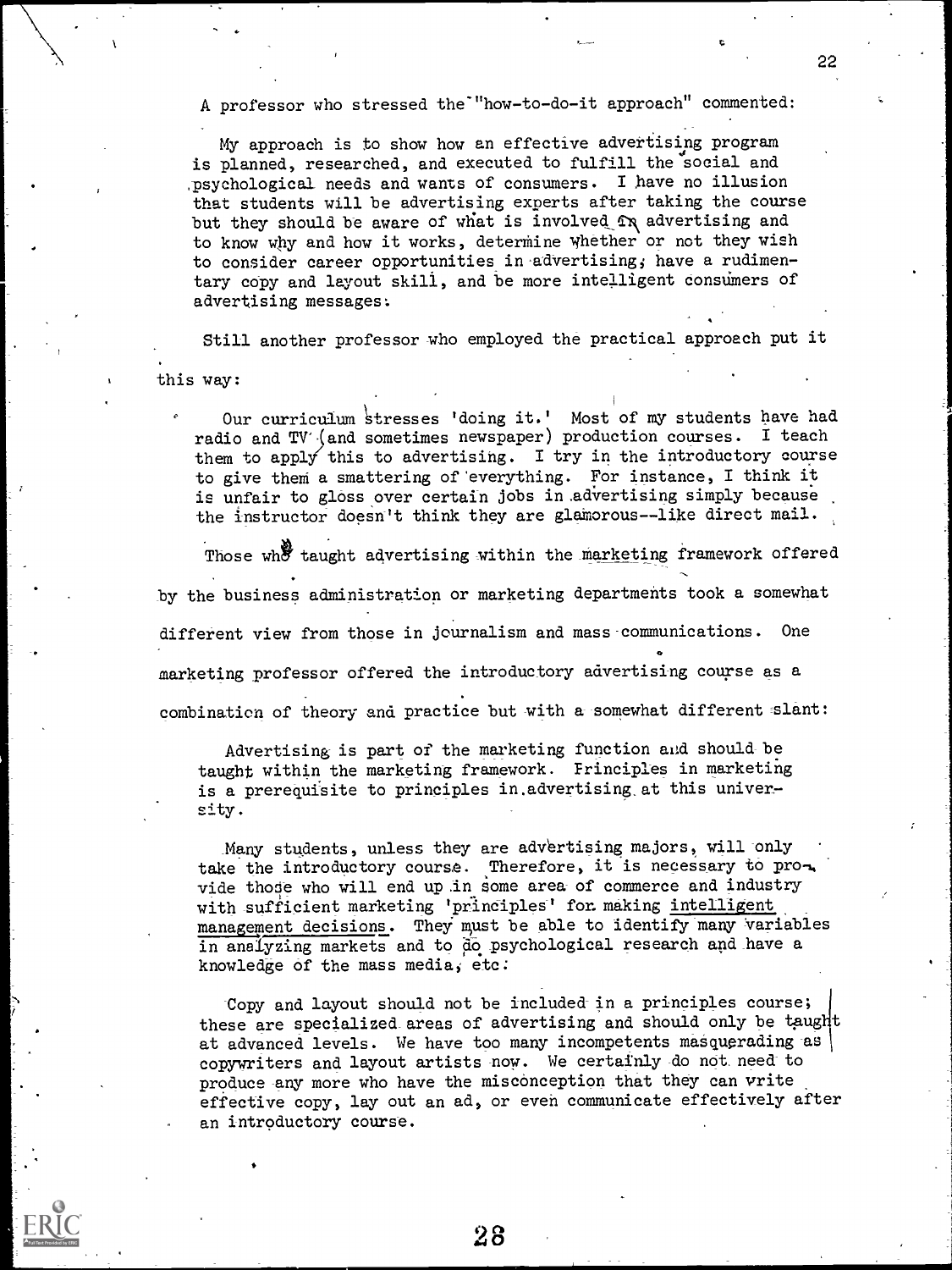Most of the teachers saw their course as a combination of the / <sup>1</sup> <sup>1</sup> practical and theoretical approaches with the philosophies depending on the individual curricular philosophy of the university. When only the introductory course was taught, the course generally leaned toward the practica2. The course Was more theoretical when it was the first in the sequ nce which included additional specialized courses in techniques. One professor from a school which offered the introductory course only explained his approach as follows:

This course is the only advertising course many of our journalism students will have. Thus I am interested that they understand advertising's role in society and that they understand various aspects of the criticism often leveled against advertising. I am more concerned, however, that they know the basic procedures involved in creating an ad.- Many of our students will work for small newspapers. Such a position will sooner or later require the ability to draw up an ad. When that time comes, I hope they will at least know whereto begin.

Another professor from a larger university which offers an advertising sequence noted that his school had added a new course which deals with one of the chief areas normally considered in the introductory course:

We, have no creative assignments because we want to draw heavily from students who are interested in the area but might be scared off by such work. There is plenty of opportunity for that elsewhere, anyway. The purpose of the course is to cover the general nature ,of advertising, including much reading and discussion about creative tasks. We used to have a lot of material about advertising in society in the course, but we took most of that,out and put it into another course called 'Mass Communications for the Consumer.' Therefore, the Principles course is mostly industry-oriented and basically very practical, in anticipation of later courses in the sequence.

Another thing that is becoming popular in the larger schools particularJy was separate sections for majors and non-majors. The non-major section seemed to be generally a broad overview of the institution of

2 9.

0.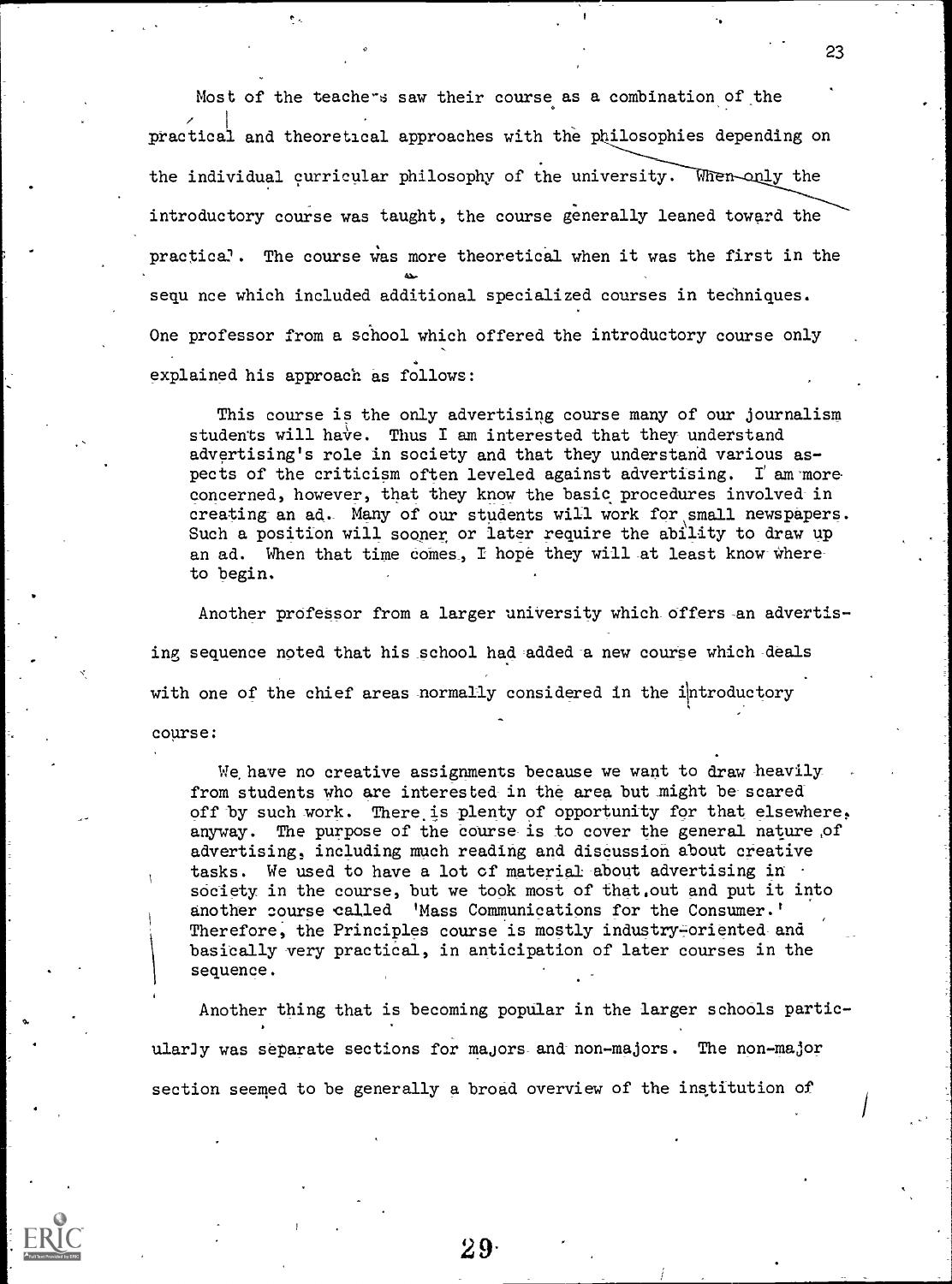advertising and social implications whereas the major's section was an introduction to further specialized study in the field.

t

The respondents mertioned team-teaching, audio-visuals, and guest speakers as the most frequently used way of arousing interest in intro- $\mathbf{r}$ ductory courses. Here is one professor's method of adding depth to his I I introductory course: '

My own personal belief is that professional people in the classroom add the breath of life to advertising in many students' opinion. So I always arrange for at least 25 percent of the lectures to be. given by professionals from agencies, -companies, and media organizations. I assign-them their topic some two months in advance and require them to make it as visual as possible and ask that all the material they use become the property of the university at the endof the lecture. In this way I build our library of current materials, which are then available to any other professor for other courses. We have had excellent cooperation from the professionals in this  $\text{effort.}$  . The contract of the contract of the contract of the contract of the contract of the contract of the contract of the contract of the contract of the contract of the contract of the contract of the contract of t

Our conclusion is that the purely practical, how-to-do-it advertising course is usually combined with a more theoretical approach. Most of the respondents indicated that they introduce their students to practical layout and writing problems and even let them try their hands at some layout, writing, and campaign planning. But, in general, they seem to do this in order to give their students the opportunity to "get their feet wet" in advertising. They do not attempt to produce copy writers and layout artists of even minimal proficiency. In general, they seem to view the introductory course as just what it sounds like--an introduction to advertising. As can be seen, however, there was considerable, controversy among the participants.

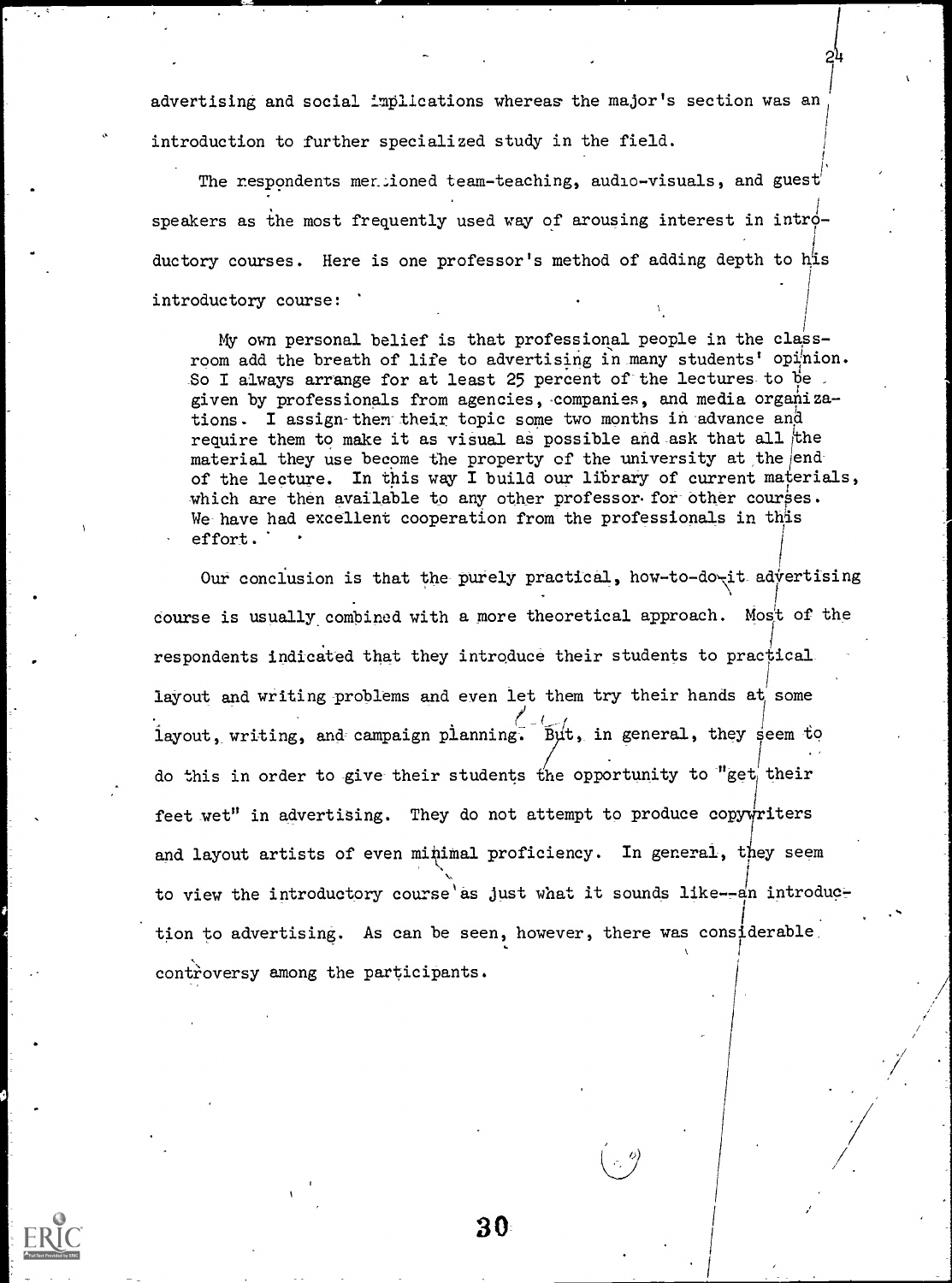#### "PROJECTS IN THE INTRODUCTORY ADVERTISING COURSE"

By Jeanean Lawson

Houston Junior College

At the time that I was invited to participate in this workshop, I was an advertising consultant at Houston Community College. Their advertising course is offered in the business school; they are very much opposed to anything in the line of journalism. This may have some bearing on my remarks.

I'm going to discuss the "how" and "what" we can do with projects in an effective introductory course in advertising. There are two types of projects--the individual project and the class or group assignment. The individual project, of course, takes a great deal more time of the faculty member because of the need to help each student. Many members of the class are not advertising or even journalism majors. They are looking for an extra course; they are looking for something they can handle with ease (advertising is often the choice because everybody knows all /.= there is to know about advertising.without taking a course in it).

And so, because of this variety of students, you must mold some kind of unit. The individual project can provide real experience for the student who has no definite specific interest in a career field. It takes a little time to get to know your student before you canactually help him select a project; it also takes a certain amount of introductory material \_-/ before the student can actually select a project that is worthwhile. However, on the basis that it takes a great deal of your time for guidance, the individual project is primarily one for the small class, for the teacher who does not have an extremely difficult teaching load..

25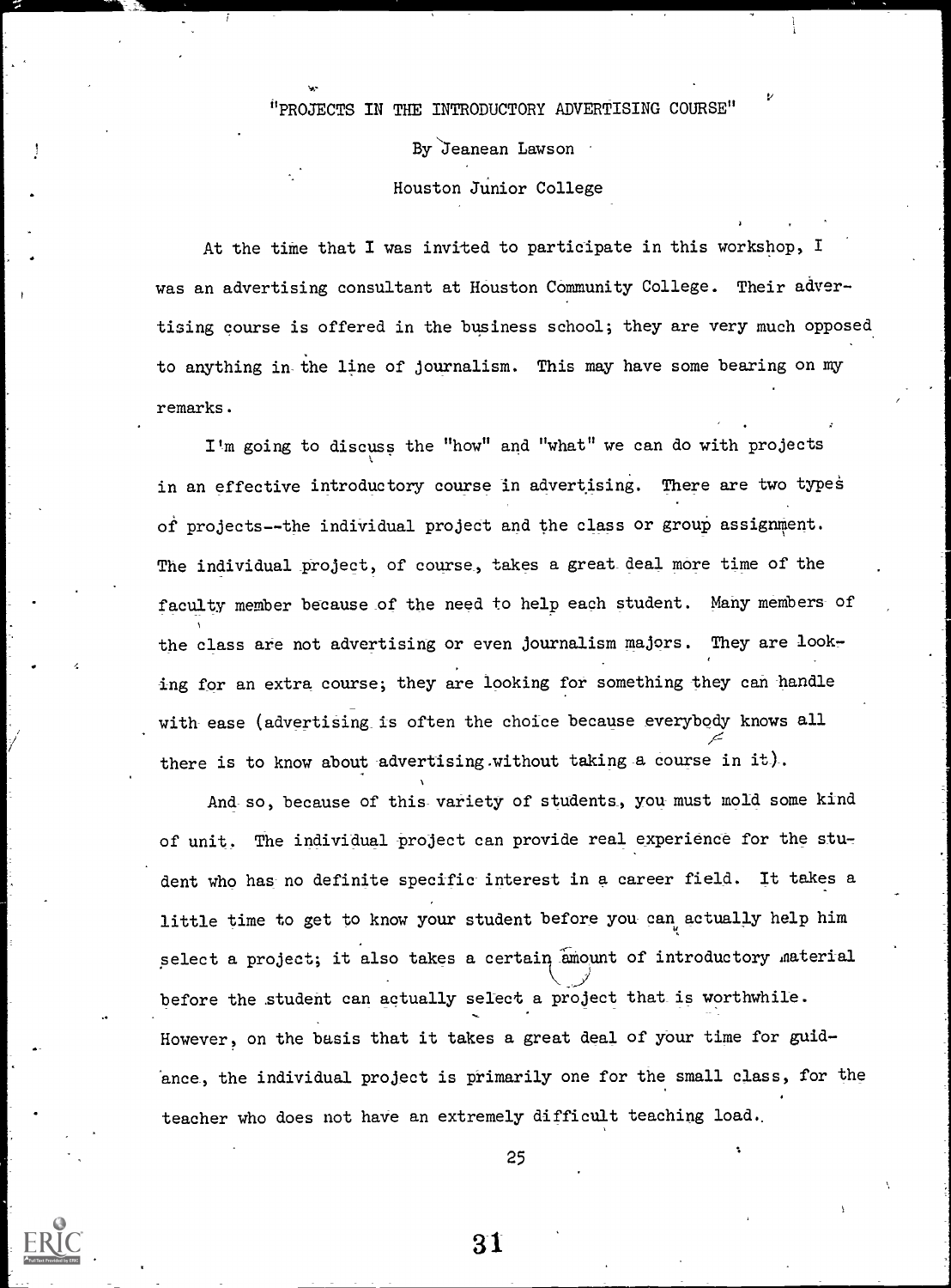I think probably the individual project is my favorite approach to assignments in an advertising class because the teacher can have a good time and learn a great deal from it.

In selecting a class project, one may choose either a totally new product and develop a complete introductory advertising program or select a product that the class actually feels is not being handled well in the advertising field and develop a new program for it.

In a study of all ad teachers in Texas, we found that most of them used the second approach.

Another approach that we have used was to develop a campaign, for a student who ran for office in the student government. The class took his candidacy as a class project and worked out budget problems, the various media decisions and the creative work.

'A third type of project which seems to be quite popular with junior college teachers, (but not at all with senior college teachers, by the way), is the school newspaper, yearbook or magazine. These publications can be used for laboratory projects and therefore the student can actually work on the advertising department staff of the publication. In most situations in the junior or community colleges you will find that the advertising teacher is also the publication adviser. So there is a closer liaison between classroom and Publication than in the senior colleges. This is also very helpful to the publication which has to sell advertising. The school publication needs salesmen and creative people and, of course, the advertising students benefit from the practical experience.

In a community college situation we are actually a clearing house for a number of different majors who have many talents. The best advertising salesman and layout artist was a biology major who happened to take the advertising course.

26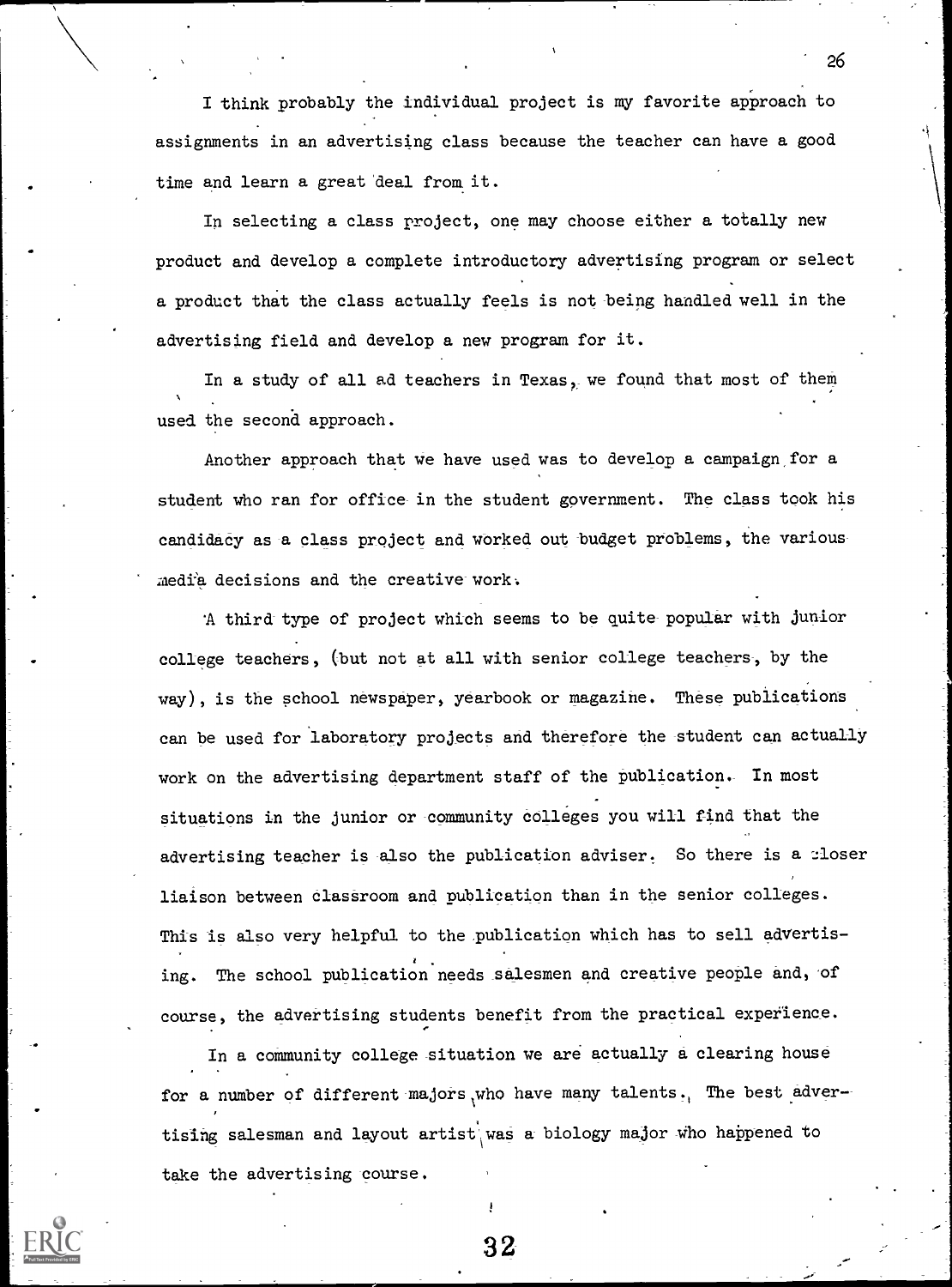A basic problem in advertising for school newspapers is the difference in a small community as opposed to an urban or city situation. Many of the ads for a city publication come from advertising agencies so you may have just a sales involvement and no laboratory needs. In a small town situation, of course, students may do the whole project. Another value of practical assignments in school is the usefulness of this when applying for a job.

The type of project that you select is a function of the individual teacher, the size of the community, the qualifications of the student, and the physical equipment available at the school.





\_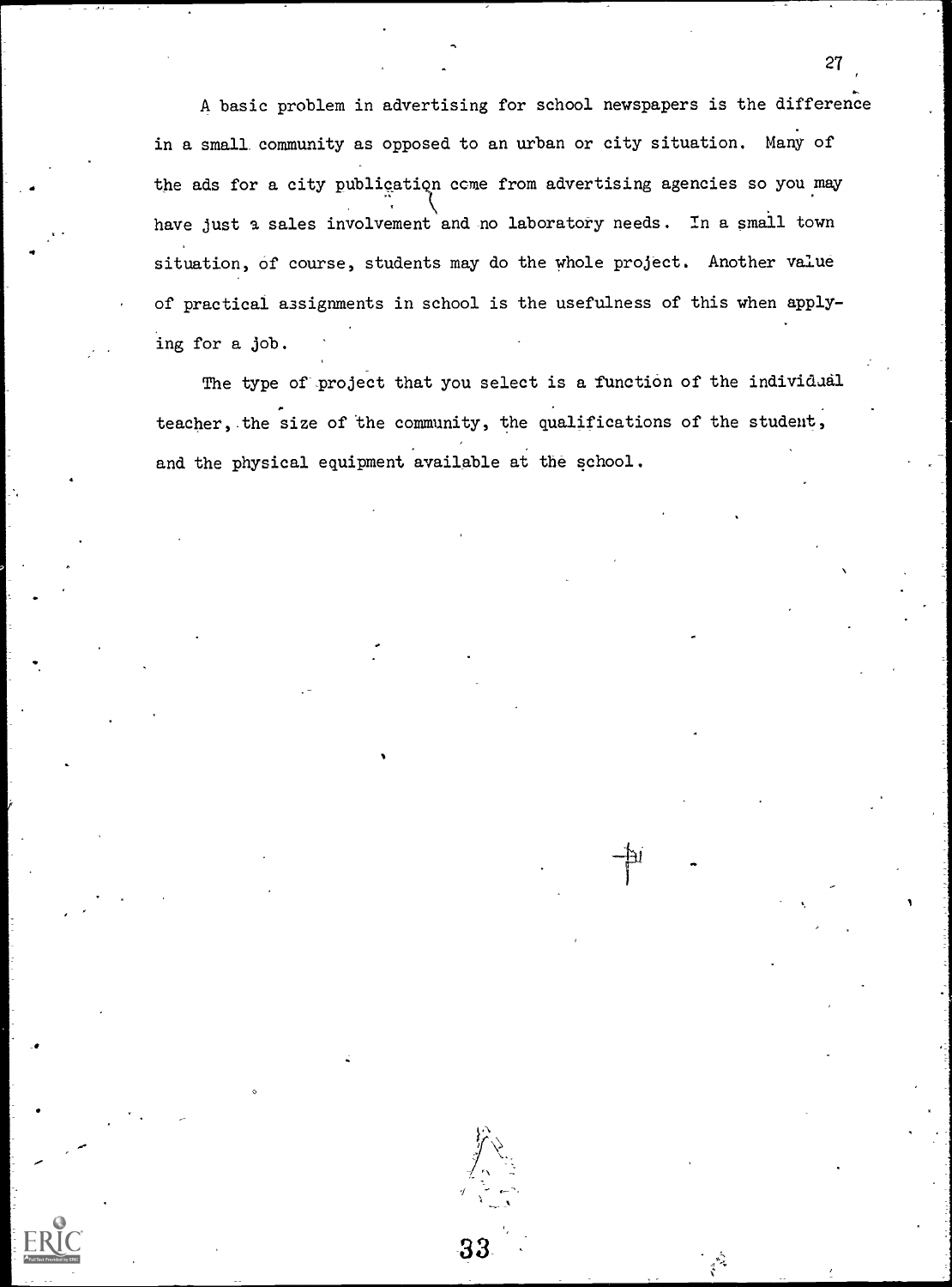"THE EFFECTIVE ADVERTISING COURSE MEETS THE NEEDS OF ITS STUDENTS" By Donald G. Hileman The University of Tennessee

In developing the basic course in advertising, I am more concerned about the teacher, especially the teacher at the junior college or community college level, since he or she has perhaps one advertising course and many other responsibilities. I am more concerned with whether you really keep up professionally than I am with the specific text you choose or other details of the course. So I would like to encourage you to associate with local advertising organizations such as advertising clubs, agencies and the media. $\ast$ 

I would also recommend that you consider membership in the professional organizations for advertising educators such as the AEJ Advertising Division and the American Academy of Advertising. You may also find that the new AAF-ADS group will help you develop a sense of professionalism among your career-minded ad students. And, certainly you should read the industry news offered-in such publications as Advertising Age.

If you are professionally oriented yourself and keep up to date, then I have.no concern about the specific texts you use or what particular approach you follow..

It appears to me, however, that there may be a difference in the twoyear programs of junior colleges and community colleges. For example, the young people in many community colleges are pursuing two-year terminal programs. This may warrant a more practical, skills-oriented advertising program. Many students in the junior colleges, however, intend to

4

28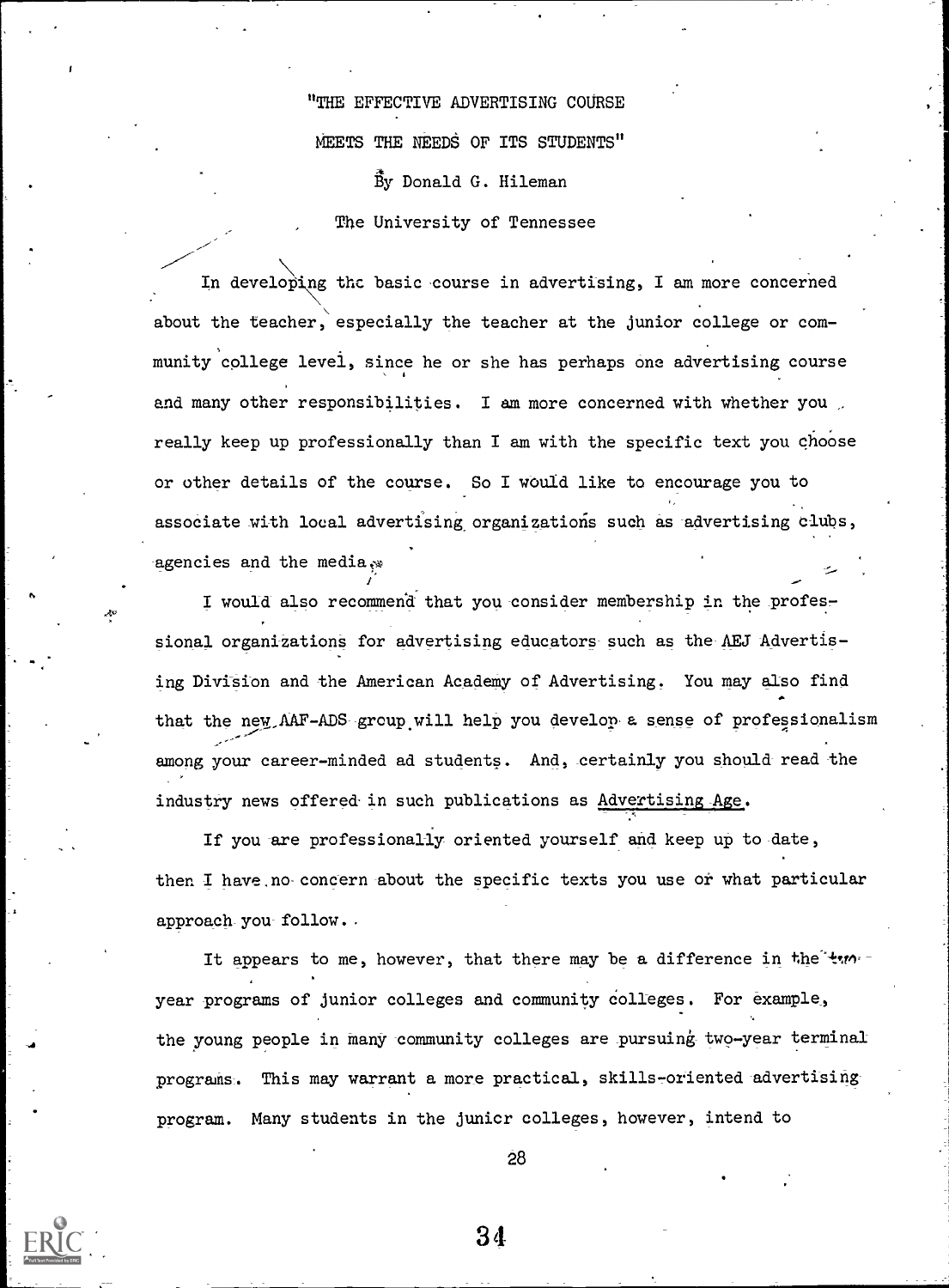continue their education at four-year institutions. It may be wise in this instance to provide a more general advertising course supplemented with basic-economics, marketing, and social science courses.

I hope that you analyze your program and where your young people are going, what they plan for the future, and what they need from your program. If you are sending people on to four-year schools, find out where they are, check with their advertising instructors at the four-year schools and see whether they were actually prepared for the work.

You may want to do something in addition to your text. An advertising project would be especially useful in the skills-oriented program. In other instances, outside readings, term papers, or reports from industry periodicals may be more appropriate.

At many four-year institutions there are often a number of ad sales positions that aren't filled. perhaps there is a great opportunity here- particularly in media sales--for the junior college or community college graduate.

In summary, I believe that the effective advertising program or course can be developed if the instructor accurately assesses his students' needs, understands the role of his college in the community, and strives to continually grow personally.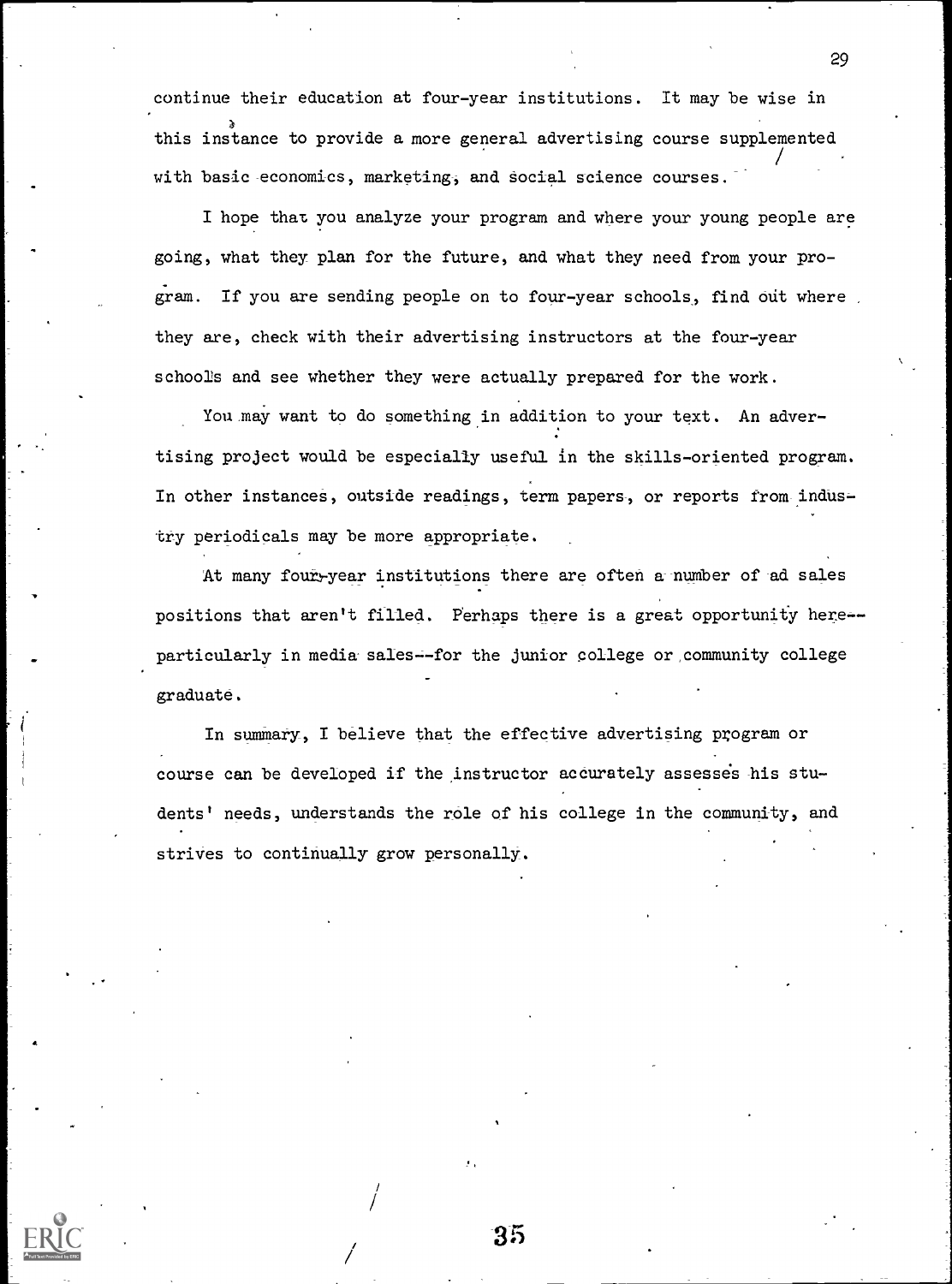SECTION TWO:

"Textbooks and Testing"

Moderatior:

Chris  $\overset{\circ}{B}$ urns

University of Colorado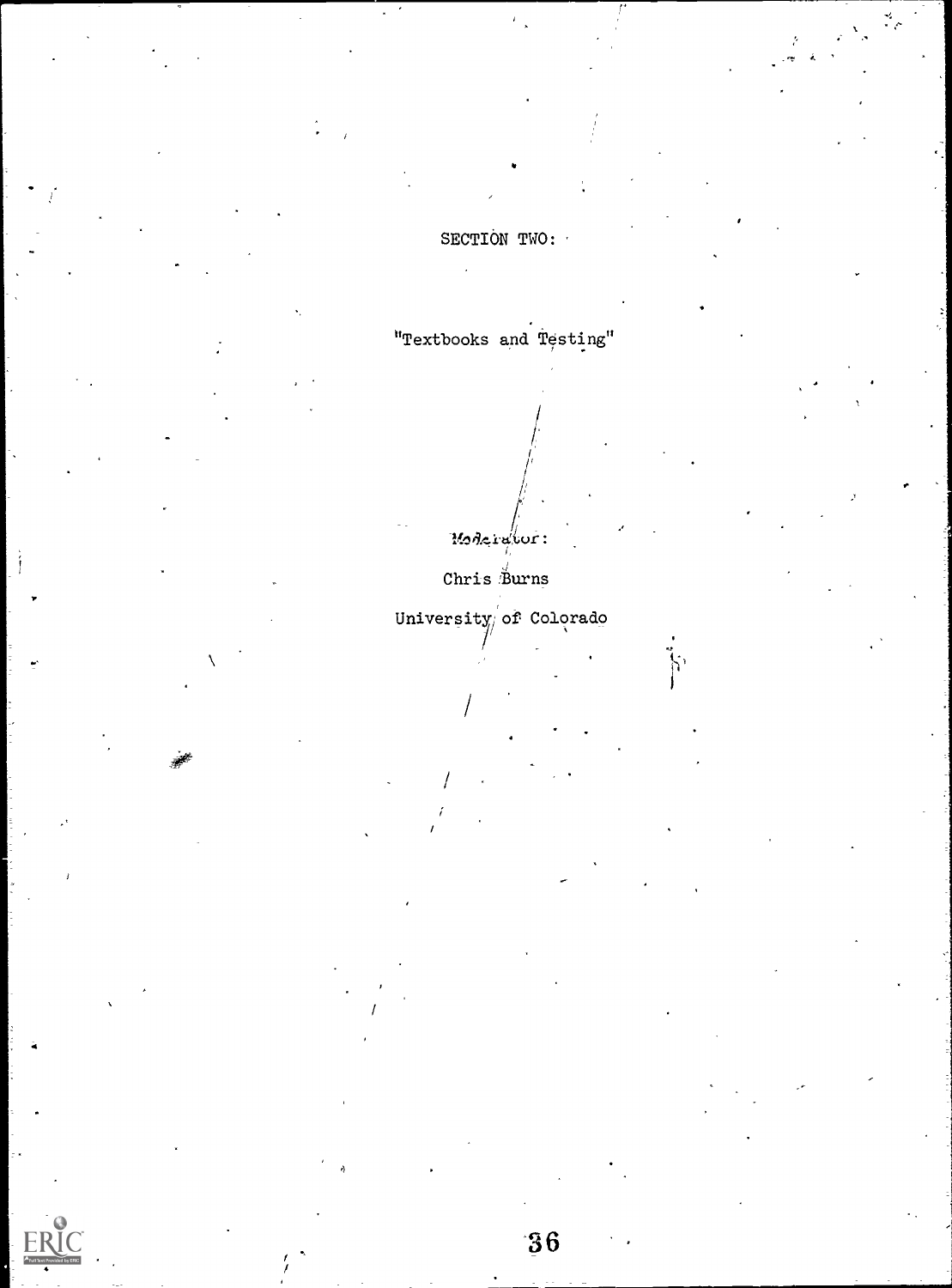"HOW COURSE GOALS, TEACHING STRATEGIES, AND LIMITING VARIABLES AFFECT TEXTBOOK SELECTION"

#### By Charlie Mauldin

#### Michigan State University \_

What I propose to offer is an approach to dealing with the problems of selecting a textbook and selecting testing strategy for the introductory advertising course. The approach I'm going to suggest assumes that the introductory course has, in a given situation, a number of functions to.perform, and that the textbook and the testing exist to help achieve those functions. The approach has these general steps:

- 1. Establish instructional objectives. Decide what you want students to obtain from the course.
- 2. Identify important limiting variables. There are a number of things that you cannot control--such as length of term--which influence your teaching strategy.
- 3. Establish a teaching strategy. To do this, you have to decide how you plan to achieve your instructional objectives, given the limitations you are working under.
- I. Select a textbook and a testing strategy. that help you execute your teaching strategy. The objectives you have set and the teaching strategy provide the parameters for evaluating textbooks -and testing strategies.

At Michigan State, the instructional objectives are a matter of -agreement, in a general sense, although specific content and teaching strategy are decided by individual faculty members. At the broadest

31

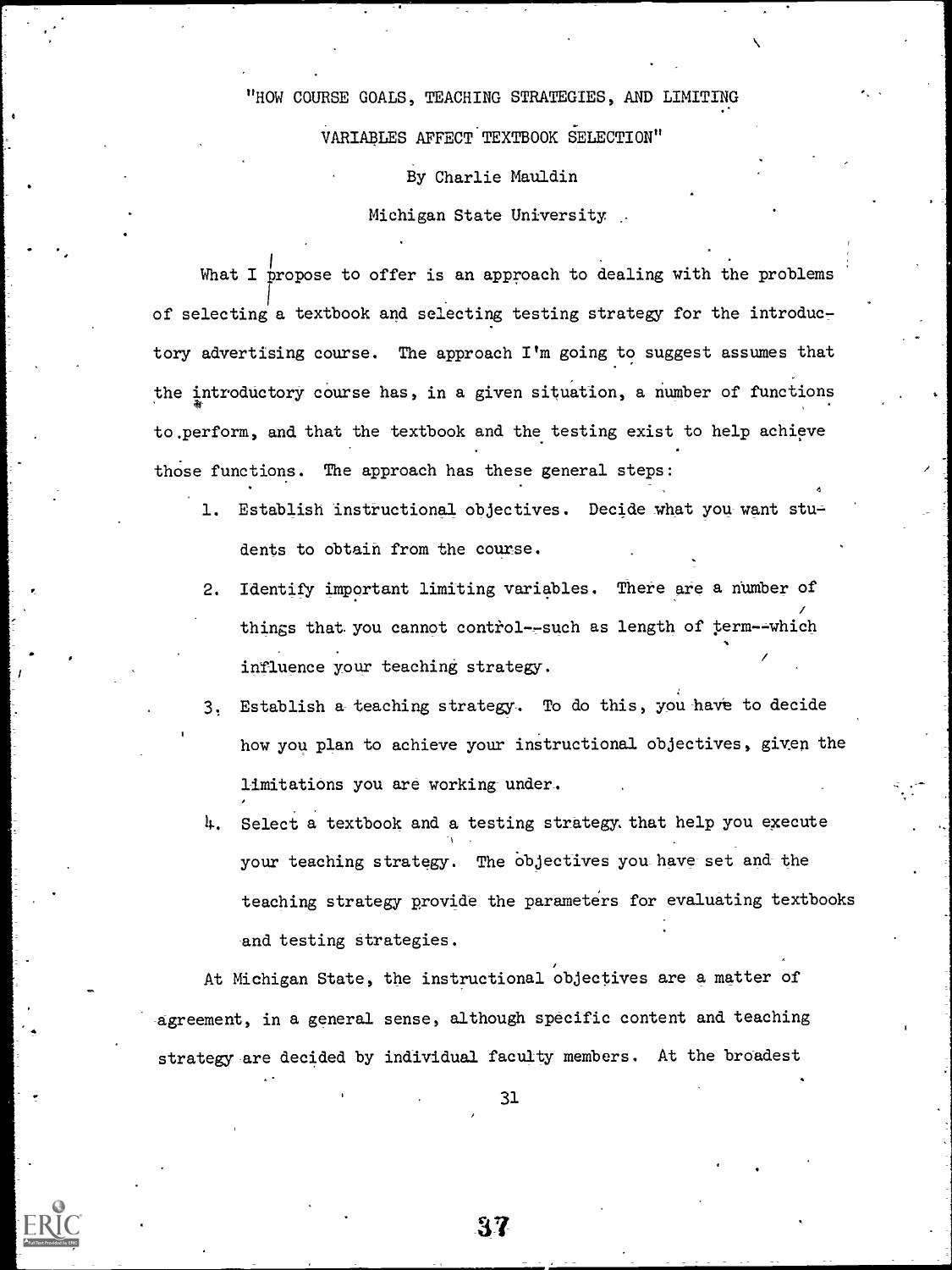level, the instructional objective is to provide a basic understanding of the structure, process and'techniques of advertising and of its role in society. More specifically, that broad objective subsumes four content areas:.

- 1. The growth of advertising,, the history.bf commercial communica- , tion in interaction with other institutions. Discussion of the present socio-economic structure and role of advertising in the United States, including ethical matters. .
- 2. Relationship of advertising processes to behavioral science and marketing fundamentals.
- 3. Examination of the processes of advertising: situation analysis and setting objectives, planning.and budgeting, media selection, message creation, evaluation of advertising.
- 4. Use of media, emphasizing major forms: newspapers, magazines, television, radio.

Given such objectives, there are implications that follow for select- . ing a textbook. Specifically, one asks of a textbook how thoroughly and boy clearly and how interestingly a particular textbook covers the-subject matter. Most basic advertising textbooks try to cover a great deal of. material in great detail, so the organization of the book is the key. There is an apparent trend toward trying various "systems approaches," but to date the approaches are structural rather than functional, and the "structures" are varied indeed.

In any particular situation, there are a number of important variables outside your control, things like length of term, class sizes, class composition. Such variables may also have implications for the textbook you choose. At'Michigan State, for example, we,have ten-week



38

 $32.$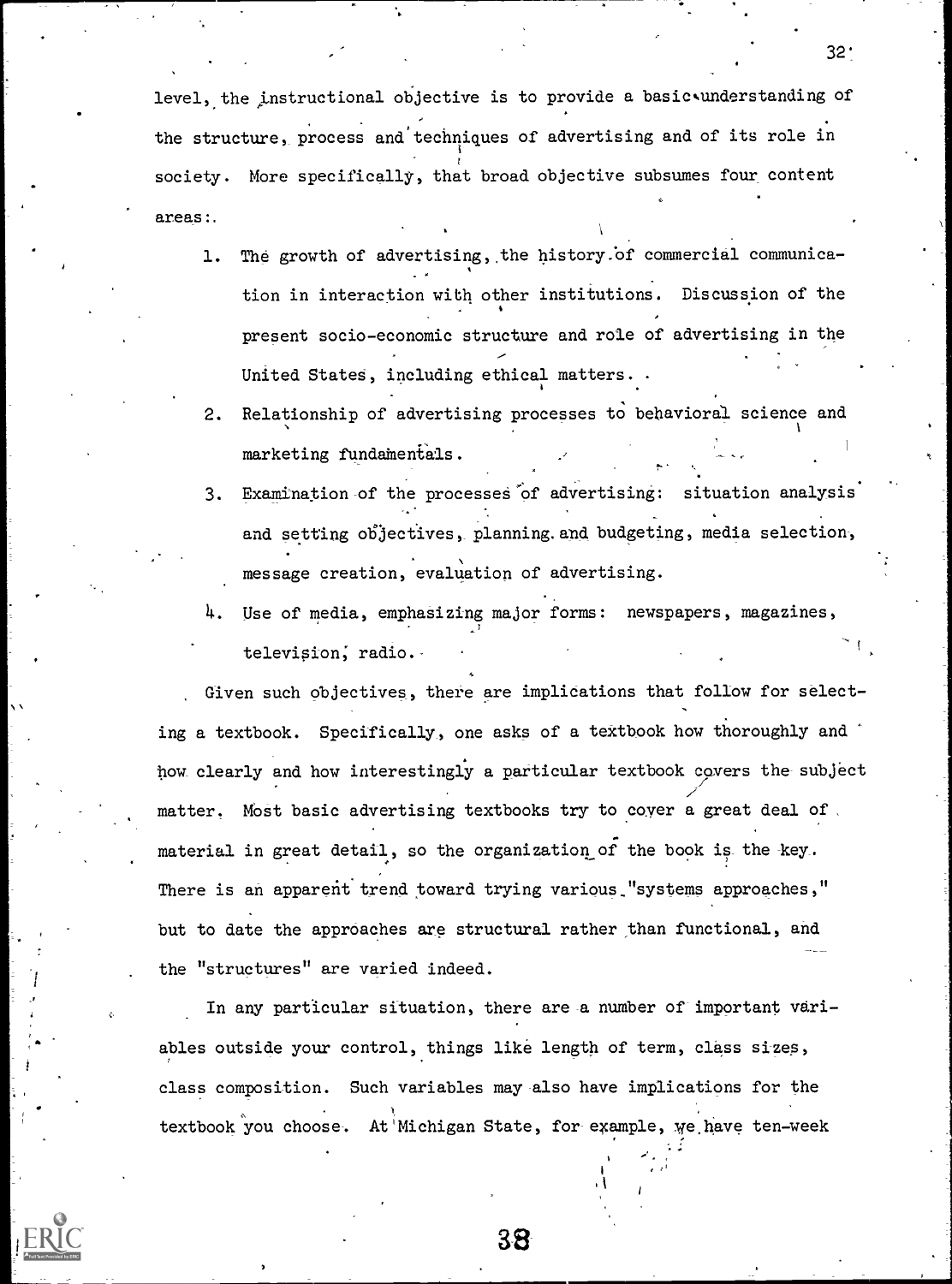terms and, because the introductory course is offered to many non-majors, we have very large classes. The ten-week term means that a very thick textbook has to be used selectively or other assignments limited because of the size of the task of reading the book.

A particular teaching strategy may also provide parameters for Evaluating introductory textbooks. For example, the next time I teach the introductory course, I plan to offer a set of assignments to allow  $sty$ dents to sample a number of functions in advertising processes: selecting media, creating messages, evaluating messages, etc. A question one might ask of a textbook, then, is how well it supports a teaching strategy. I would find it helpful, for example, to have a textbook that offered simple assignments.that help students to sample a variety of advertising functions.

To summarize, then, the criteria for evaluating a textbook for an introductory advertising course come primarily from three kinds of considerations, Tirst the instructional objectives--what you want students to take from the course. A satisfactory textbook should cover the subject matter. Second, situational variables you cannot control can yield evaluation criteria. Third, a good textbook supports your particular teaching strategy. And, obviously, the more definite the objectives and the teaching strategy, the clearer are the implications for evaluating textbooks

33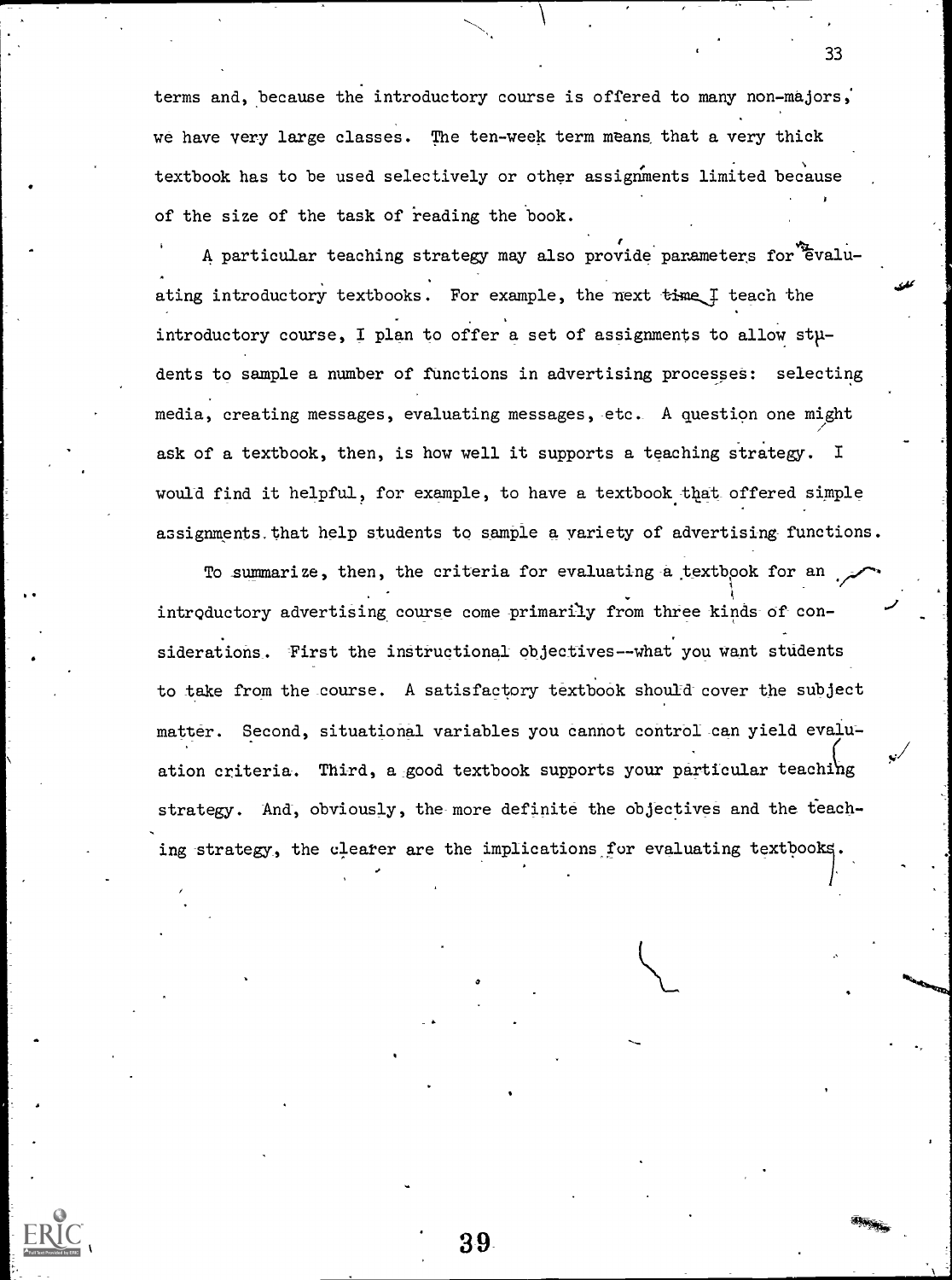#### "USING GUEST SPEAKERS AND OPEN-BOOK TESTING ka kacamatan

### IN ADVERTISING COURSES"

By Harry Ainsworth

University of Arkansas, Fayetteville

I teach at the University of Arkansas at Fayetteville which is smack in the northwest corner of the state on top of an Ozark mountain. The reason I mention this is that if we can get guest speakers to come all, that long way, anyone can. We give absolutely no honorariums beyond lunch. Yet, somehow or other people seem to be glad to get involved in our advertising program, to come to the'University of Arkansas to present a program.

I find that our guests are usually more eager to be invited during football season but even in the spring they show up. The reason that  $I'm$ saying this is because I feel that if they will come to Fayetteville, Arkansas, they'll go anywhere. We need speakers--as many of you do-because we are rather removed from the mainstream of the advertising business.-

I don't mean that we have speakers every day. But we have as many . professionals as possible visit our classrooms, and our examinations are built around these presentations: who has been there; who has come in to tell us about life in the real world in Houston, or Dallas or Tulsa. So you'll find that our exams may seem sort of abstract but to the students in the classes they make sense because they are based upon people who have come to their classes and discussed advertising with them.

34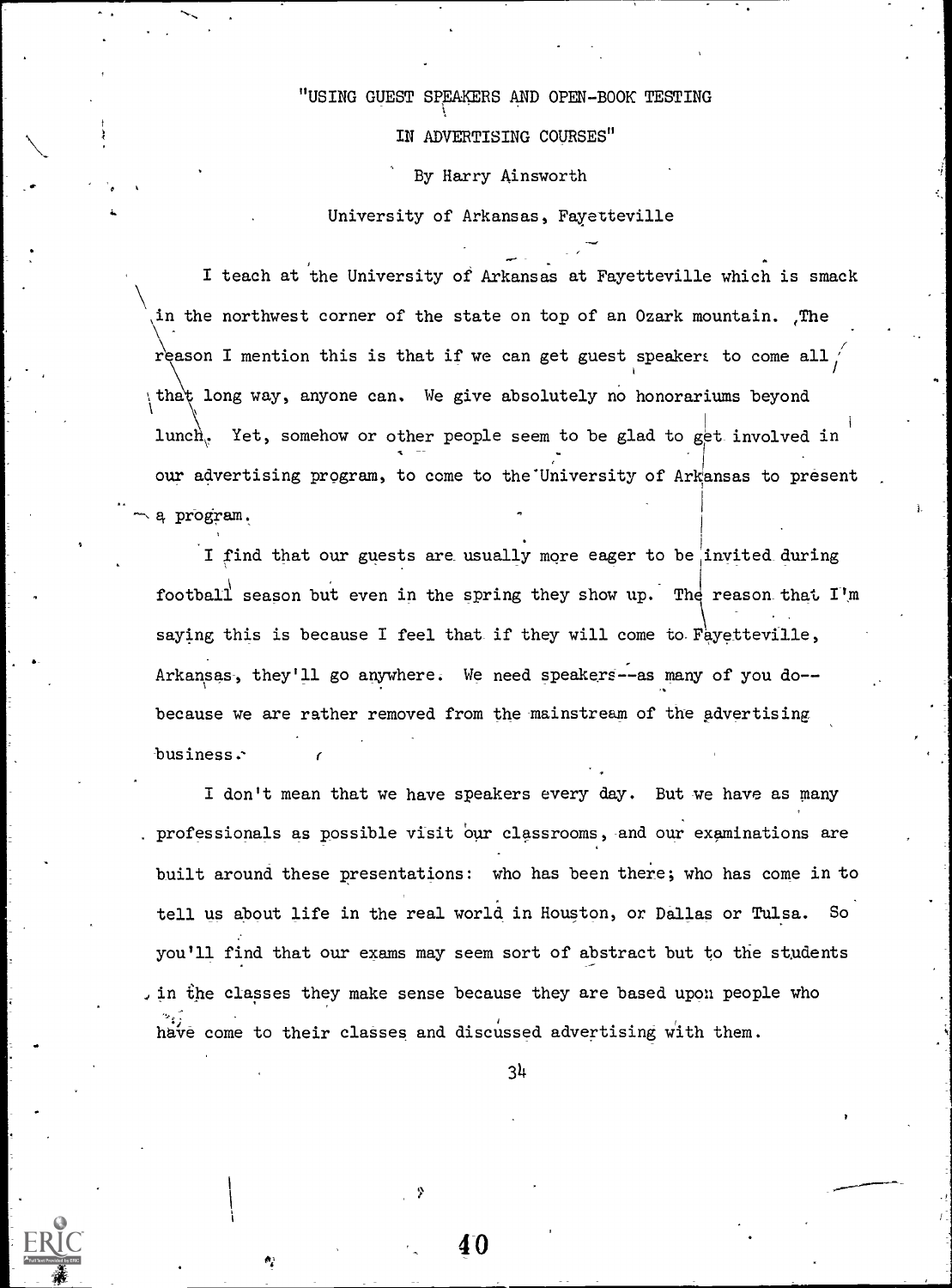All of my examinations are "open-book." To me there are no right answers in advertising. So I say, "Look, I want your answers; so you give me your answer." The students open their books<sup>t</sup>and they open their notes and they open their minds, I think. It also says at the bottom of most of these exams to "think long and answer short." I hope the students think about, the situation that we have talked about in class and think about some of the reports and books and presentations and take the examination on that basis.

 $\blacktriangle$ 

 $\sim$  41

35.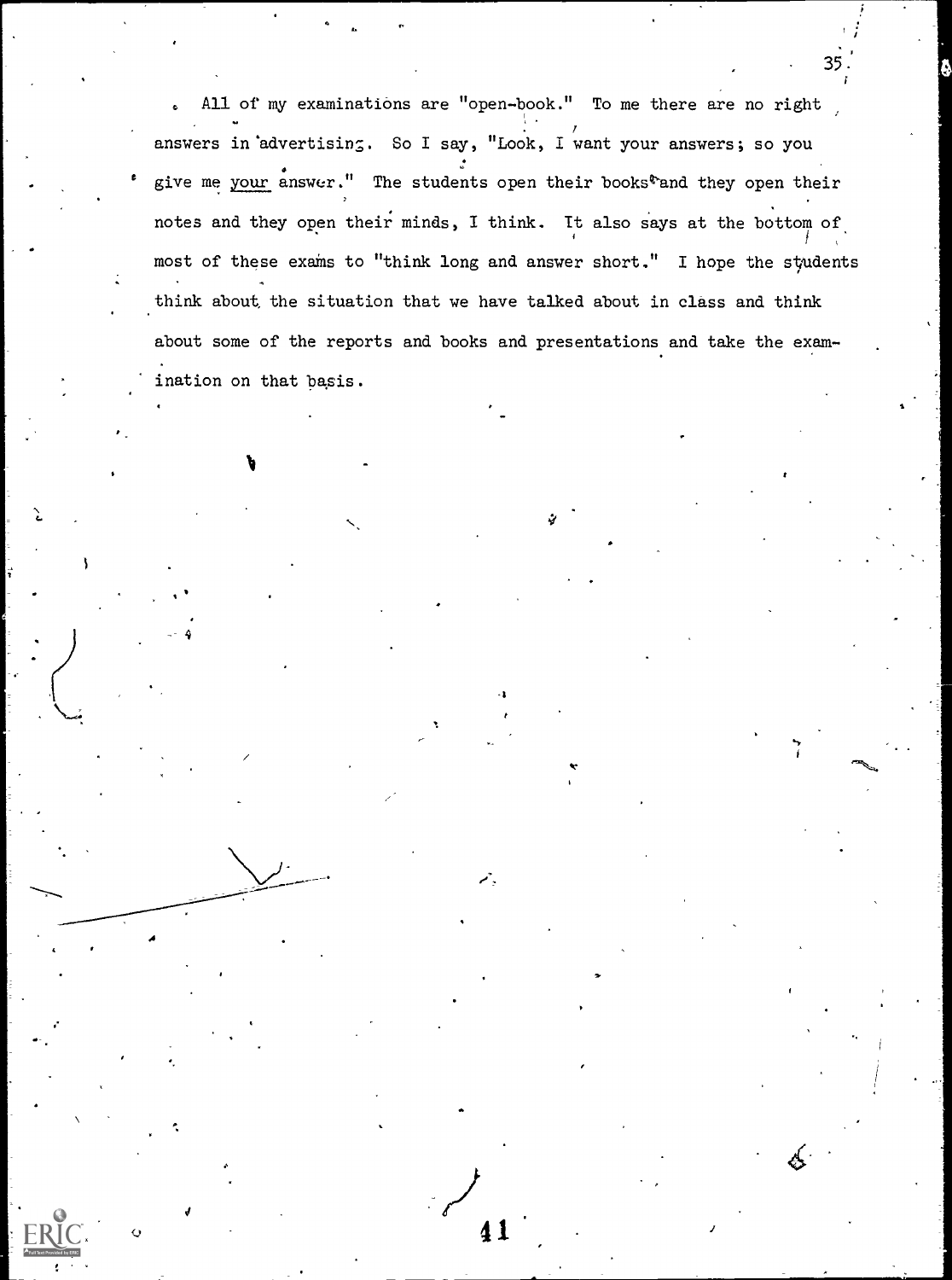### "FLEXIBILITY IN TESTING FOR ADVERTISING STUDENTS

IN COMMUNITY COLLEGES"

By Courtney Hart

#### Community College of Denver

I have taught advertising four years at the Community College of Denver and since this is a seminar for junior colleges I will concentrate on my experiences in teaching at a junior college.

Basically, as far as textbook selection is concerned, I am the only one who teaches dvertising courses in our program. I choose a book mainly because of its readability.

There are three campuses in Denver, and they are all different and the student body composition it .fferent. I have taught from different books at different campuses and the goal of the college is to try to gear the student toward the real world'as much as possible because most of the students are not there for the four-year program. In other words, they take the advertising course in a business series and then move on to the real world and a career.

.

We find that there is a readability problem. The central campus where I teach most of the courses right now is basically a minority composition. We have reading labs and I find it necessary to get other advertising books in the library for these students to use for reference. This helps the student understand some of the terms and some of the things we discussed in class. Most of the courses I teach in Denver are in the evening. So what I do at the beginning of each class is to try to find out the goals of each student, what he is looking for in the class,

36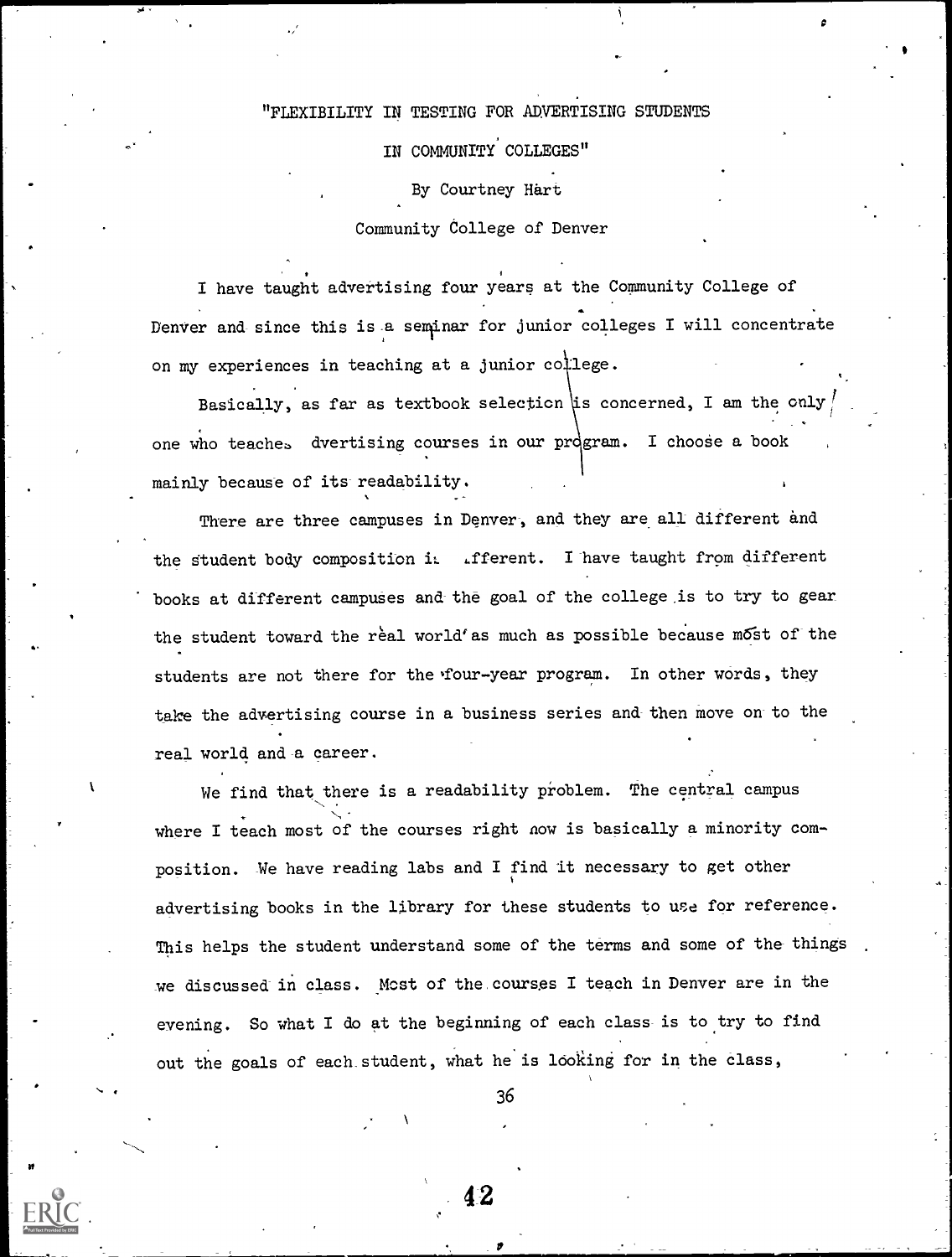why he is there, why he is taking it. Most of the students in a business program aren't required to take advertising so they have .;ome other reason.

My newest method of testing is determining from the students what type of tests they enjoy taking. Usually, there are several different tests for the same class. Some students say, "I must think, I can't write, I couldn't take a test like you would give." This is due to a lack of skills. To enter the Community College system at Denver you don't need a high school diploma. So many cannot write and think effectively. In order to develop these talents, I have to work with them and maybe we will sit down and have an oral test, or maybe they find they do well with objective-type questions.

I find this puts a lot more work on myself but our goal is to help the student. We find out why he is taking the class, what he's interested in, and we find a book that all students can handle.

I take the students to the largest advertising agency in Denver and they see what it's like. You wouldn't believe the surprises and the looks on their faces. We go through the agency and they see exactly what services the agency provides. The agencies have been kind to meet in a conference with us and talk about all the different areas of advertising. This whole approach is oriented toward the students' goals and the real world.

We also go to some of the small agencies so they can get an idea if they are interested in continuing in the other advertising courses. If they are interested in advertising and they want to stay in the program, they get a pretty realistic picture from the introductory class. To

43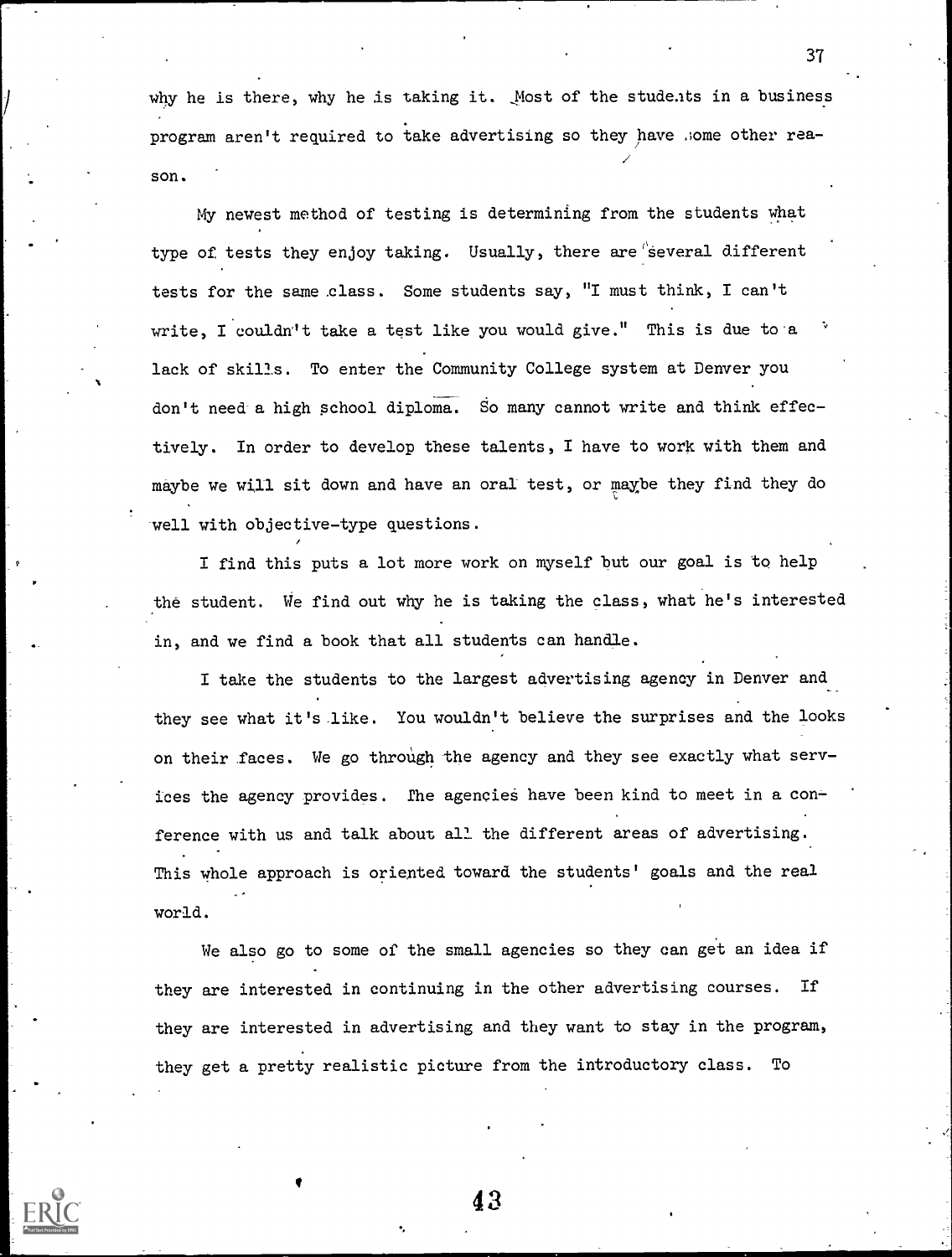summarize, I use the goals of the school and the students as my two most . important criteria in selecting textbooks and tests. I am trying this new system of giving different types of tests to different students. It has worked out pretty well and I find that this often stimulates students to do more work because they feel that  $\cancel{\mathcal{I}}$  am interested in helping them. i So we work with the students and their goals and try to orient them to I the business world and advertising in Denver.

44

 $\mathcal{F}$  and  $\mathcal{F}$ 

 $.38$ 

 $\mathcal{U}$  is a set of  $\mathcal{U}$  $\mathcal{L}$  is the set of  $\mathcal{L}$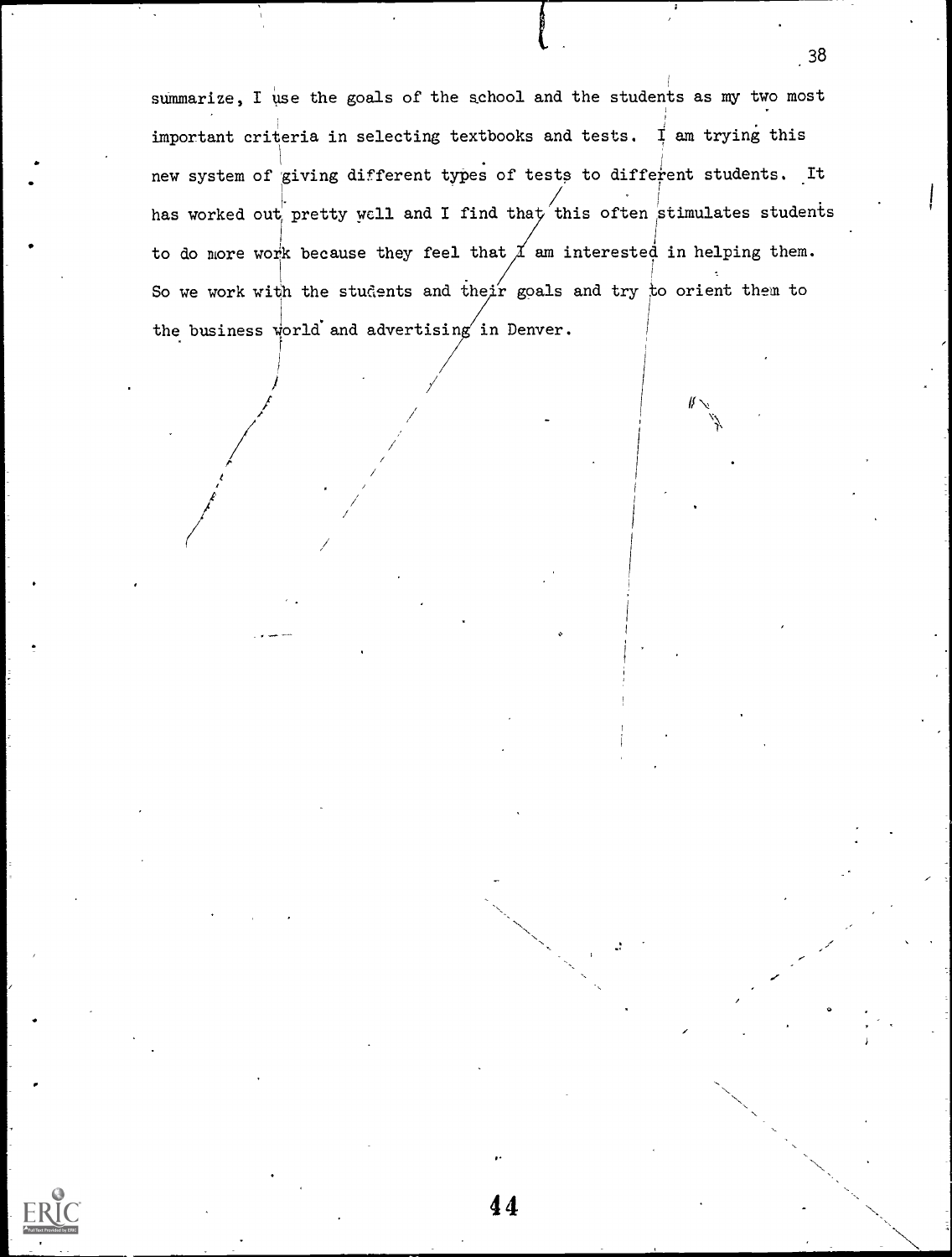"TESTING TECHNIQUES FOR THE LARGE

ADVERTISING CLASS"

By Frank Pierce

The University of Florida

I'll discuss two schools--my current signment at The University of Florida and my former employer, the  $V$  .versity of Texas at Austin.

In the basic advertising course  $\Box$  decided not to give a final examination but I did give four tests within the ten-week quarter. In the first two of these tests, I asked some fairly rough questions. All were multiple-choice. Those of you who have used the teacher's manual 0 for Wright, Warner, and Winter's Advertising know that there are usually three possible answers to each multiple-choice question. I added a couple more answers to each question in order to reduce the chances of guessing right from 33 percent to about 20 percent. For the third and fourth tests of the quarter, I decided to use short-answer essay questions.

This put a premium on studying in order to pass this basic advertising course! To lighten the shock a little bit, I also told my students that they could select their grades on any three of the four tests. I would drop their lowest score in my overall grade computation. This seemed to please them a, lot, particularly after some of them came up with scores of 42 or so on the first test of the quarter. That shook them up quite a bit. I think I got their attention.

I also kept a complete record of every student's performance by individual question. Then, when the quarter was over, I divided all the answers into "A," "B," "C," and "D" students. I will make this

39.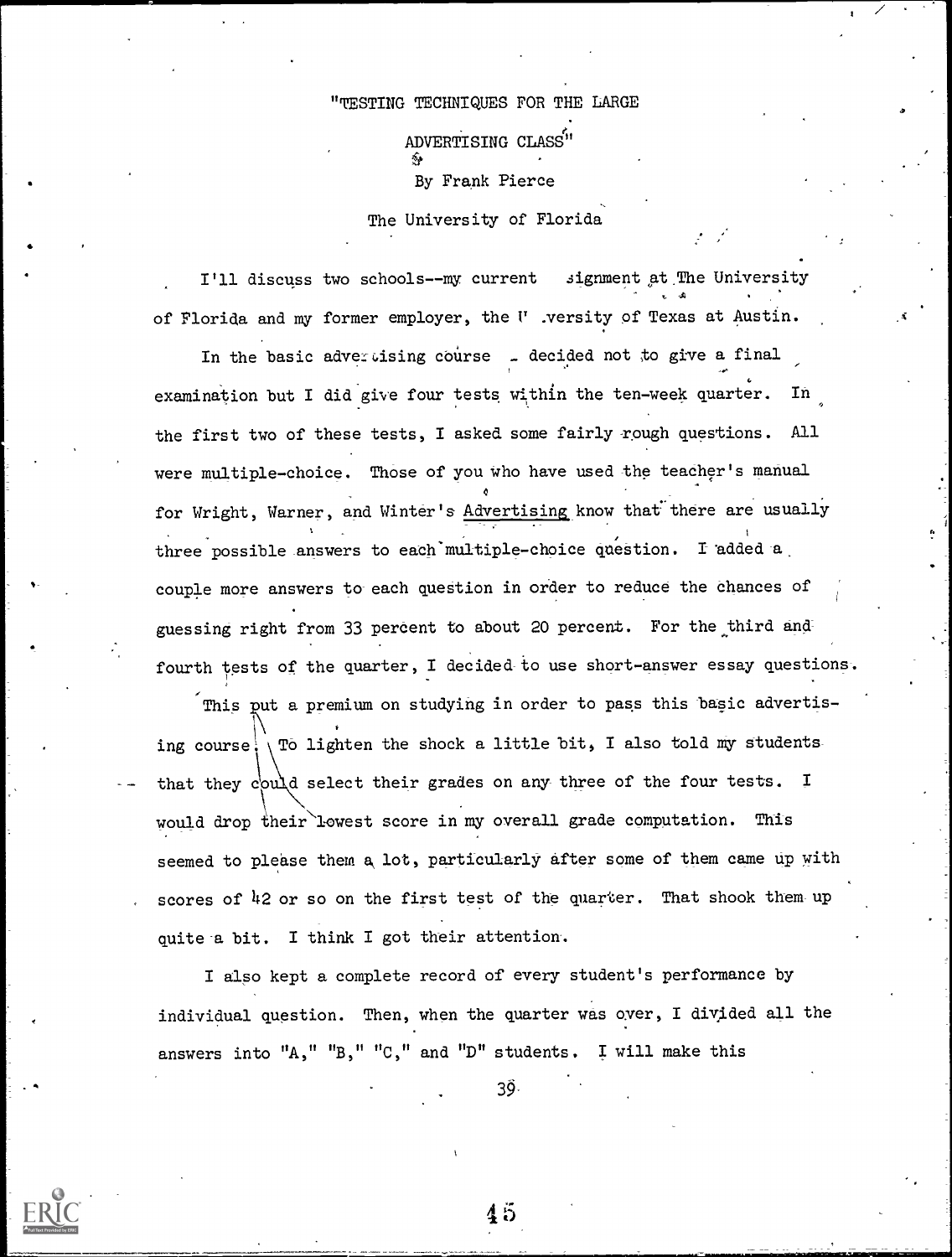information available to the authors of the text so that they can see exactly how one group of 70 students at one university did using their basic questions, plus my admendments.

I do another thing at Florida which is not really a test--I use a survey to measure attitude change toward advertising over the quarter. On the first day of class I pass out what I call a "data sheet" on which I ask each student to respond to certain questions. I obtain data on who they are, where they come from, what their major is, and why they have selected this particular course. I also ask a number of standard quess tions concerning advertising as an institution. On the next to last day of the quarter I give the same questions to them again, and .tabulate the differences later on. I find it interesting to see how the students change their minds about certain aspects of advertising during the quarter.

Now, are my regular tests really difficult? We had a professional from one of the AAAA agencies in Miami who had worked in New York for a long time, was a St. John's graduate, and had been creative director of the agency in Miami for a year. He came to our campus for the first time to lecture in my class on the subject of creativity. After his presentation, we were talking in my office and he happened to see a copy of my latest test. He asked if he could take it, and did so. I graded it forhim immediately and he got a  $78$ --a high C. He was somewhat taken aback and said, "Gee, I sure learned a lot about outdoor that I didn't know." I'm quite certain in my own mind that he went back to Miami and told his agency people there, "You know, they have some pretty tough tests at the U. of Florida. I think those kids are going to know something when they

46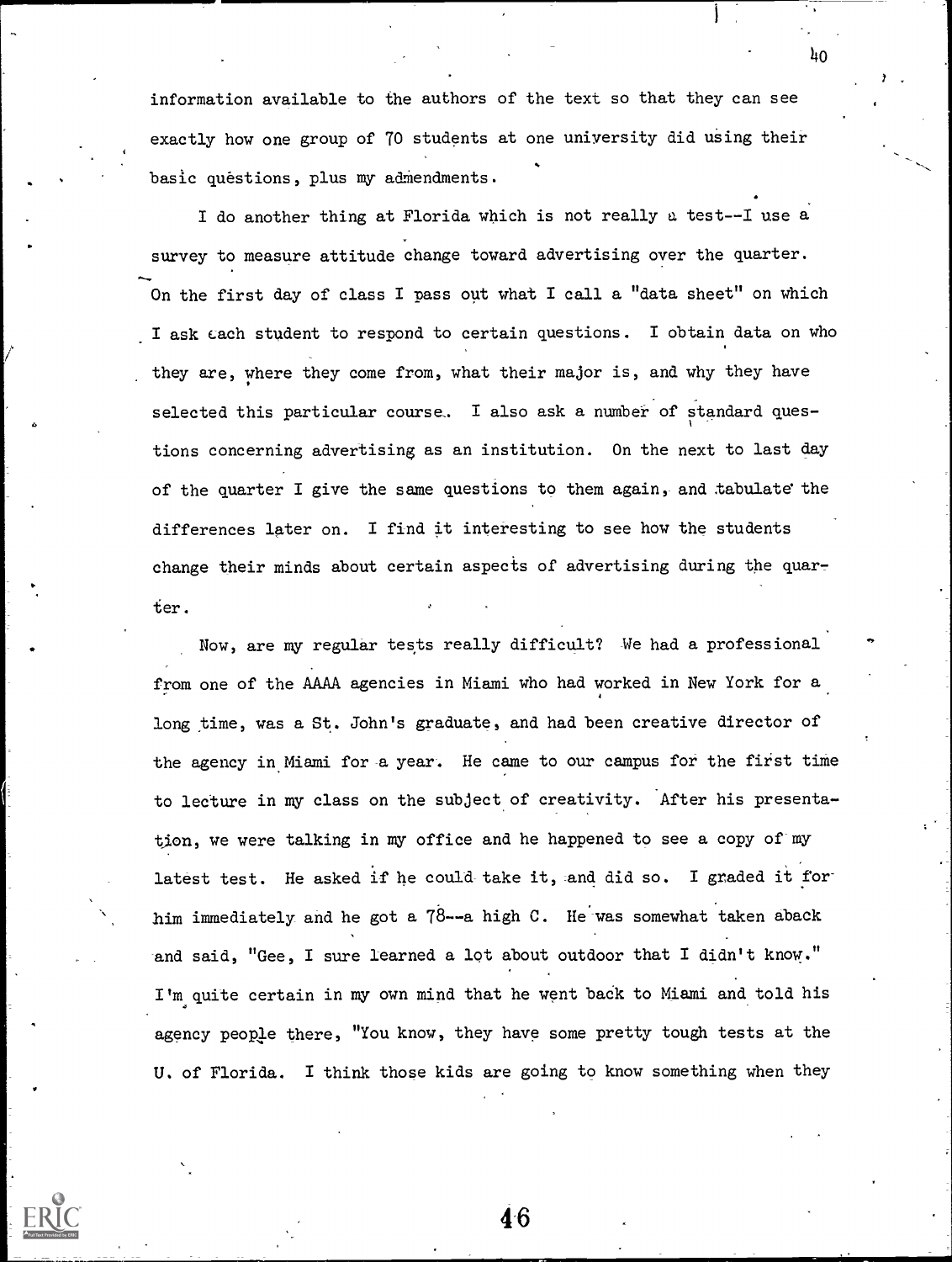graduate if the rest of the advertising sequence is the equivalent of the basic course:"

41

 $\mathbf{e}^{(1)}$ 

We've heard our panelists say that they have guest speakers. I certainly have as many guest speakers as I can arrange without really making the course all guest speakers. This is a good way to bring the breath of life of the advertising world directly into the classroom. I had eight different professionals come in last spring (out of 4o class meetings). The next test after the professional appeared always had two specific questions concerning the professional's presentation. That tested stu- $\mathcal{L}^{\mathcal{R}}$  . The contract of  $\mathcal{L}$ dent comprehension and retention, of course. But it also allowed the professional to see how well he had communicated because I made the test results available to him within a short time. I think'this has value in addition to the usual benefits of a dialogue between students and professional and between' professional and instructor. I think this is a fairly good technique.

At the University of Texas at.Austin (where the classes were much larger), all of the tests in the basic course were machine-graded. There I used three tests during the semester plus a final. At Florida, as I've said, I use four tests, no final, and drop one in grade computation; All tests are graded by hand at Florida.

I think the textbook becomes an extension of the teacher, or maybe it's the other way around. I find that I don't teach the same way each time I offer the basic course. I have new examples; I have new speakers coming in. I have certain basic information that I want to present each time but I do think that most teachers use the same textbook in a somewhat different way, depending on the circumstances they find themselves in each time and each term.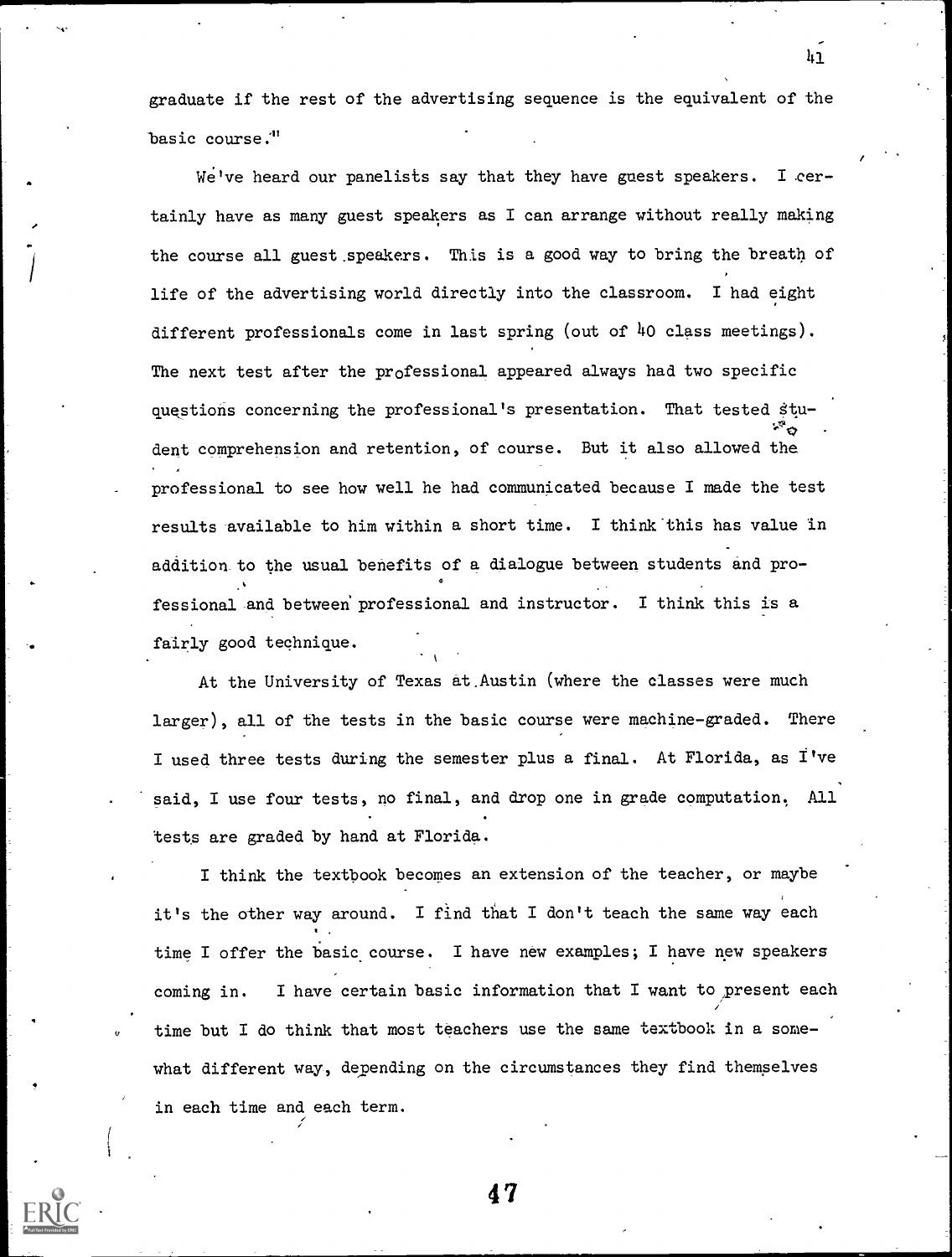### APPENDIX

en de la Barca<br>1980 : Barca de Santo de Santo de Santo de Santo de Santo de Santo de Santo de Santo de la Barca de Santo de S

 $\Delta$  , and the set of  $\Delta$ 

# CURRENT DEVELOPMENTS IN JUNIOR-SENIOR

# COLLEGE RELATIONS IN MICHIGAN

 $\mathcal{L}^{\text{max}}_{\text{max}}$ 

# By Kenward Atkin

# Michigan State University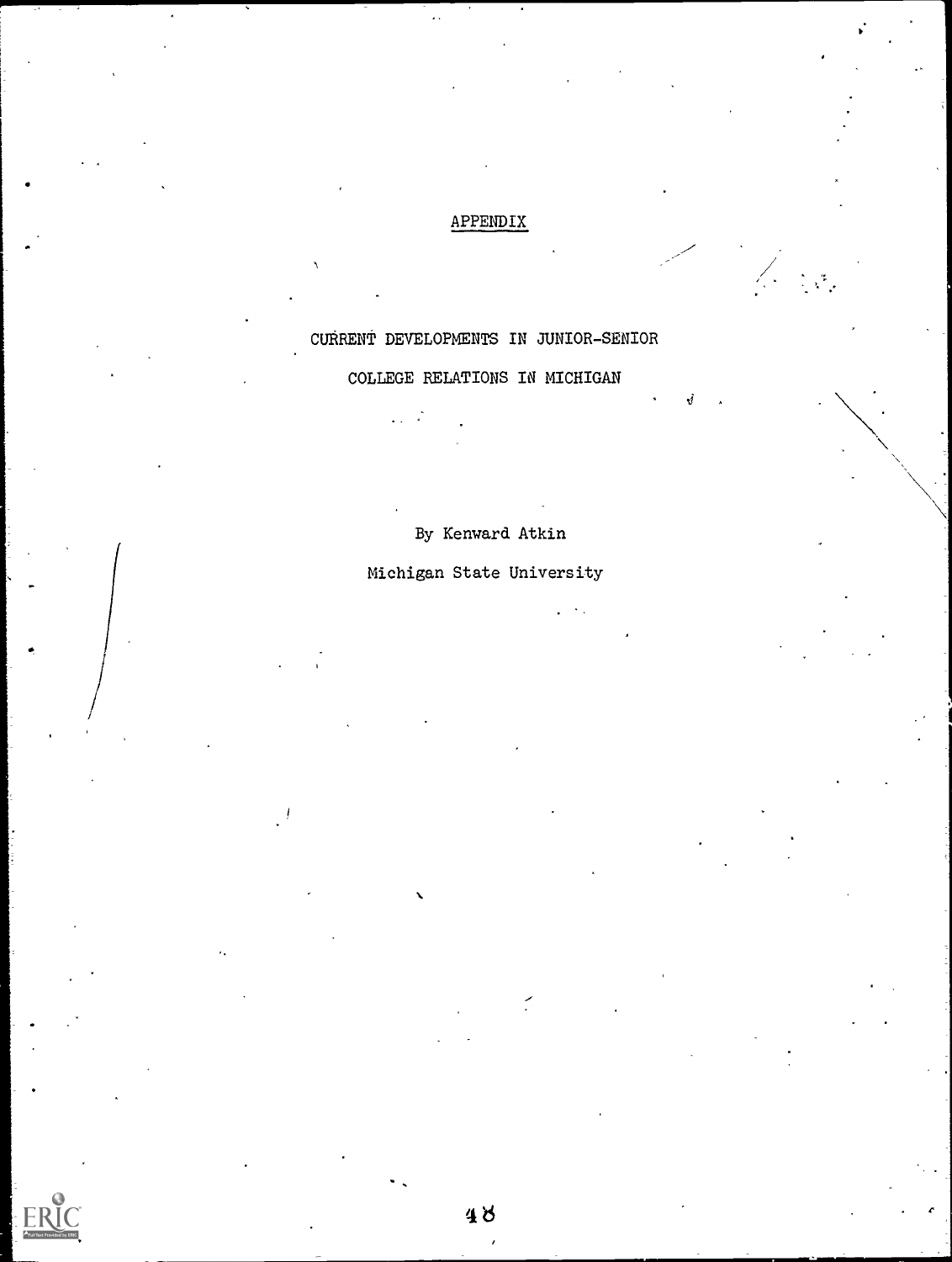#### Michigan Modified Articulation Conference Plan

The State'Board of Public and Community Colleges, advises the State Board of Education on the supervision of the twenty-nine public two-year colleges in Michigan. The state board has recently begun to exert control over community college curriculum planning.' All curricula must be approved by that body. Up to the present, articulation between two- and four-year colleges has been developed by the Michigan Association of Collegiate Registrars and Admission Officers in a cooperative and voluntary relationship.

A philosophy of cooperation and flexibility is practiced among community colleges and senior institutions in Michigan. Room to maneuver is allowed for handling unusual and individual transfer situations. Authority to determine course transferability rests with the receiving institution. A course syllabus may be requested and in a small number of cases may be referred to the appropriate university department for the transfer decision. All decisions are relayed annually to concerned institutions. Concise transfer information is available to all.

The two major universities in Michigan, Michigan State University and the University of Michigan, have special units within their admissions offices to service the community colleges. Michigan State accepts many more community college transfer students than does the University of Michigan. While it has not been stated publicly,  $\dot{\mathbf{I}}$  believe the reason for this is the willingness of Michigan State to accept disadvantaged students with lower qualifications.

A transfer orientation program has been developed at Michigan State. Before registration, transfer students meet with a representative of the

49

 $43<sub>1</sub>$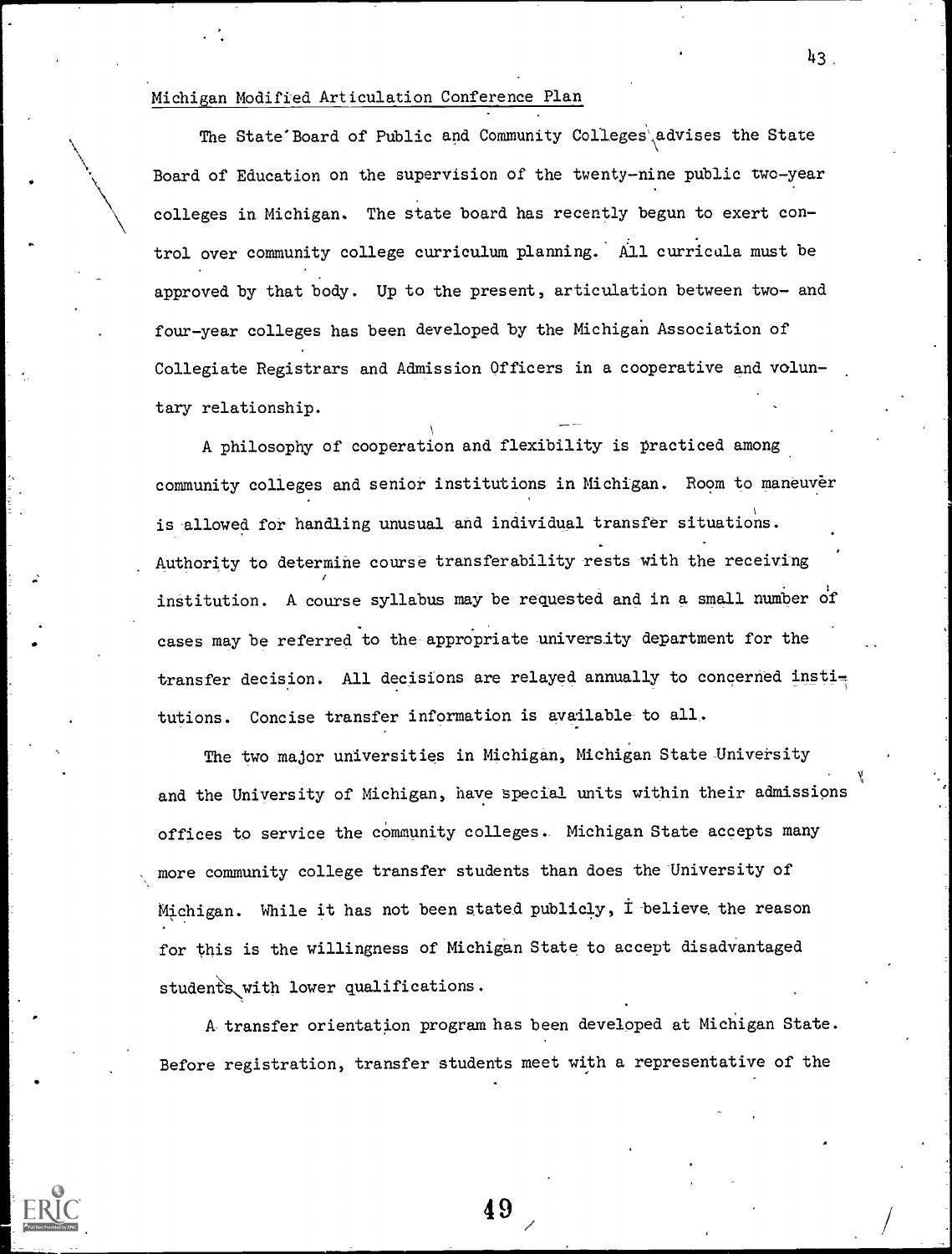university college 'n which the transfer student hopes to major.

The student receives counseling on the basic requirements and credit evaluation, and arranges for academic advising. The office of orientation provides a variety of services to enable students to begin classes with a minimum of difficulty.

At the University of Michigan, decisions on specific degree requirements are made by a board of committee of each school or college, which then follows its own guidelines.

Private institutions are not allowed to have degree requirements and recommended course outlines printed in community college catalogs.

#### Current DeVelopments

The most significant agreement is just now being negotiated. It is a proposal that will require the agreement of both the two- and four-year institutions on the nature, content, and extent of minimum basic two-year requirements, as follows.

Basic requirements are defined as those requirements designed to provide students with a broad intellectual experience in the major fields of knowledge. The intent of such requirements is to ensure that each graduate will have experienced some of the content, method, and system of values of the various disciplines that enable man to understand himself anl his environment.

Basic two-year requirements will include English composition and the broad categories of social science, natural science, and humanities. The inclusion of specific courses within a given category would be determined by the 'faculty offering the course.

50

 $\mu$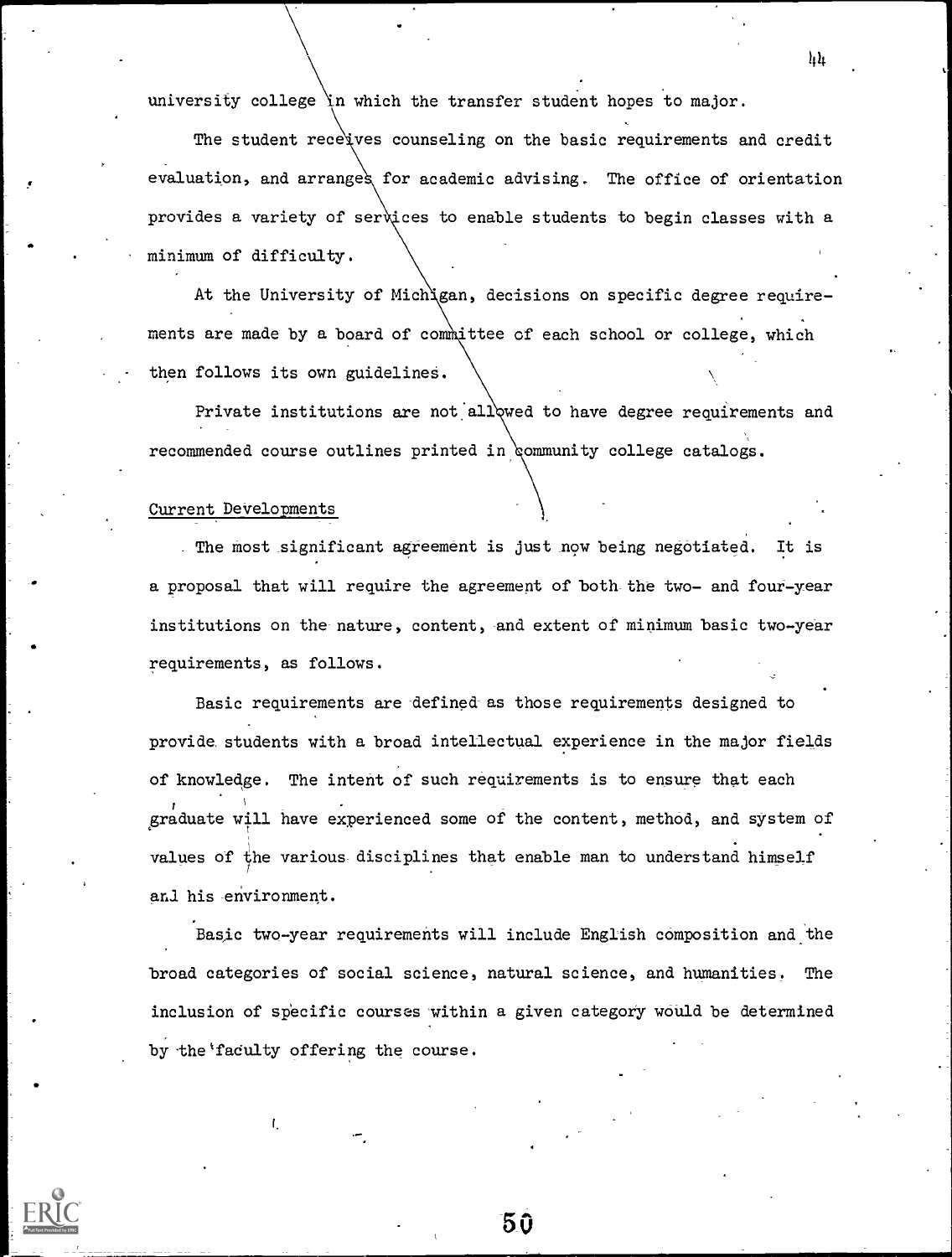Nontransferable technical, vocational, or developmental courses will not be included in the basic requirements. As foreign language is not required for any junior college degree programs, none are stipulated. However, foreign language requirements for individual baccalaureate degree programs will be the prerogative of the senior institutions.

45

Each receiving institution will determine the equivalence and applicability of basic two-year courses in meeting other graduation requirements. The degree school may not however require additional basic two-year requirements, regardless of the individual course evaluations, if the student has received the associate degree. Transfer students who have not completed the basic two-year requirements of the junior college will meet the requirements of the degree school.

#### Comments

a

- **a** contract the contract of the contract of the contract of the contract of the contract of the contract of the contract of the contract of the contract of the contract of the contract of the contract of the contract of

The adoption of a statewide code establishing basic principles and curriculum for transfer students would seem highly desirable. Under such a code, students in the junior colleges would be able to explore several areas without having to commit themselves to a particular academic pro-Exam and institution at the time,of their first enrollment. At the present time, junior college students may lose time and credit if they are not ready to make career decisions when they enter a community college; most four-year schools allow their own students two years of exploration time. In addition, students would be able to meet the transfer requirements without the necessity of getting into a course offered once a year or one that might\ be dropped due to low enrollment.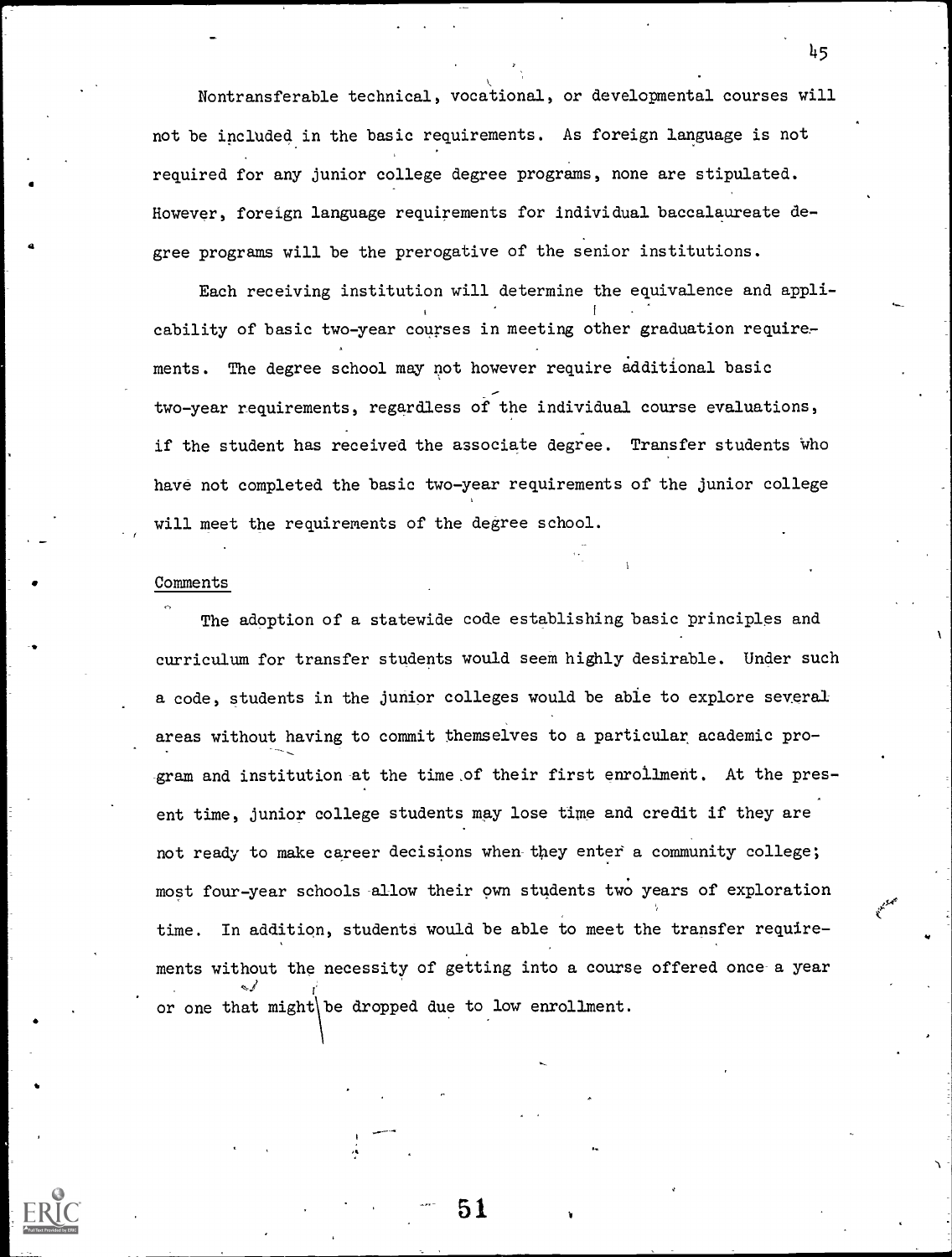Counseling, of course, would be made much easier.

The adoption of such a general curricular articulation agreement would not affect the autonomy of individual schools to introduce new programs, establish the prerequisites, or require certain levels of quality for entrance.

It is easy to see that a high degree-of uniformity is badly needed vis-à-vis the general education requirements by students, faculty, counselors and administrators.

While such articulation agreements as the above are now largely intrastate in scope and deal largely with general education requirements, there is no reason why it cannot be extended to specific degree programs such as advertising and news-editorial programs. I would also hope those from business schools could agree. This requires the consent of our respective accreditation groups: ACEJ and AACSB.

I do want to make it clear that accreditation procedures need to be preserved--they are a vital foundation in maintaining quality education.

NOTE: For the best reference on the subject of junior colleges--senior colleges, see:

نیر

Kintzer, Frederick, Middleman in Higher, Education (San Francisco, Jossey-Bass Publishers). 1973.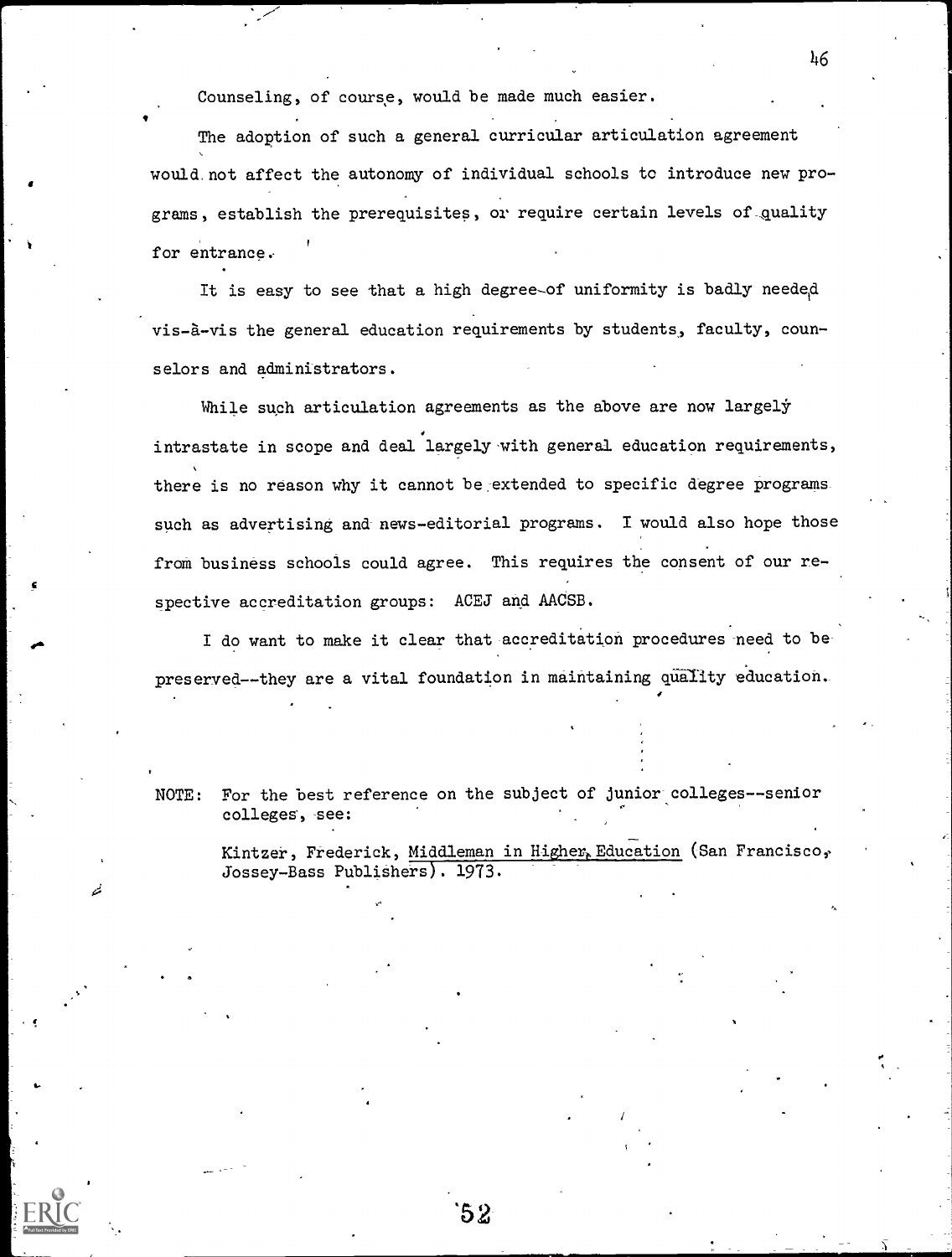## LANSING COMMUNITY COLLEGE

CURRIGULAR GUIDE

Curriculum: Advertising Major, Michigan State University

Curriculum Code: 107

a

ER

# BASIC TRANSFER PROGRAM

| Course<br>Number | Course<br>Title                | Credit<br>Hours | Course<br>Number      | Course<br>Title                                                   | Credit<br>Hours |  |
|------------------|--------------------------------|-----------------|-----------------------|-------------------------------------------------------------------|-----------------|--|
| SPS 101          | Orientation                    | ı               | EC 201<br>EC 202      | Principles of Economics $\mathbb N$<br>Principles of Economics II |                 |  |
| <b>ENG 121</b>   | Freshman English               | 4               |                       |                                                                   |                 |  |
|                  | ENG 122 Freshman English       | 4               | <b>PSY 201</b>        | Introduction to Psychology                                        | 4               |  |
|                  | ENG 123 Freshman English       |                 |                       |                                                                   |                 |  |
|                  | $-or-$                         |                 |                       | English and American                                              |                 |  |
| ENG 124          | Freshman English               | 4               |                       | Literature                                                        | 9               |  |
|                  |                                |                 |                       |                                                                   |                 |  |
| NS 121           | Natural Science                | 4               |                       | Two courses in history                                            |                 |  |
|                  | NS 122 Natural Science         | 4               |                       | and/or political science                                          | 8               |  |
|                  | NS 123 Natural Science         | 4               |                       |                                                                   |                 |  |
|                  |                                |                 |                       | Electives                                                         | <u> 12</u>      |  |
| SS 101           | Social Science I               | 4               |                       |                                                                   |                 |  |
| SS 102           | Social Science II              |                 |                       | <b>TOTAL</b>                                                      | 90 <sup>°</sup> |  |
| SS 103           | Social Science III             |                 |                       |                                                                   |                 |  |
|                  |                                |                 |                       |                                                                   |                 |  |
|                  | HUM 201 Western Civilization I | 4               |                       |                                                                   |                 |  |
| HUM 202          | Western Civilization II        |                 |                       |                                                                   |                 |  |
| HUM 203          | Western Civilization III       |                 |                       |                                                                   |                 |  |
|                  |                                |                 |                       | Y                                                                 |                 |  |
|                  |                                |                 | RECOMMENDED ELECTIVES |                                                                   |                 |  |
|                  |                                |                 |                       |                                                                   |                 |  |
| PHL 101          | Principles of Right Reason     | 4               | DP 110                | Fortran                                                           | 3               |  |
| SPH 104          | Fundamentals of Speech-        | 3               | SA 270                | Introduction to Cultural                                          |                 |  |
| SA 200           | Principles of Sociology        | $\mathbf{h}$    |                       | Anthropology                                                      |                 |  |
| PSY 202          | Psychology of Personality      | $\cdot$ 3       |                       |                                                                   |                 |  |
|                  |                                |                 |                       |                                                                   |                 |  |

Students desiring to change their curriculum are required to consult With a counselor in Counseling Services.